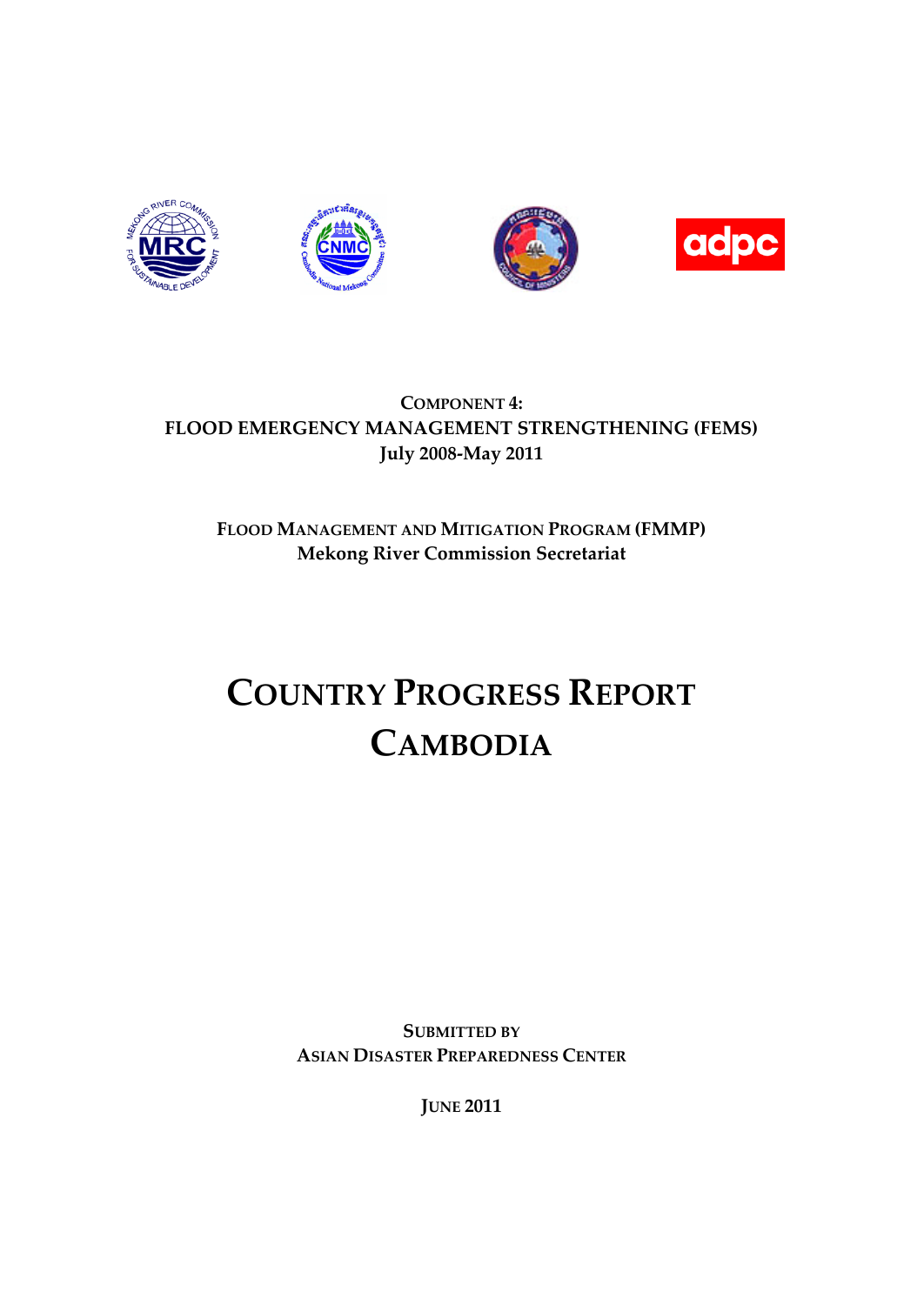| <b>ADPC</b>  | <b>Asian Disaster Preparedness Center</b>                                    |
|--------------|------------------------------------------------------------------------------|
| <b>CNMC</b>  | Cambodia National Mekong Committee                                           |
| <b>CSO</b>   | Civil Society Organization (formerly known as non governmental organization) |
| <b>DCDM</b>  | <b>District Committee for Disaster Management</b>                            |
| <b>DCFSC</b> | District Committee on Flood and Storm Control                                |
| <b>DDMFC</b> | Department of Dike Management and Flood Control, Vietnam                     |
| <b>DFPP</b>  | <b>District Flood Preparedness Program</b>                                   |
| <b>DM</b>    | Disaster Management                                                          |
| <b>FEMS</b>  | Flood Emergency Management Strengthening (Component 4 of the MRC FMMP)       |
| <b>FPP</b>   | Flood Preparedness Program                                                   |
| <b>FMM</b>   | Flood Management and Mitigation                                              |
| <b>FMMP</b>  | Flood Management and Mitigation Programme (of MRC)                           |
| <b>GTZ</b>   | Deutsche Gesellschaft für Technische Zusammenarbeit (GTZ) GmbH               |
| <b>LMB</b>   | Lower Mekong Basin                                                           |
| <b>LNMC</b>  | Lao National Mekong Committee                                                |
| <b>MOU</b>   | Memorandum of Understanding                                                  |
| <b>MRC</b>   | <b>Mekong River Commission</b>                                               |
| <b>MRCS</b>  | <b>Mekong River Commission Secretariat</b>                                   |
| <b>NCDM</b>  | National Committee for Disaster Management                                   |
| <b>NDIP</b>  | National Detailed Implementation Plan                                        |
| <b>NDMO</b>  | National Disaster Management Office                                          |
| <b>NDMP</b>  | Natural Disaster Mitigation Partnership-Vietnam                              |
| <b>NGO</b>   | Non-governmental Organization (civil society organization)                   |
| <b>NMC</b>   | <b>National Mekong Committee</b>                                             |
| <b>PCDM</b>  | Provincial Committee on Disaster Management                                  |
| <b>PCDMS</b> | Provincial Committee on Disaster Management Secretariat                      |
| <b>PCFSC</b> | Provincial Committee on Flood and Storm Control                              |
| PIP          | Programme Implementation Plan, FMMP                                          |
| <b>PMU</b>   | Programme Management Unit, FMMP                                              |
| <b>RBM</b>   | <b>Results Based Monitoring</b>                                              |
| <b>RFMMC</b> | Regional Flood Management and Mitigation Center                              |
| <b>VNMC</b>  | Vietnam National Mekong Committee                                            |

# **ACRONYMS**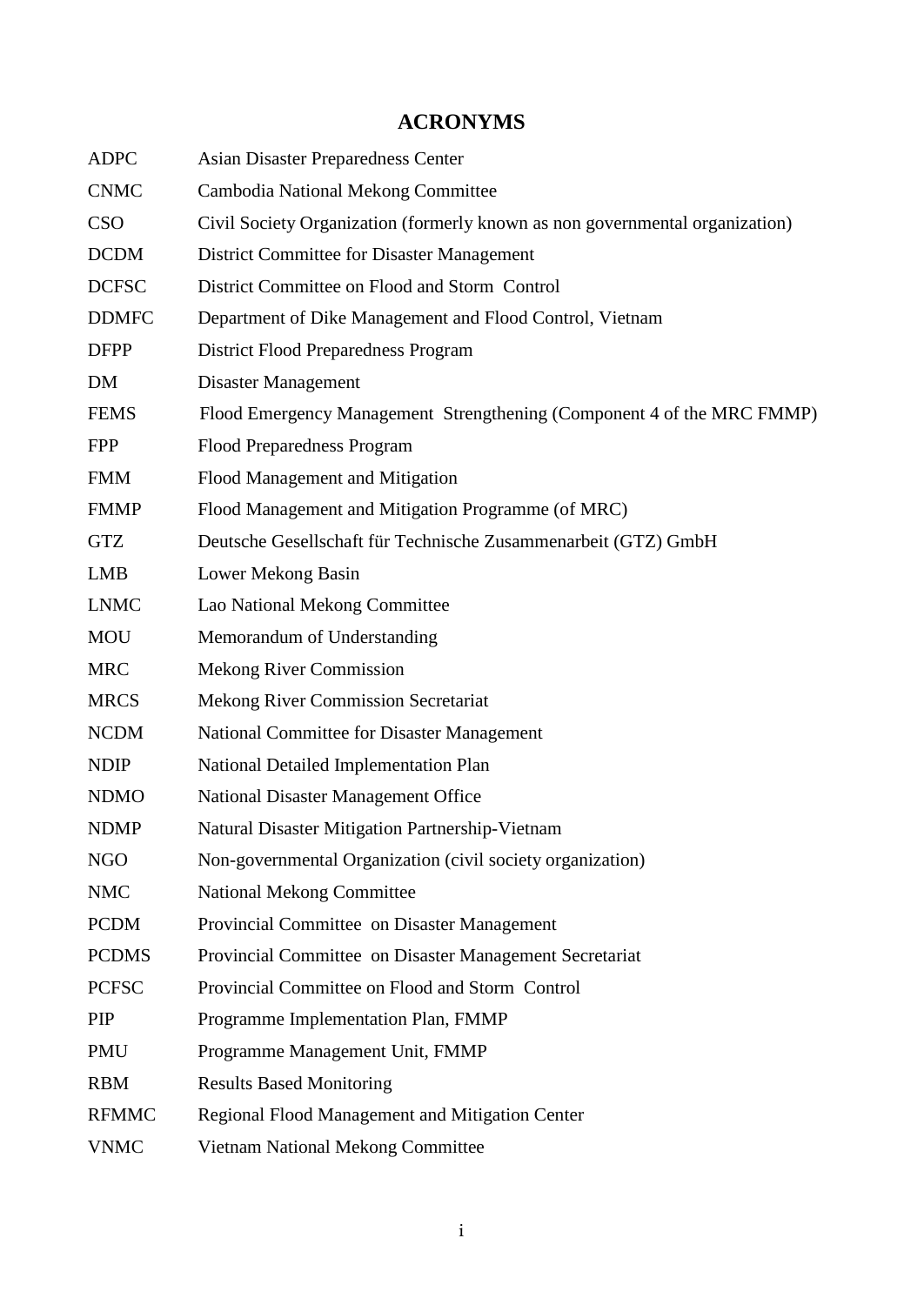# **TABLE OF CONTENTS**

| 6. STATUS OF INDICATOR ACHIEVEMENT AND RESULTS PER COUNTRY,                                                                                                                                                                                                                                              |
|----------------------------------------------------------------------------------------------------------------------------------------------------------------------------------------------------------------------------------------------------------------------------------------------------------|
|                                                                                                                                                                                                                                                                                                          |
|                                                                                                                                                                                                                                                                                                          |
|                                                                                                                                                                                                                                                                                                          |
|                                                                                                                                                                                                                                                                                                          |
|                                                                                                                                                                                                                                                                                                          |
|                                                                                                                                                                                                                                                                                                          |
| Annex 01: Cooperation agreement and Amendment for Cambodia<br>Annex 02: Letter of Agreement between Provincial Department of Culture and Fines Art and<br>ADPC on Cultural Performance on Flood Preparedness and Emergency Management in<br>selected villages of Kandal and Prey Veng Province, Cambodia |
| Annex 03: List of IEC Material Developed and Distributed<br>Annex 04: Letter of Agreement between Provincial Department of Education, Youth and Sports                                                                                                                                                   |
| and ADPC on School Flood Safety Program Activity Implementation in Vulnerable<br>Schools in Kandal and Prey Veng Province, Cambodia                                                                                                                                                                      |
| Annex 05: Concept notes of billboard production and installation in Kandal and Prey Veng<br>province, Cambodia.                                                                                                                                                                                          |
| Annex 06: Letter of Agreement between Provincial Department of Rural Development and ADPC<br>on Priority Activities Implementation in Kandal and Prey Veng Province, Cambodia.                                                                                                                           |
| Annex 07: List of Resource Inventory                                                                                                                                                                                                                                                                     |
| Annex 08: List of projects proposed                                                                                                                                                                                                                                                                      |
| Annex 09: DRR Planning Guideline (Table of Content)                                                                                                                                                                                                                                                      |
| Annex 10: DRR Workshop Agenda                                                                                                                                                                                                                                                                            |
| Annex 11: Mainstreaming the FPP into Sectoral-integration 3 years of PIP (2009-2011) of Prey<br>Veng province                                                                                                                                                                                            |
| Annex 12: List of Flood Program Integrated into Commune Investment Plan 2010 Lvea Em<br>District Office                                                                                                                                                                                                  |
| Annex 13: Country Paper for Integration DRR                                                                                                                                                                                                                                                              |
| Annex 14: Guideline for Integration of Disaster Risk Reduction into Sub-National Development<br>Planning.                                                                                                                                                                                                |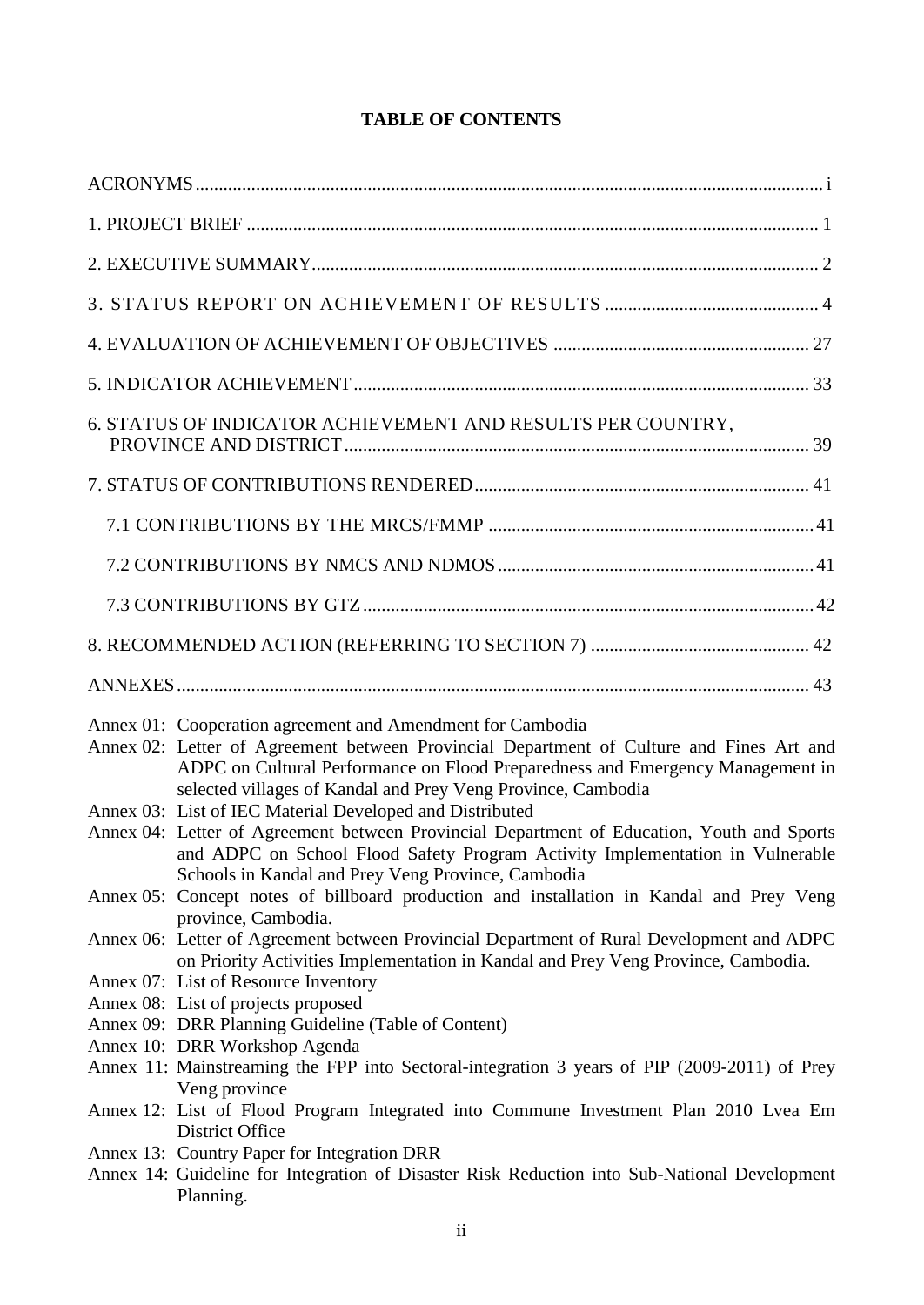- Annex 15: TNA Template
- Annex 16: TNA Report
- Annex 17: Concept Note for Need-based training in Kandal and Prey Veng
- Annex 18: Inventory of DRR training curricula conducted by NDDM and partner NGOs in Cambodia
- Annex 19: Outline of National DRR Curriculum-Cambodia
- Annex 20: Outline of 13TH Cambodia Disaster Risk Reduction Forum
- Annex 21: List of potential training institution in Cambodia
- Annex 22: Concept Note for ToT
- Annex 23: Trainer Database
- Annex 24: Concept Note for National Workshop
- Annex 25: Joint Flood Preparedness, Response and Emergency Management Plan Between An Giang province, Vietnam and Kandal province, Cambodia
- Annex 26: Draft MOU Between Kandal Province, Kingdom Of Cambodia And An Giang Province, Socialist Republic Of Vietnam On Trans-Boundary Cooperation On Flood Preparedness, Response And Emergency Management.
- Annex 27: National Framework Assessment Report
- Annex 28: Beneficiary List for Cambodia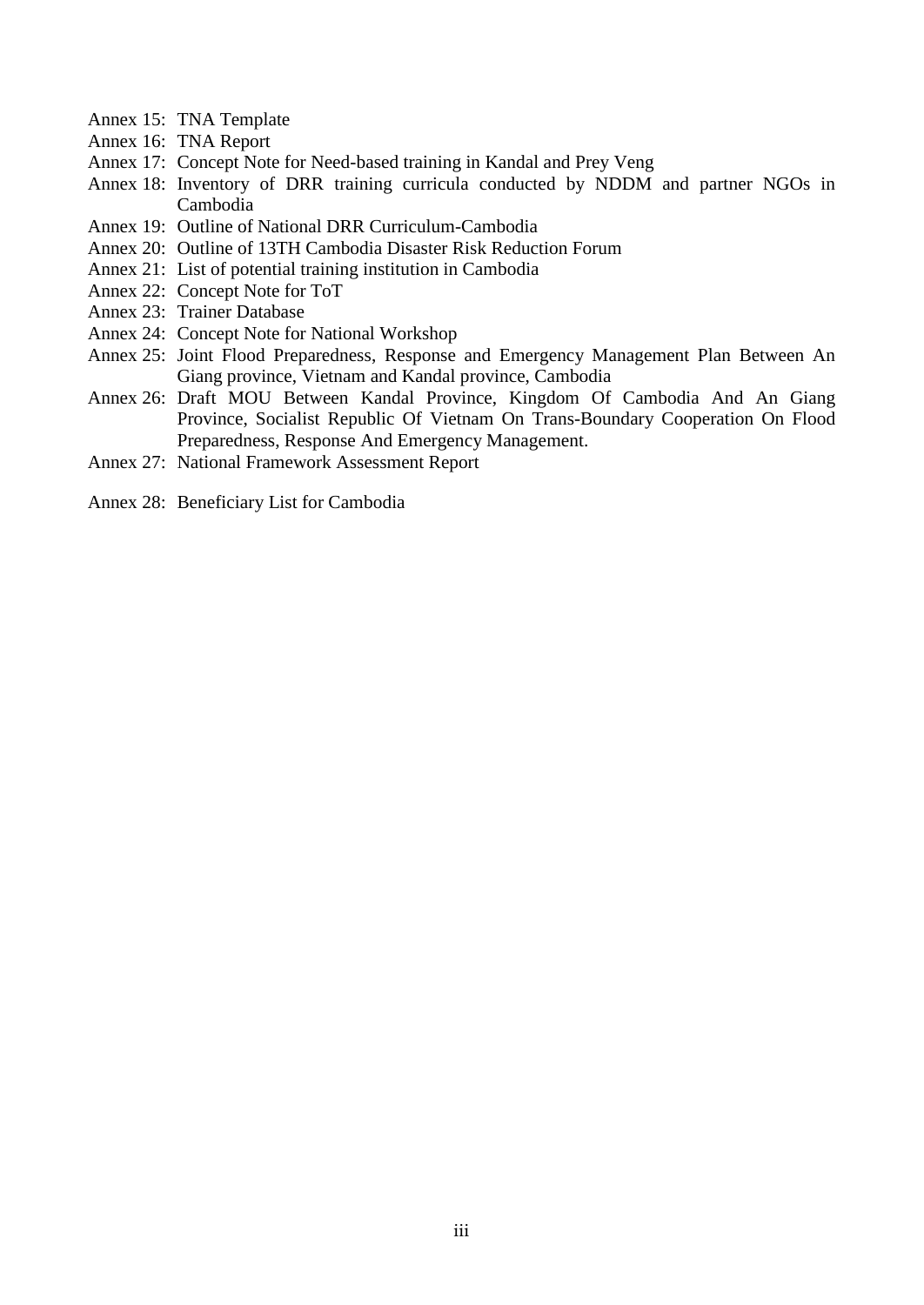# **1. PROJECT BRIEF**

GTZ-MRC-ADPC Cooperation on Flood Emergency Management Strengthening – Component 4 of MRC's Flood Management and Mitigation Program (FMMP)-Phase 2

Project Duration: May 2008-December 2010 *(Annex No.1: Cooperation agreement and Amendment for Cambodia)* Project Processing No: 07.2125.8-002.00 Agreement No: 81075161

Date of submission: 14 June 2011

The German Government's contribution to FMMP Component 4 "Flood Emergency Management Strengthening" contributes to the FMMP objective "The civil and socio-economic losses due to floods and flooding are prevented, minimized or mitigated, while preserving the environmental benefits of floods" and more specifically to the overall objective of "Emergency management systems in the Riparian countries are more effectively dealing with Mekong floods".

The project focuses on the relevant authorities (district, province and national level) and other stakeholders and supports them to have enhanced capacities in flood preparedness and emergency management with overall objective "Competence of civil authorities at various levels, emergency managers, and communities in flood preparedness and emergency management is strengthened". The core areas of intervention are;

- 1. Flood Awareness and Education
- 2. Flood Preparedness Program Development and Priority Activity Implementation
- 3. Integration of Flood Risk Reduction into local development planning process
- 4. Enhance practical knowledge in flood preparedness and emergency management
- 5. Standardize Training Curriculum and Capacity Building for Flood Risk Reduction
- 6. Flood Knowledge Sharing and Documentation
- 7. Trans-Boundary (Province to Province) Joint Planning and Information Exchange
- 8. Assessment of Flood Preparedness and Emergency Management within national framework of Flood Risk Reduction

Different from the first phase (2004-2008), the focus is more on the relevant line ministries/department and officials at different levels to enhance their capacities to mainstream of flood preparedness and emergency management measures in each of the four Member Country.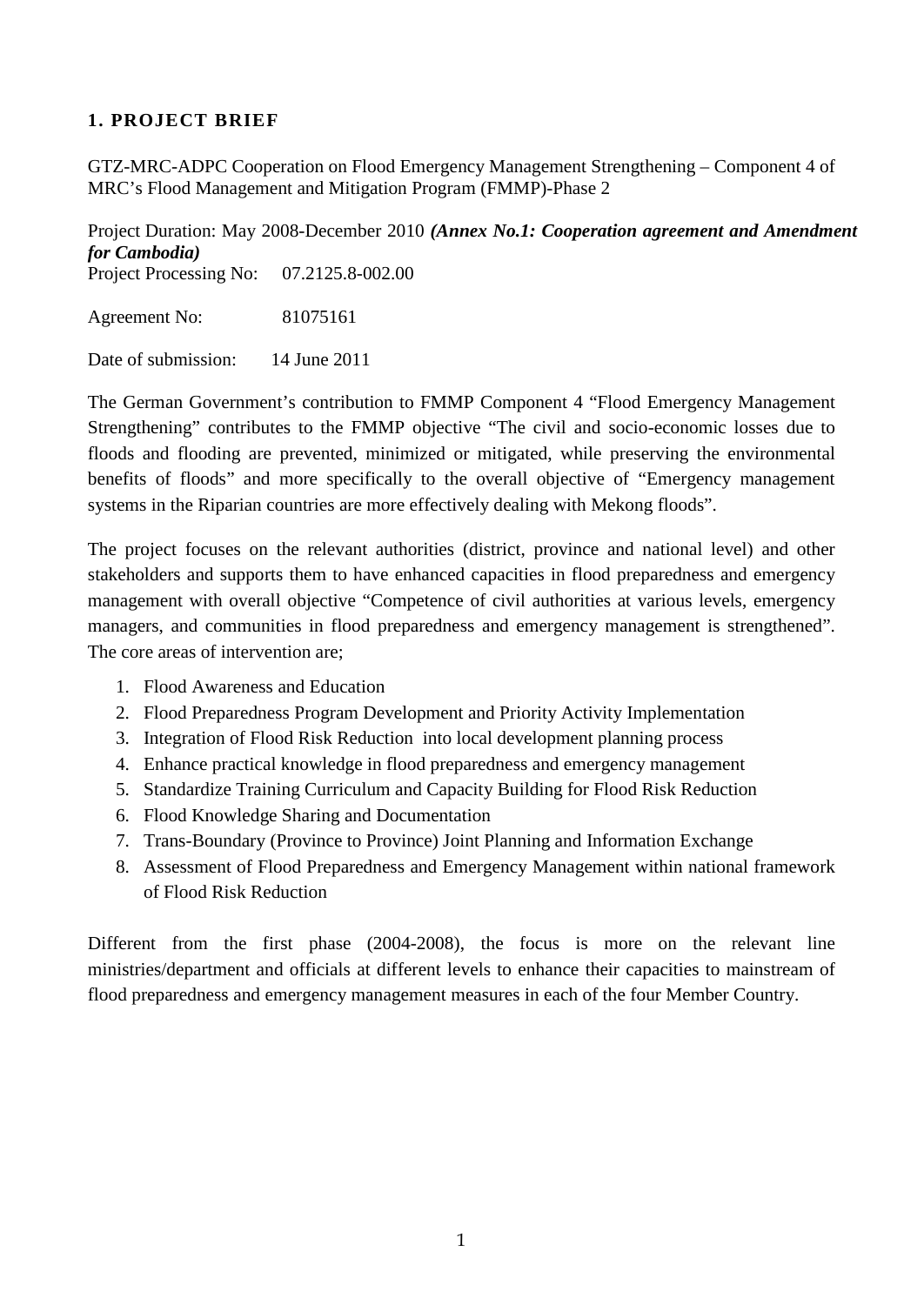#### **2. EXECUTIVE SUMMARY**

There are significant recognitions by national and local authorities that the efforts made by the MRC's FMMP Component 4 are the valuable, effective and qualitative contributions to government's disaster risk management, poverty and development strategies, policies and plan, in terms of enhancing capacities of National, Provincial and District Committees Disaster Management, improvement of flood preparedness and emergency management in all levels, producing innovative and practical tools and approaches for supporting development and implementation of flood preparedness program, institutional management, building up ownership and sustainability and promotion of interaction between flood preparedness and emergency management with national and local development planning processes.

The Royal Government of Cambodia established Disaster Management Committees in all levels for fifteen years ago since 1995, recognizing that the country's geographic context exposed it to natural disaster and perceiving that a coordinating body to manage the respective disaster management. In national, the National Committee for Disaster Management (NCDM, is headed by the prime minister as president with membership comprising all ministers, as well as representatives of the Royal Cambodian Armed Forces, Cambodian Red Cross, and Civil Aviation Authority. The Provincial and District Committees for Disaster Management (PCDM/DCDM) are designed to mirror the NCDM, with the provincial and district governor as the head and membership drawn from the provincial departments of the ministries as well as representatives from the police, army, gendarmerie, and the Cambodian Red Cross.

The Disaster Management Committees at the national and sub-national level are intended as a coordination bodies and are responsible for providing overall guidance to all its members. They are responsible for coordination, facilitation, and guidance to all line ministries and also play a coordination role with other development partners for overall disaster management activities in the national, province and district levels, rather than the actual implementation of programs. Line ministries are the agencies tasked with implementation.

However, institution capacities in all levels have been seen highly weak in term of human resources, financial resources and mechanisms to serve as the coordination bodies, for instance, do not have disaster management framework and plan at provincial, district and commune levels, limitation of vertical and horizontal coordination and communication mechanisms in all levels and, limitation of involvements, understanding of roles and responsibilities as the members, focusing on only emergency response and humanitarian aid during and after emergency events.

To address the above challenges and gaps, the MRC designed the FMMP's Component 4 for implementing in four riparian countries, including Cambodia, Vietnam, Lao PDR and Thailand to achieve ultimate objective of the Flood Management and Mitigation Programme (FMMP) is to contribute to a reduction of civil and socio-economic losses due to floods, while preserving the environmental benefits of floods.

In tackling the above objective, FMMP in partnership with Asian Disaster Preparedness Center (ADPC) had embarked this project for two Phases – Phase I was started from April 2004 to April 2008 and Phase II from May 2008 to December 2010. For Phase II, key 8 outputs have been implemented and accomplished following achievements.

(a)Capacities of National, Provincial and District Committees Disaster Management, and Department members on flood preparedness and emergency management are enhanced and they have been gradually taken part implementation of flood risk management and emergency management at provincial, district and commune levels by themselves. Flood Preparedness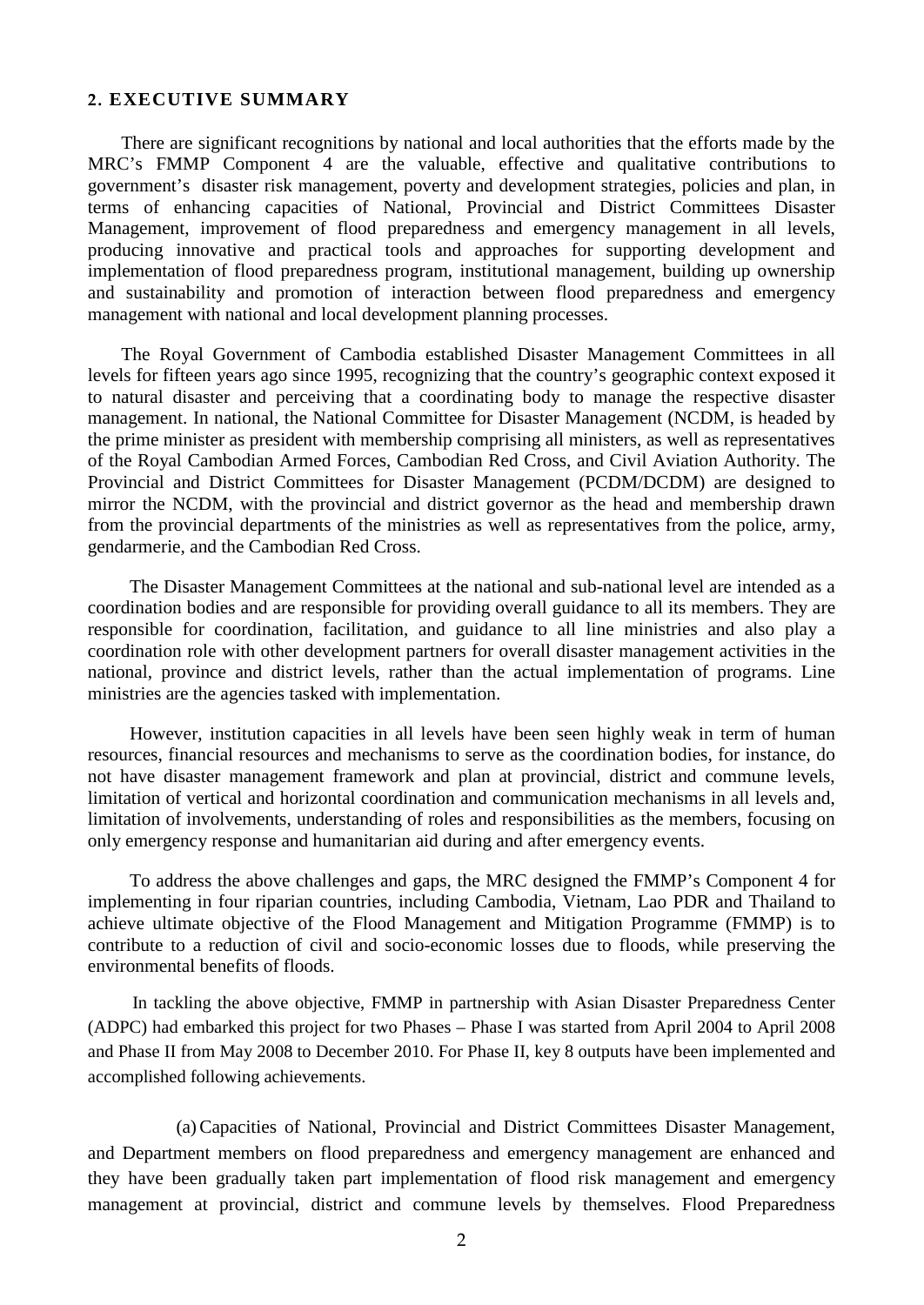Programme is regularly developed and updated by Provincial and District Disaster Management Committees with fully involved from all Department members and each member is taking part in implementing the FPP in lying with its core programme.

(b) Innovative and practical tools and approaches for supporting development and implementation of Disaster Risk Reduction Programme consolidated and endorsed by the national and local authorities. One Standard DRR Plan Guideline Developed.

(c) Vertical and horizontal coordination between Disaster Management Secretariat Offices at provincial and district levels and Department members are improved. Role and responsibilities of Provincial and District Disaster Management Committees are recognized by Department members and all members are increasingly involved in taking up implementing the disaster risk reduction in their sector programmes.

(d) Ownership and sustainability are built. As mentioned above all activities carried out under this project are mainly performed by national and local authorities, for instance, DRR Plan development and implementation, public awareness raising, organizing training activities etc.

(e) Interaction between Disaster Risk Reduction Programme and Emergency Management with national and local development planning processes. During the project implementation, there were varieties of consultations and discussions conducted with concerned government ministries and non-governmental partners on innovative approaches to integrate flood preparedness, flood risk management or disaster risk management into development planning, especially, with Ministry of Planning, Ministry of Interior, and Cambodian Disaster Risk Reduction Forum (DRR Forum) or Joint Action Group (JAG). As resulted, disaster risk management component is become a key area in development framework of provincial and district development plan and A Guideline for Integrating DRR into Local Development Planning developed.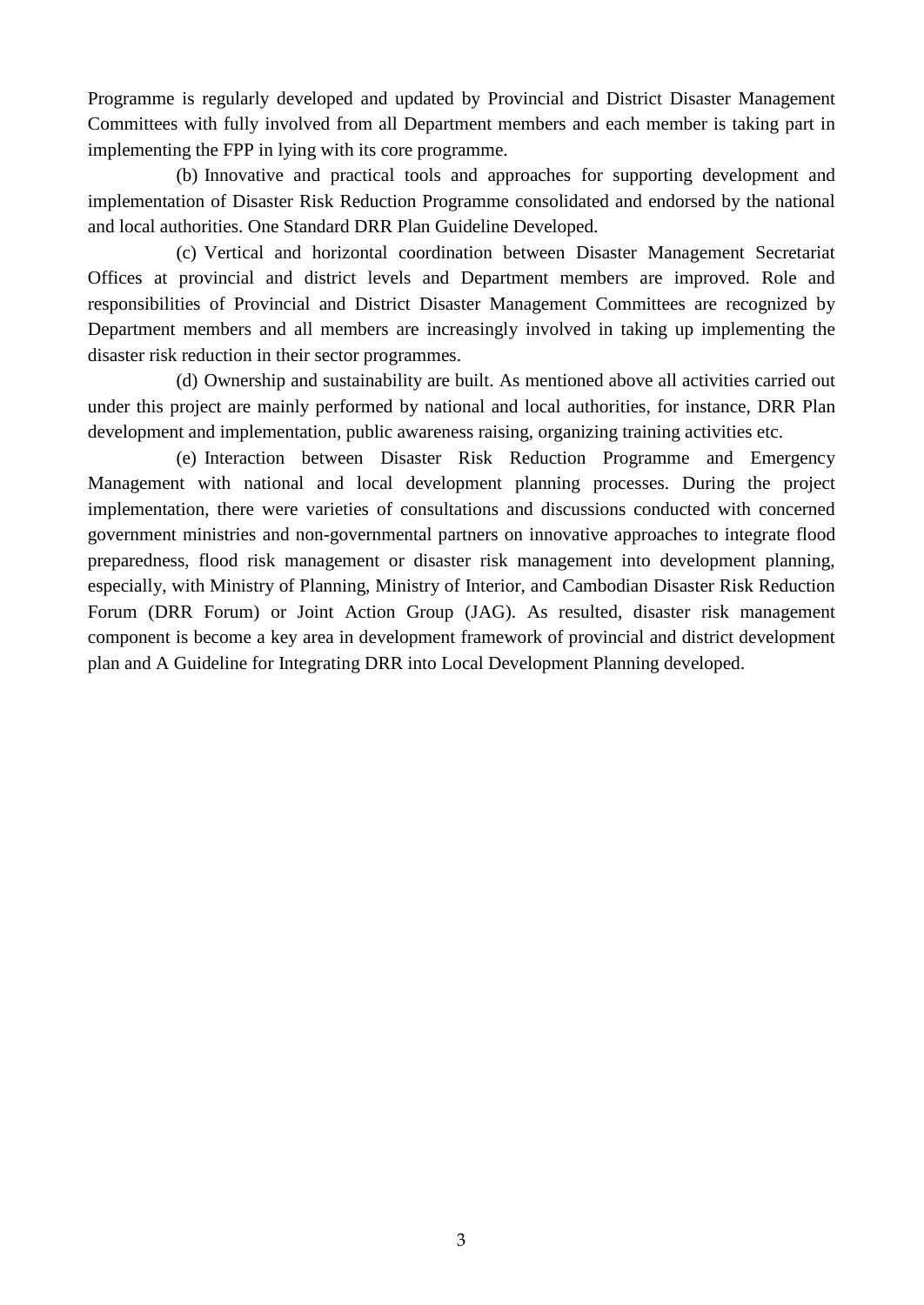# **3. STATUS REPORT ON ACHIEVEMENT OF RESULTS**

#### *Output 1*

*Selected relevant authorities and other stakeholders raised public awareness and enhanced people's capacities in dealing with floods in Cambodia, Vietnam and Lao PDR and are enabled to continue doing it without external support.*

# **Indicator 1: 3**

**Months after the end of phase II, 50% of the population in 18 districts\* in at least 7 provinces of all riparian countries is aware of risks caused by floods and has a basic understanding of how to react at household level before, during and after floods. \*Cambodia 4 old+2 new districts, Lao: 4 new districts, Thailand: 2 new districts, Vietnam: 4 old+2 new districts.**

# *Key Activity 1:*

*Train and support authorities and other stakeholders in developing and conducting measures to raise awareness and enhance people's capacities on dealing with floods*

#### **ACTIVITIES AND ACCOMPLISHMENTS:**

# **Activity 1.1: Train and support district authorities to organize public awareness activities using the information, education and communication**

Variations of activities were carried out under this activity including (a) development of script for cultural performances, (b) organizing cultural shows in commune level and (c) dissemination of IEC materials. These activities were carried out by Department of Culture and Fine Arts in two provinces – Kandal and Prey Veng province. Disaster Management Committees at provincial, district and commune levels were playing their roles as the coordination and provided the technical input to the Department, while ADPC was playing its role as technical input to Disaster Management Committees in all levels and Department and ensured that the implementation was on the right direction, meeting the objective and indicator.

` To do these activities, Department of Culture and Fine Arts in each province signed a Letter Agreement (LA) with PCDM and ADPC *(Annex No.2: LA and ToR)*. Under the LA, Department of Culture and Fine Arts carried out the activities and had made following achievements, including:

- (a) Two sets of scripts for cultural performances developed, each for per province,
- (b) Twelve (12) cultural shows organized in six districts, covered 12 communes, and attracted some 5,213 audiences about 79,31% of total populations in six districts and twelve communes.

(c) Numbers of IEC materials were distributed to audiences attended the cultural shows Below are schedules and summary of beneficiaries of cultural performance per district

| Location | Schedule | <b>Beneficiaries</b> |           |
|----------|----------|----------------------|-----------|
|          |          | People attended      | % against |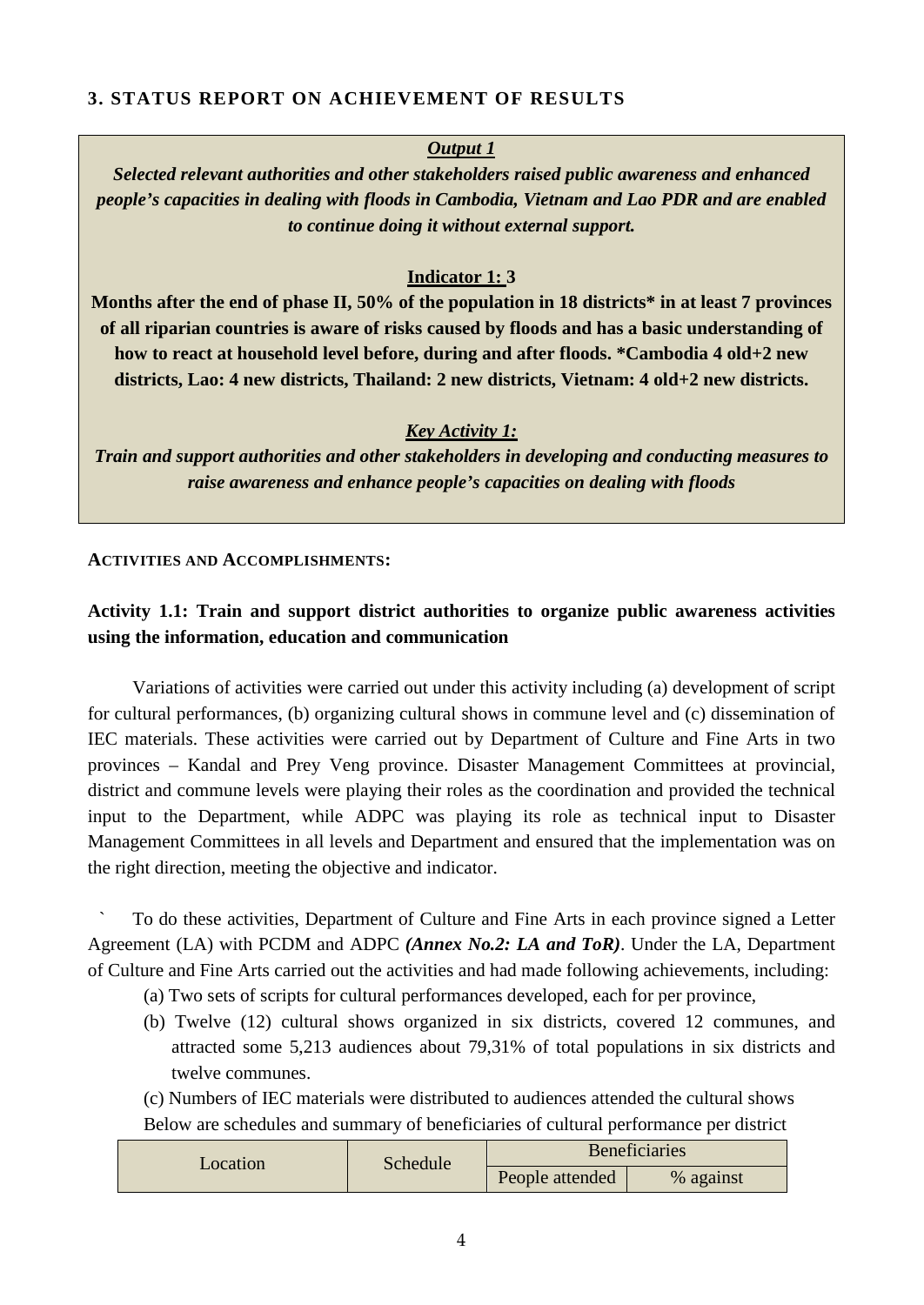|                                                     |                             | the cultural | population in |
|-----------------------------------------------------|-----------------------------|--------------|---------------|
|                                                     |                             | show         | commune       |
| Boeng Krum Village,                                 | 3<br>September              |              | 2.61%         |
| Boeng Krum Commune,                                 | 2009                        | 120          |               |
| Lvea Em District                                    |                             |              |               |
| Tek Khlaing Village, Tek                            | September<br>$\overline{4}$ |              | 3.61%         |
| Khlaing Commune, Lvea                               | 2009                        | 145          |               |
| Em District                                         |                             |              |               |
| Koh Prak Village, Phum                              | 5<br>September              |              | 2.88%         |
| Thom Commune, Kien                                  | 2009                        | 320          |               |
| <b>Svay District</b>                                |                             |              |               |
| Chanlak Village, Koki                               | September<br>6              |              | 3.63%         |
|                                                     | 2009                        | 550          |               |
| Commune, Kien Svay<br>District                      |                             |              |               |
|                                                     |                             |              |               |
| Boeng Leu Village, Khpop<br>Ateav Commune, Leuk Dek | $\tau$<br>September         |              | 8.10%         |
| <b>District</b>                                     | 2009                        | 460          |               |
|                                                     |                             |              |               |
| Peam Raing Village, Peam                            | 8<br>September              |              | 7.15%         |
| Raing Commune, Leuk Dek                             | 2009                        | 540          |               |
| <b>District</b>                                     |                             |              |               |
| Svay Phloh Temple, Svay                             | 28 August 2009              |              | 6.67%         |
| Phloh Commune, Peam                                 |                             | 520          |               |
| <b>Chor District</b><br>Prek Krabao Temple, Prek    | 29 August 2009              |              | 9.77%         |
| Krabao Commune, Peam                                |                             | 550          |               |
| <b>Chor District</b>                                |                             |              |               |
| Boeng Phsort Temple, Peam                           | 30 August 2009              |              | 8.36%         |
| Meanchey Commune, Peam                              |                             | 530          |               |
| Ro District                                         |                             |              |               |
| Prek Cham Temple, Banlich                           | 31 August 2009              |              | 5.79%         |
| Prasat Commune, Peam<br><b>Chor District</b>        |                             | 359          |               |
| Phnov Temple, Phnov 1                               | $\overline{2}$<br>September |              | 8.11%         |
| Commune, Sithor Kandal                              | 2009                        | 556          |               |
| District                                            |                             |              |               |
| Prey Deum Thing Temple,                             | 3<br>September              |              | 12.63%        |
| Prey Deum Thing                                     | 2009                        | 563          |               |
| Commune, Sithor Kandal                              |                             |              |               |
| District persons<br><b>Total</b>                    |                             |              | 79.31%        |
|                                                     |                             | 5213         |               |

*Source: Reports of cultural shows, prepared by Department of Culture and Fine Arts of Kandal and Prey Veng province, 2009.*

The cultural show is well recognized as an effective methodology and approach in reaching out to the public and given a room for gathering populations in communities to collectively learn together from the show.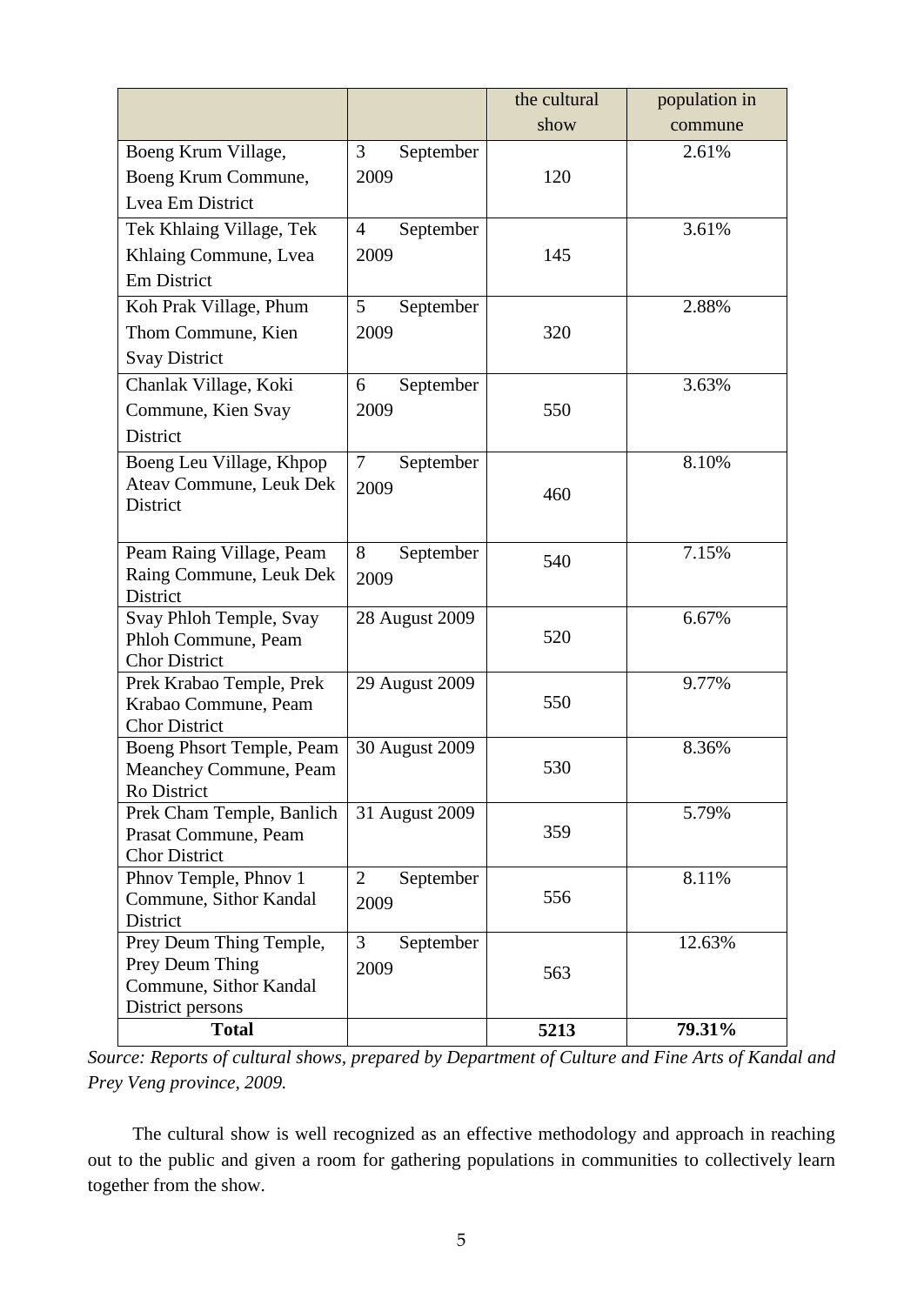# **Activity 1.2: Where additional IEC material is needed, develop it in cooperation with the responsible authorities in the four countries**

With financial and technical assistances from the project, varieties of existing IEC and public awareness materials on flood preparedness and flood risk reduction were reprinted and distributed to local authorities in targeted provinces, districts and communes and other stakeholders as well. The IEC and public awareness materials on flood risk management and preparedness are the important tools and products to promote the awareness of concerned agencies and public populations on this matter.

Most of the IEC and public materials were developed under technical and financial supports of GTZ-MRC Phase 1 (2004-2008) and have been used by local authorities and other stakeholders for organizing varieties of the public awareness activities in all levels. Learning from comments and feedbacks from the audiences and users that visualization and contents of the materials are simple, understandable and visible. Below are types and numbers of IEC and public awareness materials had been reprinted and distributed to both Kandal and Prey Veng provinces *(Annex No. 3: List of IEC materials).*

| N <sub>0</sub>          | <b>Types of Material</b>       | Unit  | Quantity |
|-------------------------|--------------------------------|-------|----------|
| $\mathbf{1}$            | Flood Poster (A1 size)         | Sheet | 4605     |
| 2                       | Flood Poster (A4 size)         | Sheet | 6105     |
| 3                       | Drought booklet                | Book  | 921      |
| 4                       | Flood booklet                  | Book  | 921      |
| $\overline{\mathbf{5}}$ | <b>Teacher Information Kit</b> | Set   | 621      |
| 6                       | <b>SFSP Kit</b>                | Set   | 621      |
| 7                       | <b>WHH Brochure</b>            | Set   | 300      |
| 8                       | Leaflet on Safer               | Set   | 300      |
|                         | Communities                    |       |          |

The Disaster Management Committees at Provincial, district and commune levels and line departments used the IEC materials for organizing public awareness raising activities. For instance, Disaster Management Committees posted posters and other materials on information boards in the public centres or uses them for disseminating preparedness message to people, during special occasions like village meetings, commune assemblies, Department of Culture and Fine Arts, uses these materials to disseminate preparedness measures to the people, while people came to attend the cultural shows and Department of Education, Youth and Sports, uses these materials, while they conducted orientation training sessions to enhance capacities of school authority officers, schoolteachers on flood risk reduction measures, and these materials are used to organize public awareness campaign activities at school level by schoolteachers and the materials have been used as a training materials for schoolteachers to use to teach their students as well. Similarity, the IEC materials can be used as the training materials as well, while they organize training activities at provincial, district and commune levels.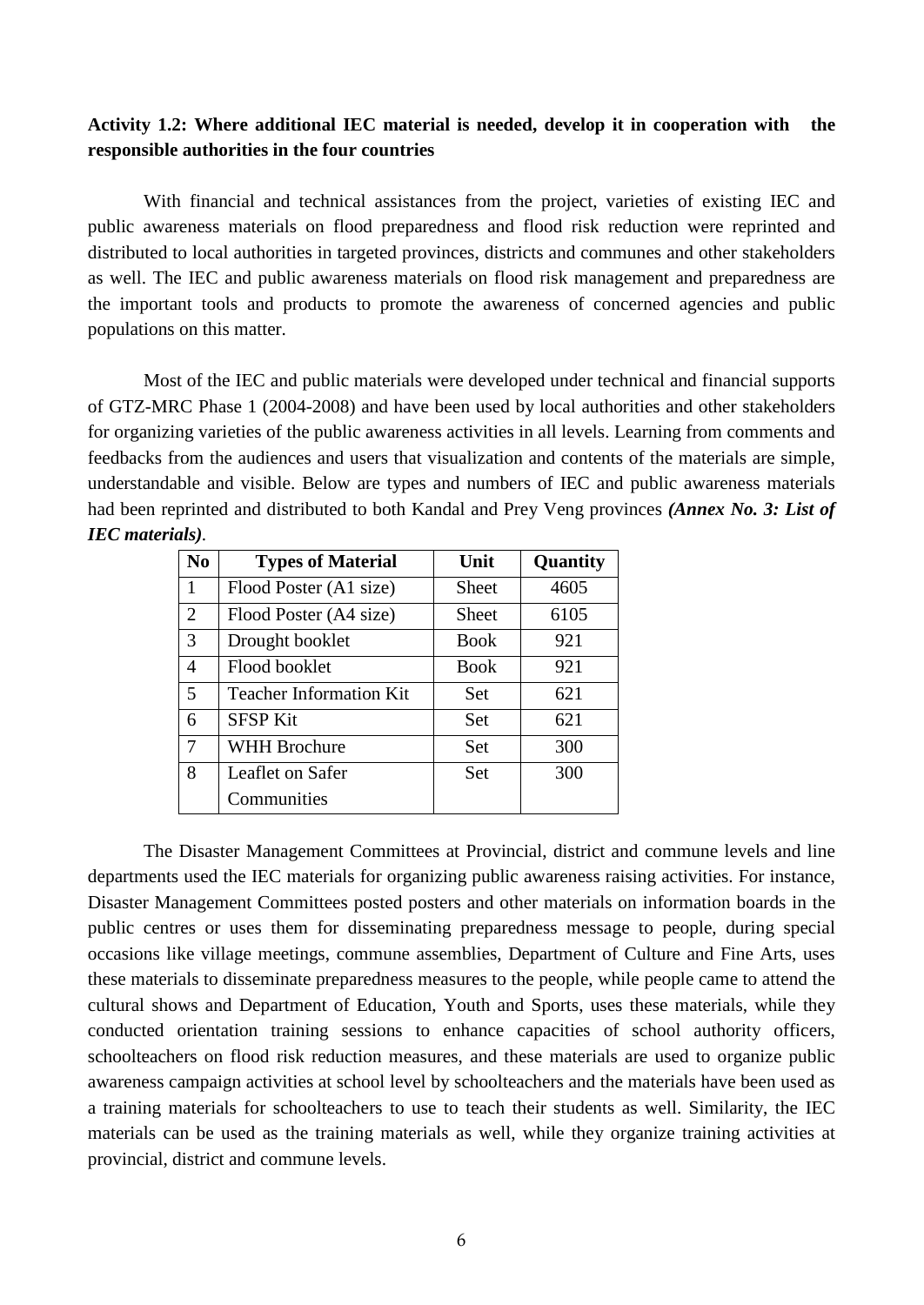The IEC and public awareness materials are well recognized by most DRR actors in Cambodia. They have therefore made their requests or contributed their own costs for reprinting, for example, World Vision, ZoA, Plan International, CWS and Action Aid made contribution to reprint the materials and they used them to organize public awareness activities in their target regions.

# **Activity 1.3: Institutionalize in all target countries school flood safety programs including swimming lessons. Discuss with the responsible national authorities their integration into school curricula (IEC) materials developed in Cambodia,**

Through series of consultations with Ministry of Education, Youth and Sports, represented by Department of Curriculum Development (DCD) and Provincial and District Department of Education, Youth and Sports, three types of priority activities are ideally institutionalized school flood safety initiatives in school curricula and public awareness materials, they are: (i) organizing consultative workshop on School Flood Safety Program, (ii) conducting SFSP orientation training to enhance capacities of schoolteachers and school authority officers on flood risk reduction measures, and (iii) organizing public awareness campaign activities at school level to enhance capacities of school children and villagers on flood risk reduction measures.

With technical and financial support from the project, the three suggested activities were executed by Provincial and District Department of Education, Youth and Sports in Kandal and Prey Veng province *(Annex No 4: LA and ToR)*. The department in each province signed a Letter of Agreement (LA) with PCDM and ADPC for implementing the activities with technical support from NCDM and Department of Curriculum Development (DCD). Noted that the school flood safety Program is one of activities identified FPP prepared by line Departments members of Provincial and District Committees for Disaster Management (PCDM/DCDM). Detail information of each activity implementation is explained below:

#### **(i) District Workshop on School Flood Safety Program**

Total four workshops were organized by Provincial Department of Education, Youth and Sports in Kandal and Prey Veng provinces in collaboration with Department of Curriculum Development (DCD) of Ministry of Education, Youth and Sports and NCDM. The workshops provided opportunity to teachers and school officers who are responsible to implement the SFSP activities since GTZ-MRC Phase I (2004-2008) to reflect their experiences and to come up the new innovative approach and plan to better implement the same activities for Phase II. The workshops were organized in following schedule, in Lovea Em district, Kandal province organized on 20 October, 2009, participated by 30 schoolteachers from 20 vulnerable schools, in Leuk Dek district on 12 October, 2009, participated by 32 schoolteachers from 20 vulnerable schools, in Peam Chor district, Prey Veng on 20 October, 2009, participated by 26 schoolteachers from 20 vulnerable schools and Sithor Kandal district, Prey Veng on 30 October, 2009, participated by 24 schoolteachers from 20 vulnerable schools. Below are suggestions and recommendation for better implementation of SFSC activity at school level:

- Each school should have its flood preparedness program,
- Flood preparedness and flood safety measures must be part of school curriculum, especially, geographical and ecological subject matters,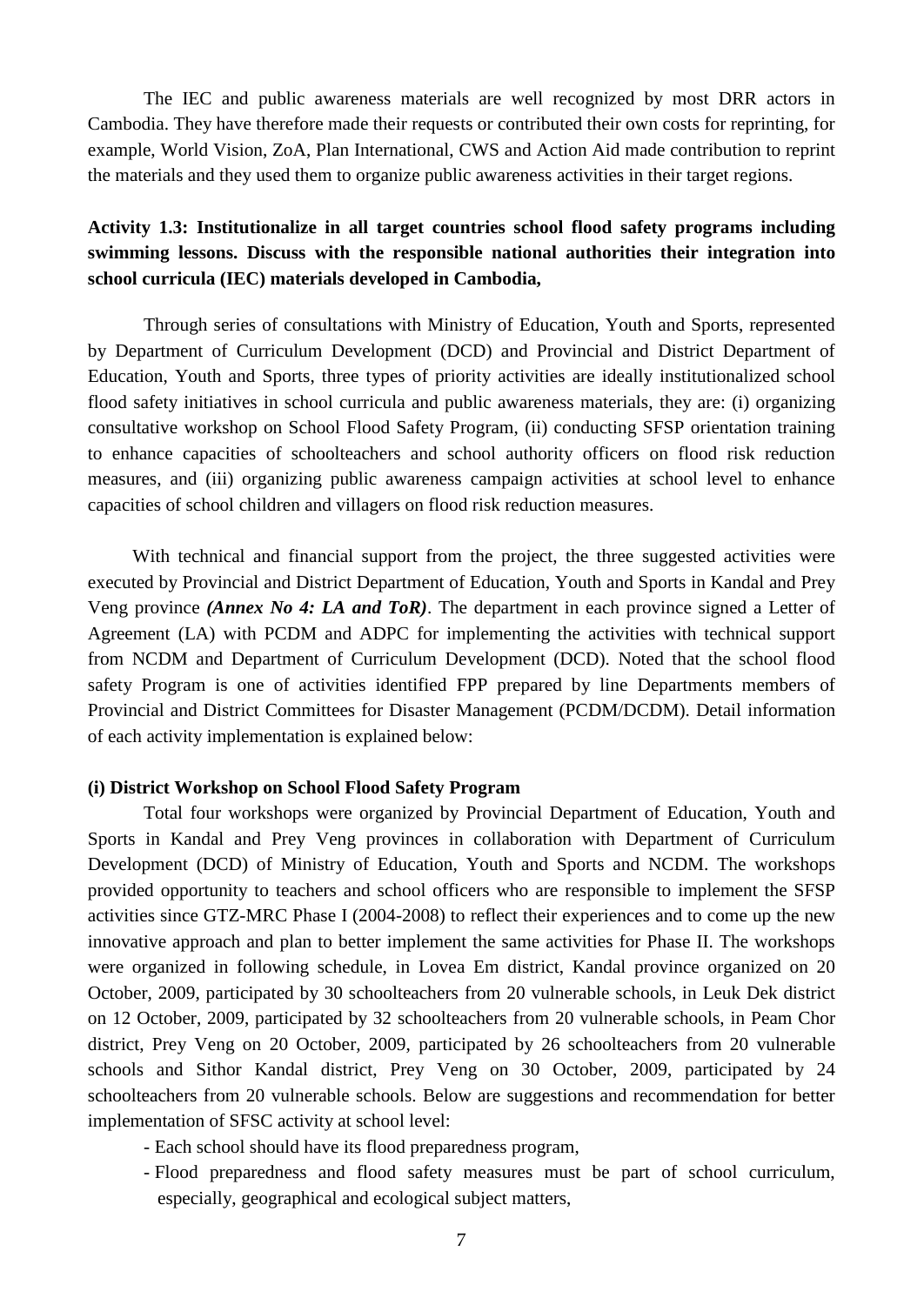- CDC should distribute more the curricula like Trainer Guide and student handbook, which flood preparedness and flood measures are already included and each school need more IEC and public awareness materials.

#### **(ii) SFSP Orientation Training**

Followed the workshops, two types of key activities were carried out, they are: (a) SFSP Orientation Training and (b) Teacher-to-Teacher Orientation Session. Below are explanation of each activity:

 **SFSP orientation training:** total two trainings were organized only in new schools, where the SFSP activities have never carried out. Noted that two new districts, one in Kandal (Kien Svay district) and another one in Prey Veng (Peam Ro district) are additional districts for Phase II of MRC-GTZ.

This activity was organized by Department of Curriculum Development (DCD) in collaboration with NCDM to build capacities of senior teachers and school officers from schools in new target districts for Phase II, for example, Kien Svay district in Kanda province and Peam Ro district in Prey Veng province. In Kien Svay district in Kandal province, the training was organized on 23 October, 2009, attended by 24 senior teachers from 14 vulnerable schools in this district, while training in Peam Ro district was organized on 13 October, 2009, attended by 23 senior teachers from 15 vulnerable schools in this district. The teachers and school officers were expected to be responsible to carry out the below Teacher-to-Teacher Orientation sessions. Teachers and officers who attended to training were expected to carry out the teacher-to-teacher orientation session in their school respectively when went back.

#### **Teacher-to-teacher orientation sessions:**

Teacher-to-teacher orientation session is a follow up activity, carried by teachers or officers who attended the training. Immediately following the training, 55 orientation sessions were organized at school level in three districts in Kandal province, while 20 orientation sessions were organized in three districts in Prey Veng province.

#### **(iii) SFSP Public Awareness Campaign Activities**

Following the above trainings and orientation sessions, total 75 awareness campaign activities were conducted in all 75 schools in three districts in Kandal and three districts in Prey Veng province. The awareness campaigns were organized in each school by school teachers and students, using different methodologies and approaches like showing film "Living with Flood", holding posters and walking through the communities, and reflection understand of students from the film show and messages from IEC materials and posters.

# **Activity 1.4: Support district authorities to install and maintain Flood Information Boards at suitable locations in all communes**

Flood information board (Poster) is one of visualized poster can be reached out the public populations the messages on flood preparedness and safety measures. The public populations can access and receive simple messages easily, when they are passing by the information board, installed in the public centres.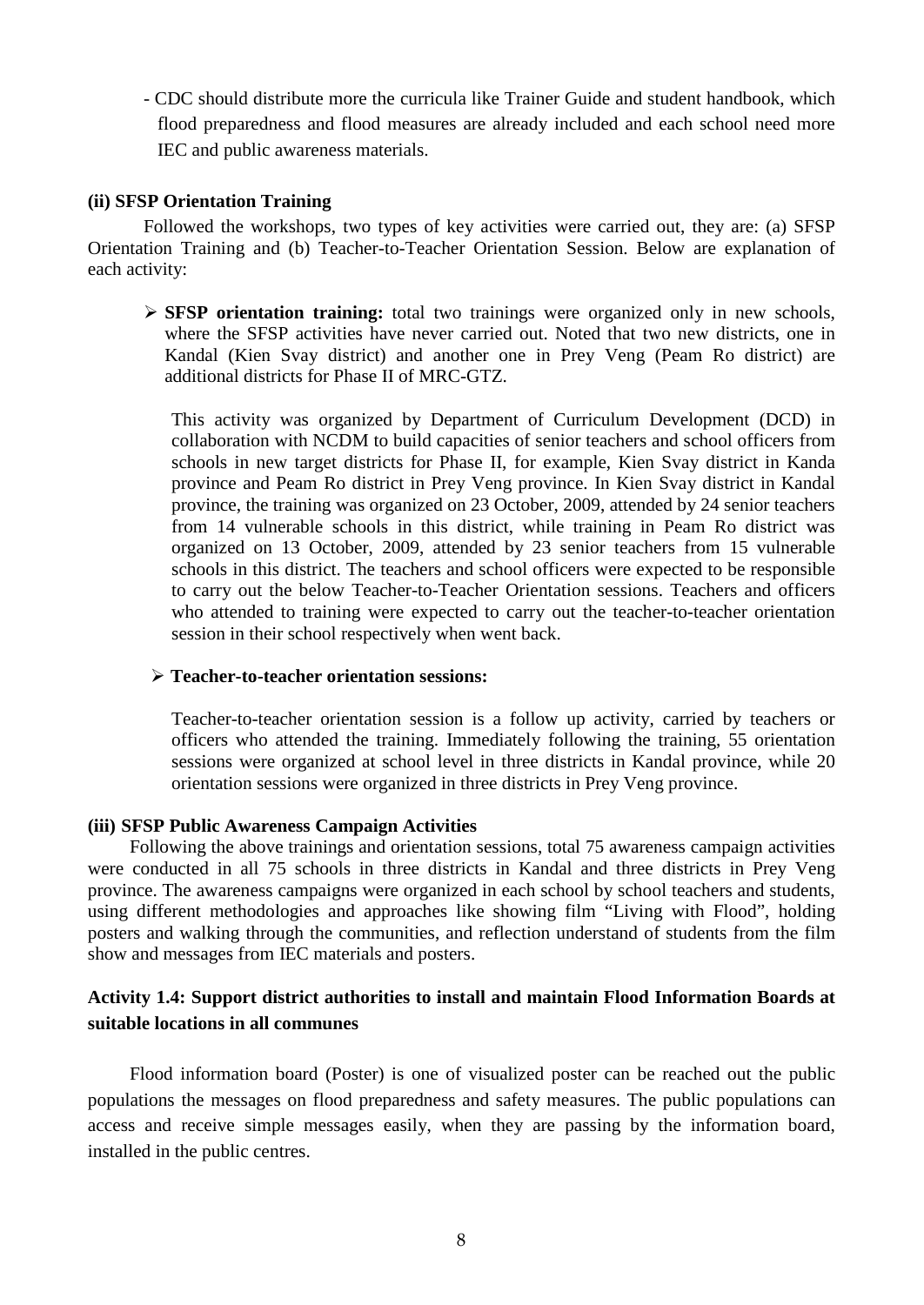With technically and financially support from the Component 4 of FMMP, total 10 flood information boards were developed and installed in flood prone communities in six districts in two provinces, Kandal and Prey Veng. Provincial Department of Culture and Fine Arts, and Information in Kandal and Prey Veng signed Letter of Agreement with PCDM Secretariat Office in Kandal and Prey Veng and ADPC for implementing this activity *(Annex No. 5: Concept Note of Billboard Producation*). This activity is a part of FPP developed by PCDM and DCDM with full involvement from sectoral departments. To do this activity Department of Culture and Fine Arts designed the information board in consulting with local people, local authorities and PCDM Secretariat Offices. The board is designed in simple way to disseminate practical measures of flood preparedness to the public, particularly what should do or should not do before, during and after flooding. The billboards were installed in the public centres, where are accessible by the public in flood prone communities. The Department also consulted with local authorities at district and commune levels to identify the suitable locations for installing the boards. The public centres like local market, commune office, high safe area and temples are identified as suitable locations for installing the board.

*Output 2:*

*Selected provincial and district authorities developed and implemented flood preparedness programs in Cambodia, Vietnam, Lao PDR and Thailand and are enabled to up-date them continuously without external support.*

#### **Indicator 2:**

**By the end of phase II, flood preparedness programs have been or are being developed and/or implemented by the responsible authorities in at least 18 districts\* in at least 7 provinces of all riparian countries. \*Same as in indicator 1**

#### *Key Activity 2:*

*Provide support to selected provincial and district authorities in developing and/or implementing flood preparedness programs.*

**ACTIVITIES AND ACCOMPLISHMENTS:**

# **Activity 2.1: Support the district authorities and other relevant stakeholders of 10 new districts to prepare flood preparedness programs.**

Flood Preparedness Programme (FPP) of one of various products produced under Component 4 of MRC's FMMP contributed to enhance capacities of Provincial and District Committees for Disaster Management (PCDM/DCDM) in Cambodia. With technical and financial supports from the project, FPP in two provinces and four districts were updated and two new districts were developed.

Component 4 of MRC's FMMP was granted by GIZ for two Phases. Phase I started from April 2004 until April 2008 and Phase II started from August 2008 to December 2010. In Phase I, the project supported local authorities in two provinces, Kandal and Prey Veng and two districts for each province – Kandal covered Lvea Em and Leuk Dek district, and Prey Veng covered Peam Chor and Sithor Kandal dietrict to develop each FPP for each level. It meant that total two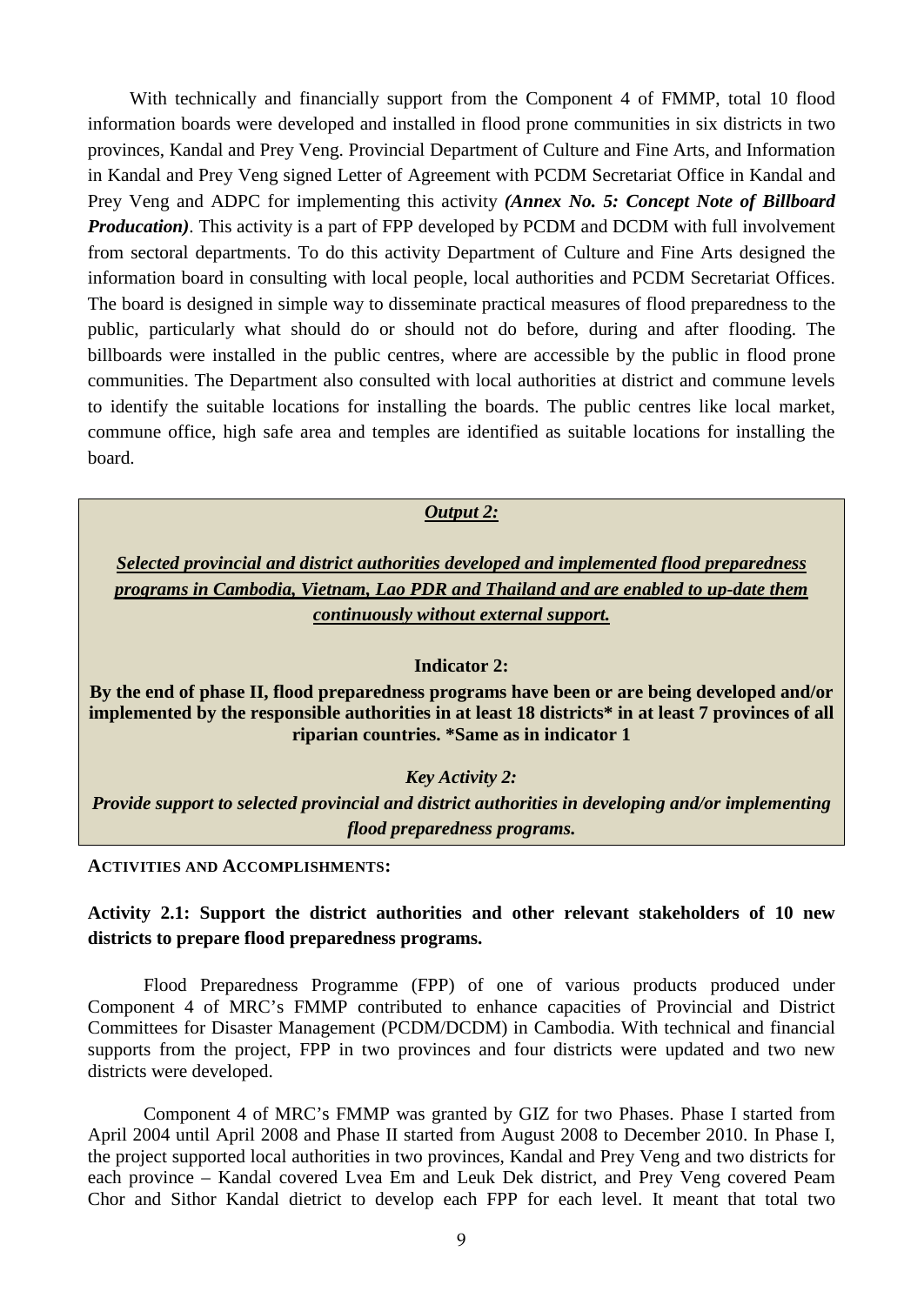provinces and four districts developed their FPP in Phase I period. In Phase II, two new districts developed their FPPs – Kien Svay district in Kandal province and Peam Ro district in Prey Veng province.

Gained experience from Phase I, the methodology and approach used for developing FPP in Phase II were shifted from a common FPP to a multi-years DRR Plan. It meant that PCDM and DCDM widened FPP (Flood Focused only) to a 3-Year Multi-Hazard Plan (DRR Plan 2008-2013)

Secretariat offices of Disaster Management Committee at provincial and district levels led the processes of DRR plan development with technical support from ADPC. ADPC is a partner of MRC's FMMP, responsible for implementing the overall activities under the Component 4 of FMMP and especially, providing technical supports to the PCDM and DCDM Secretariat Offices. On the other hand, Senior officials of National Committee for Disaster Management (NCDM) also provided the guidance and leadership to PCDM and DCDM Secretariat Offices as well, to ensure that Provincial and District plans are in line with and responding to Strategic National Action Plan for DRR. The Secretariat Offices led the processes in developing the DRR plan including organizing series of consultative workshops with involvements from line Department members, and other stakeholders at provincial and district levels, collecting and compiling information like provincial and district profiles, hazards and vulnerabilities information, facilitating and coordinating with line Department members etc.

Also with financial support from the project, each plan for provincial and district levels were printed and given to PCDM and DCDM Secretariat Offices for their distributions to all Department members and other stakeholders inside and outside the province and district. Total 400 copies of DRR Plan printed and distributed.

**Activity 2.2: Support these authorities and other stakeholders also in the implementation of priority activities identified under the flood preparedness programs (e.g. safe area development, community early warning system, emergency kindergarten, critical facilities, etc.)**

Two safe areas in two districts of Prey Veng province – Sithor Kandal and Peam Ro district and another two safe areas in two districts of Kandal province – Kien Svay and Leuk Dek district had been improved, constructed latrines and pumping wells facilities for affected people by the Mekong flood to stay temporarily during annual flood season from August to October.

The safe improvements in the four districts were financially supported under the Component 4 of MRC's FMMP with funded by GIZ Phase II (2008-2010). The projects were carried out by Department of Rural Development in each province Kandal and Prey Veng province. The Department signed a Letter of Agreement with PCDM's Secretariat Offices in Kandal and Prey Veng province and ADPC *(Annex 6: LA and ToR)*. Provincial Department of Rural Development in each province is assigned by Ministry of Rural Development to be in charge for implementing the small civil works like construction of water sanitation, water supply, latrine facilities in rural areas. This Department has its human resources, construction facilities, and expertise on this work.

The facilities constructed on the four safe areas are: a double-room latrine in Koh Tacho Primary School in Kien Svay district (Kandal), a double-room latrine and a pump well in Koh Kanthey primary school in Leuk Dek district (Kandal), a double-room latrine and a pump well in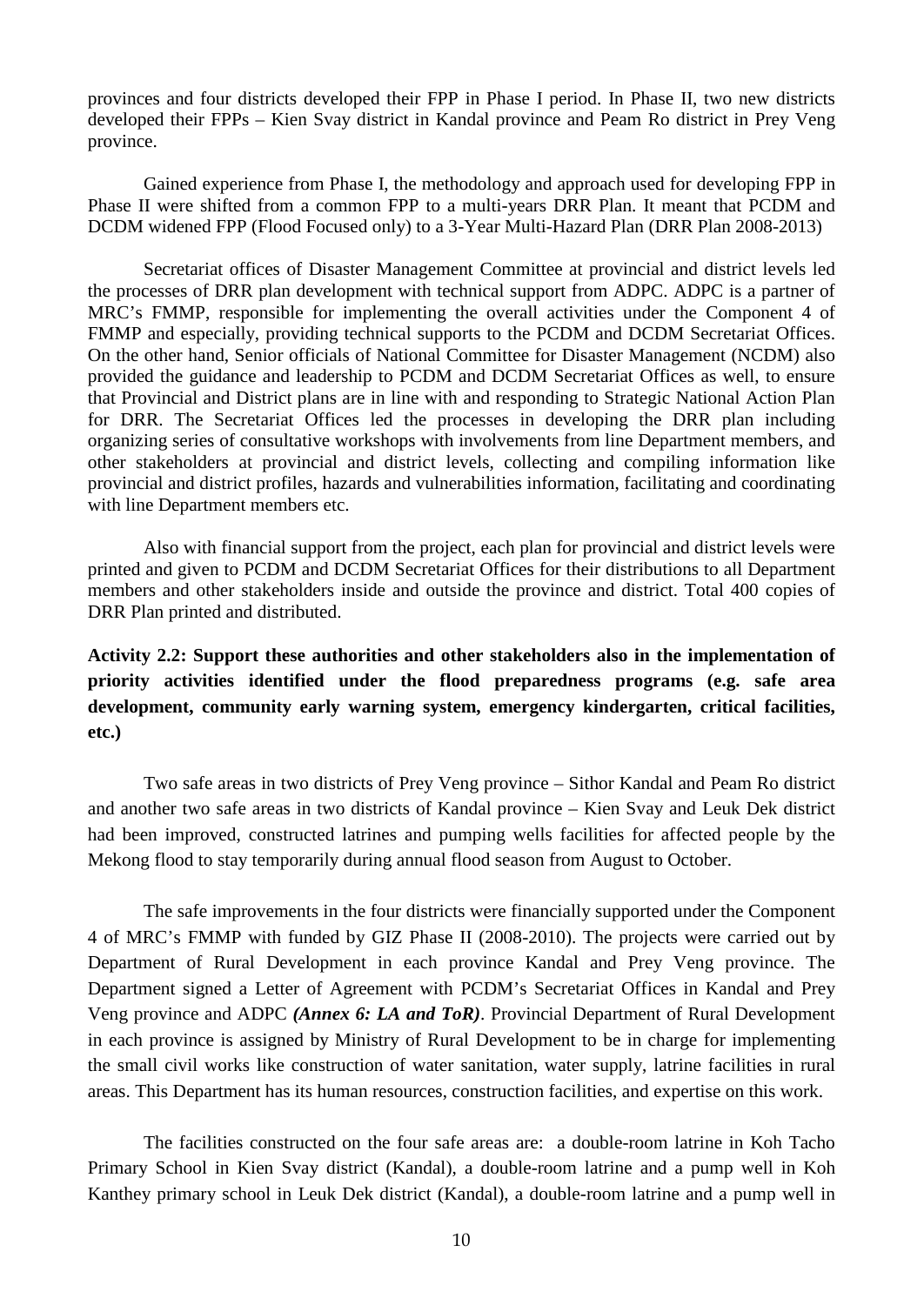Doek Da safe area in Peam Ro district (Prey Veng) and a double-room latrine and a pump well in Baprey Pagoda in Sithor Kandal district (Prey Veng).

Pagoda and school compounds are identified as the high safe areas for affected families, animals and livestock staying temporarily during flood season from August to October every year. During their stays, the basic needs of evacuees are latrines, clean water and temporary shelters *(Annex 7: Resource Inventory List)*. Therefore, some small constructions of latrines, pump wells were identified as priority projects *(Annex No 8: list of projects proposed)*.

The Department in each province identified these projects from Provincial and District Disaster Risk Reduction Plans and Commune Investment Programmes in the four districts in consulting with Provincial and District Committees for Disaster Management and CCDM as well.

# **Activity 2.3 Support the responsible line agencies at national level in all four riparian countries to develop a validated template for flood preparedness programs adapted to each country's specific conditions (such as legal frame and administrative structure)**

A Planning Template developed under Phase I of MRC-GIZ (2004-2008) is validated and has handed over to the National Committee for Disaster Management (NCDM) to use as a legitimate guideline for developing DRR Plan in other provinces and districts in Cambodia *(Annex 9: DRR Planning Guideline)*.

In Phase I of MRC-GIZ, the Planning Template was developed by Provincial Disaster Management Committees in only two provinces – Kandal and Prey Veng. Noting that this template was the first sample template initiated under the Component 4 of MRC's FMMP, implemented by the Asian Disaster Preparedness Centre (ADPC) to support and strengthen capacities of Disaster Management Committees in two provinces. Suddenly, the template is recognized by various NGO partners and it is used by them for assisting other provinces and districts in developing the Disaster Risk Reduction Plans. However, there are some feedbacks and suggestions from NGO partners and other PCDM, DCDM Secretariat Offices as well to improve the template, especially; they suggest that it should be a multi-hazard, so called "DRR Planning Guideline/Template".

# **Output 3**

**Selected provincial, district and commune authorities in all riparian countries are regularly integrating flood preparedness and emergency management in their development planning**

# **Indicator 3**:

By the end of phase II, flood preparedness and emergency management have been significantly integrated in at least 1 provincial development plan per country and 2 district development plans in each of these provinces by the responsible authorities in all four riparian countries.\*\* In Cambodia this includes the recognition/integration of the existing commune development plans.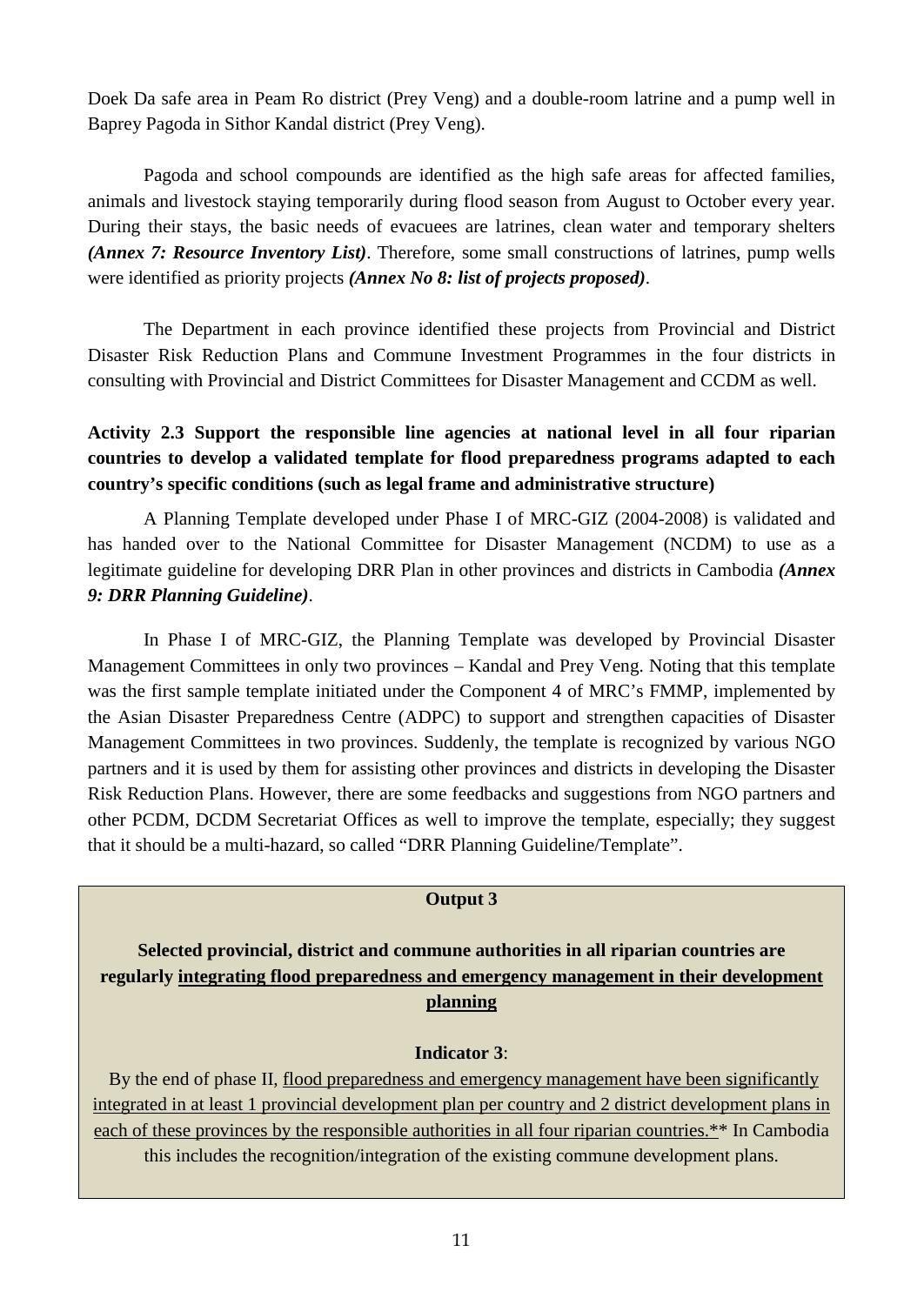#### **Overall Activity 3:**

Provide technical support to selected national, provincial and district authorities in integrating flood preparedness and emergency management into development plans. In Cambodia, include the existing commune development plans with flood preparedness and emergency management components into the higher level development planning.

#### **ACTIVITIES AND ACCOMPLISHMENTS:**

**Activity 3.1: Facilitate the dialogues with planning, development and micro-finance institutions at national and provincial levels for integrating flood preparedness and emergency management into existing local development planning practices at province, district and commune level.**

There were varieties of consultations and discussions conducted with concerned government ministries and non-governmental partners on innovative approaches to integrate flood preparedness, flood risk management or disaster risk management into development planning, especially, with Ministry of Planning, Ministry of Interior, and Cambodian Disaster Risk Reduction Forum (DRR Forum) or Joint Action Group (JAG).

Ministry of Planning and Ministry of Interior are the Co-chairmen of National Committee for Management of Decentralization and De-concentration Reform Programme (NCDD). The two ministries are responsible in developing Technical Guidelines and other legitimate tools for Preparing Development Plan (DP) and Investment Programme (IP) at capital, provincial, municipality, district and commune levels and are also responsible in building capacities of Capital, Province, Municipality, District and Commune Working Group on development plan and investment programme. In order to provide technical assistances National Committee for Management of Decentralization and De-concentration Reform Programme (NCDD), a pool of International and National Advisors are employed by UNDP. The Advisors at national level are responsible to assist and support the NCDD, while Provincial Advisors are responsible to assist and support Capital, Provincial and Municipality Working Group on Development and Investment Programme.

Cambodian Disaster Risk Reduction Forum (CDRR Forum) or Joint Action Group (JAG) are the disaster risk management networks in Cambodia. The network is led the National Committee for Disaster Management (NCDM), comprised mainly of International and Local Non Governmental Organizations, who are working on disaster risk management and disaster management in the country.

Series of consultations and dialogues with the above key players were to explore the updated processes and frameworks of development plans in all levels and to persuade the possibilities to integrate flood preparedness into national and local development planning. They were consulted and engaged during the project implementation, for instance, ADPC Team supported NCDM to have serial meetings with senior officials of Ministry of Planning and Ministry of Interior, senior officials of Provincial Project to Support Democratic Development through Decentralization and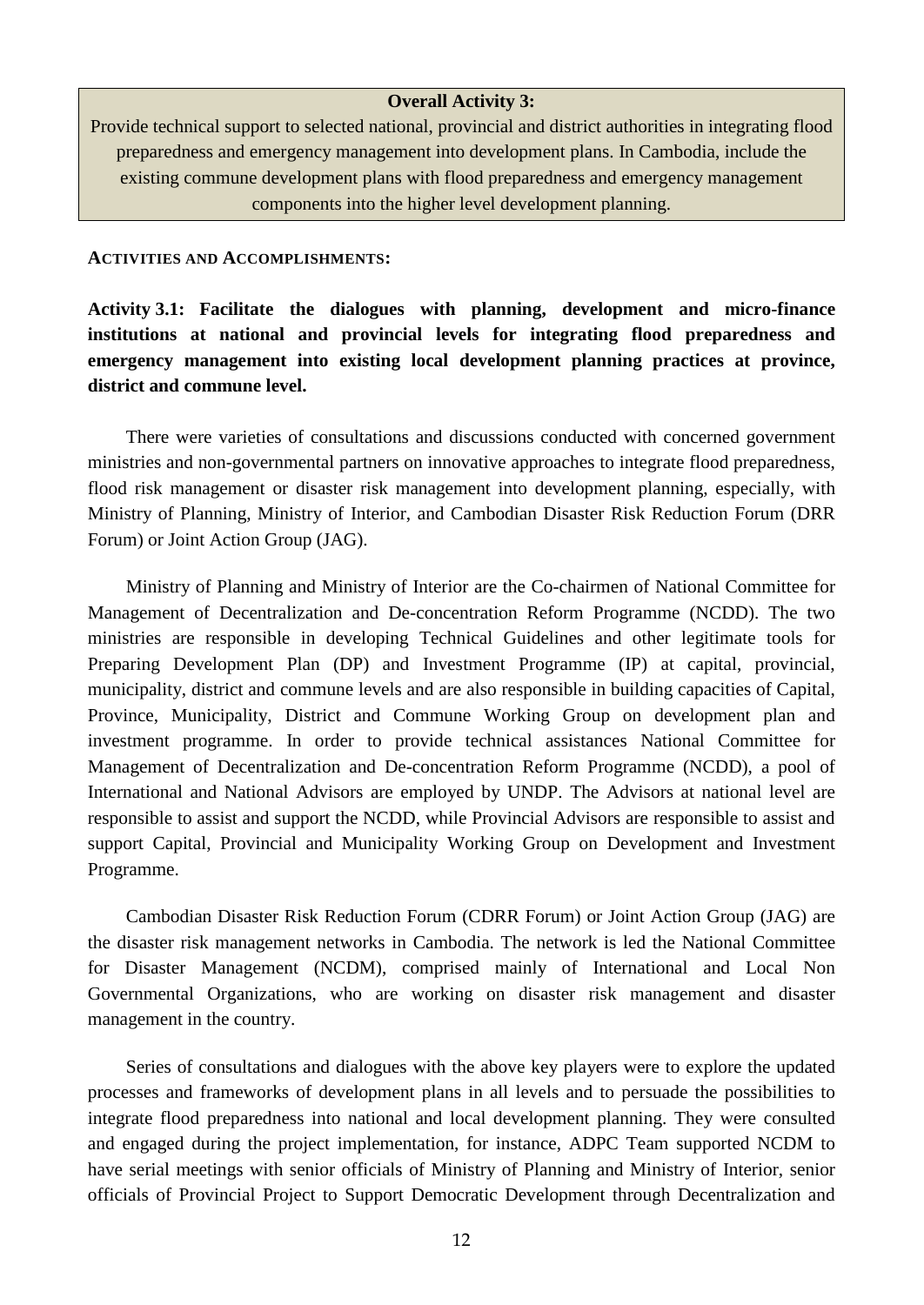De-concentration (PSDD) at provincial level and they were involved in key activity implementations like training and consultative workshops etc.

Under the Flood Management and Mitigation Program (FMMP) of the Mekong Rover Commission Secretariat (MRCS), a two day workshop cum national consultation on Disaster Risk Reduction Planning at Province and District Levels and Integration into Local Development Planning Process in Cambodia jointly organized by the National Committee for Disaster Management (NCDM), Cambodia National Mekong Committee (CNMC), and the Asian Disaster Preparedness Centre (ADPC) in Phnom Penh during 12-13 January 2010 at NagaWorld Hotel in Phnom Penh *(Annex No 10: DRR Workshop Agenda).*

The National Consultation Workshop conducted to synthesize the provincial level consultations on the process of integration of flood risk reduction into the local development planning process as well as to widely disseminate the lesson learning from the flood preparedness program development and implementation in Kratie and Svay Rieng, Kandal and Prey Veng provinces.

For the Mekong River Commission Secretariat, Flood preparedness and flood emergency management strengthening remain core elements of the Flood Management and Mitigation Program (FMMP) being implemented since 2004, as these address directly the needs of the flood vulnerable communities, and also indicate / guide the strengthening and operations of government agencies in the member countries (at different levels: nation, provincial, district and communes) and of national and international NGOs. This is vital for enhancing communication, coordination and cooperation between these stakeholders, as well as the consistency of national disaster management and mitigation policy implementation. The experiences clearly show that increased capacity of the key officials of the provincial, district and commune Disaster Management (DM) committees has led to a better flood preparedness in the selected provinces in the three member countries mainly Cambodia, Vietnam and Lao PDR.

The two-day workshop focused on some of the recent initiatives on disaster risk reduction planning in Cambodia under various external aided programs and the working models and initial steps of integration of disaster risk reduction into the local development planning process in selected provinces such as Kratie, Svay Rieng, Prey Veng and Kandal. A tolal of 88 participants attended the workshop, in which 42 participants from the national and provincial officials dealing with disaster risk reduction, 10 representatives from the 10 Ministries of Royal Government of Cambodia, 18 DRR practitioners from 14 NGO, INGOs partners, Cambodia Red Cross, UN Agencies, European Commission, and GTZ deliberated some of the important issues that would help the national authorities in future programs for disaster risk reduction and strengthening capacities of sub-national authorities for the implementation of the Strategic Action Plan (SNAP) for Disaster Risk Reduction launched by the Prime Minister in 2008. This would also give impetus to the implementation of the Royal Cambodian Government commitment to the Hyogo Framework of Action 2005-2015. The two-day workshop came up some significant outcomes are:

As resulted, disaster risk management component is become a key area in development framework of provincial and district development plan. As described above, Ministry of Planning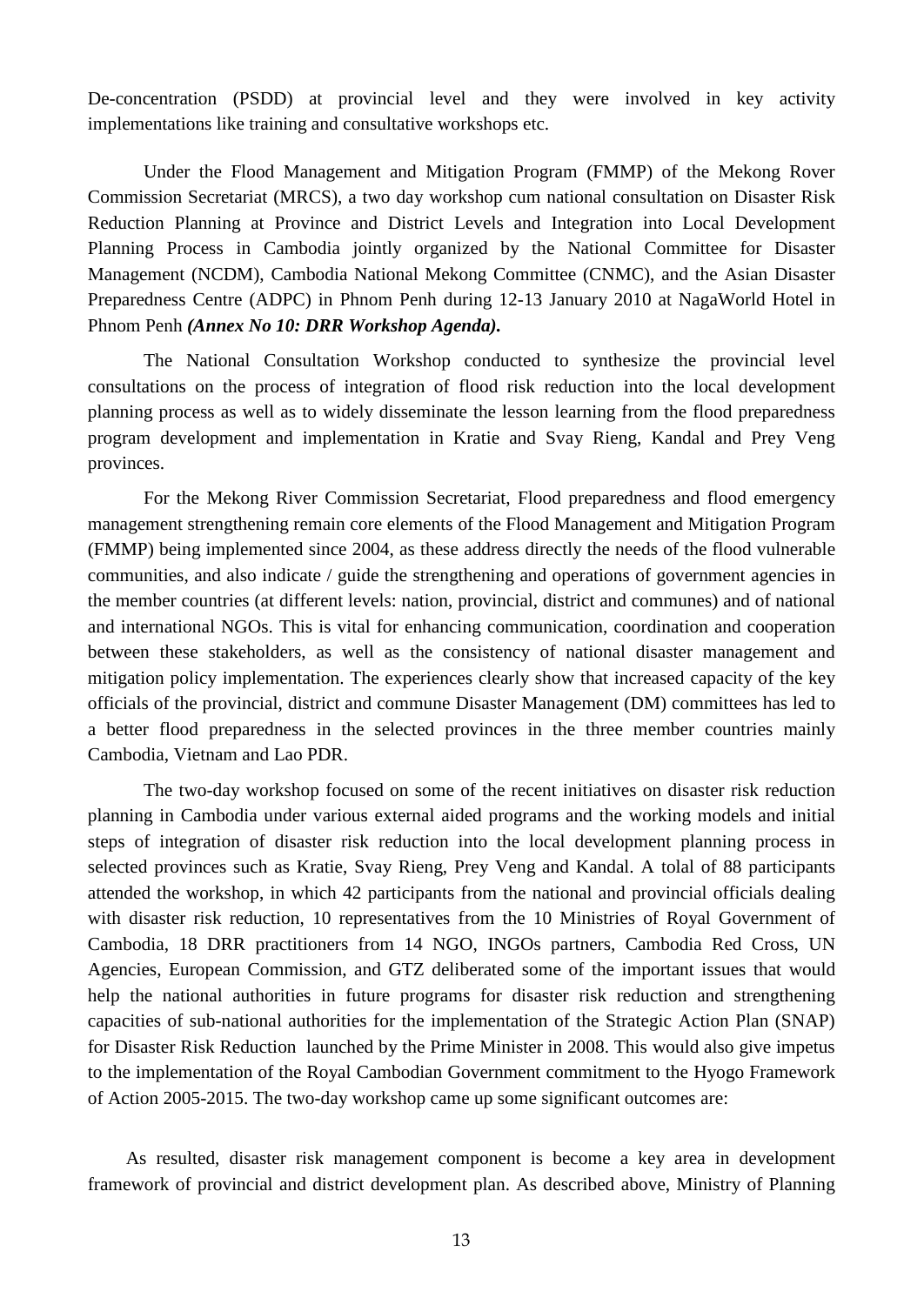and Interior are responsible in developing the Technical Guideline for Preparing Development Plan and Investment Programme. Therefore, the technical guideline had been developed, including disaster risk management as one key area in additional to economy/agriculture, social, natural resource management, public administration and security. In addition to this, the both ministries provide instruction and guidance to provincial, district and commune authorities to include disaster risk management in their plans. The instruction is given during trainings or workshops or other special sessions in the provincial and district levels.

# **Activity 3.2: Provide technical support to selected provincial and district authorities in integrating flood preparedness and emergency management into their development plans.**

The latest progress of integrating disaster risk reduction measures into local development plan is visualized in the Commune Investment Programme in six targeted districts of Prey Veng and Kandal province *(Annex No 11: Mainstreaming the FPP into Sectoral-integration 3 years of PIP (2009-2011) of Prey Veng province).* We can find some 152 disaster risk reduction projects or activities in 63 Commune Investment Programmes in 6 districts in two provinces. Among of them, some 152 projects/activities are emerging across five areas, including economy/agriculture, social, natural resources and environment management, security and gender *(See Graph 1&2 below).*

The significant progress was made due to active engagement of PCDM's and DCDM's officials in the planning process at commune level. The key officials of PCDM and DCDM in six districts, including Levea Em, Kien Svay and Leuk Dek in Kandal and Peam Chor, Sithor Kandal, and Peam Ro in Prey Veng province were involved during Commune Councils developed their Investment Programmes for 2009-2010. The involvement of PCDM and DCDM officials were to provide technical support to Commune Councils to programming DRR/FPP in the Commune Investment Program (CIP) *(Annex No. 12: List of Flood Program Integrated into Commune Investment Plan 2010 Lvea Em District Office)*. Moreover, officials of PCDM and DCDM also worked closely with Department of Planning in each province to integrate DRR/FPP measures into 3-year Provincial Investment Program as well.





*Graph 2: CIP Related to DRR in 3 districts of Prey Veng province for 2010 (Peam Chor, Sithor Kandal and Peam Ros district*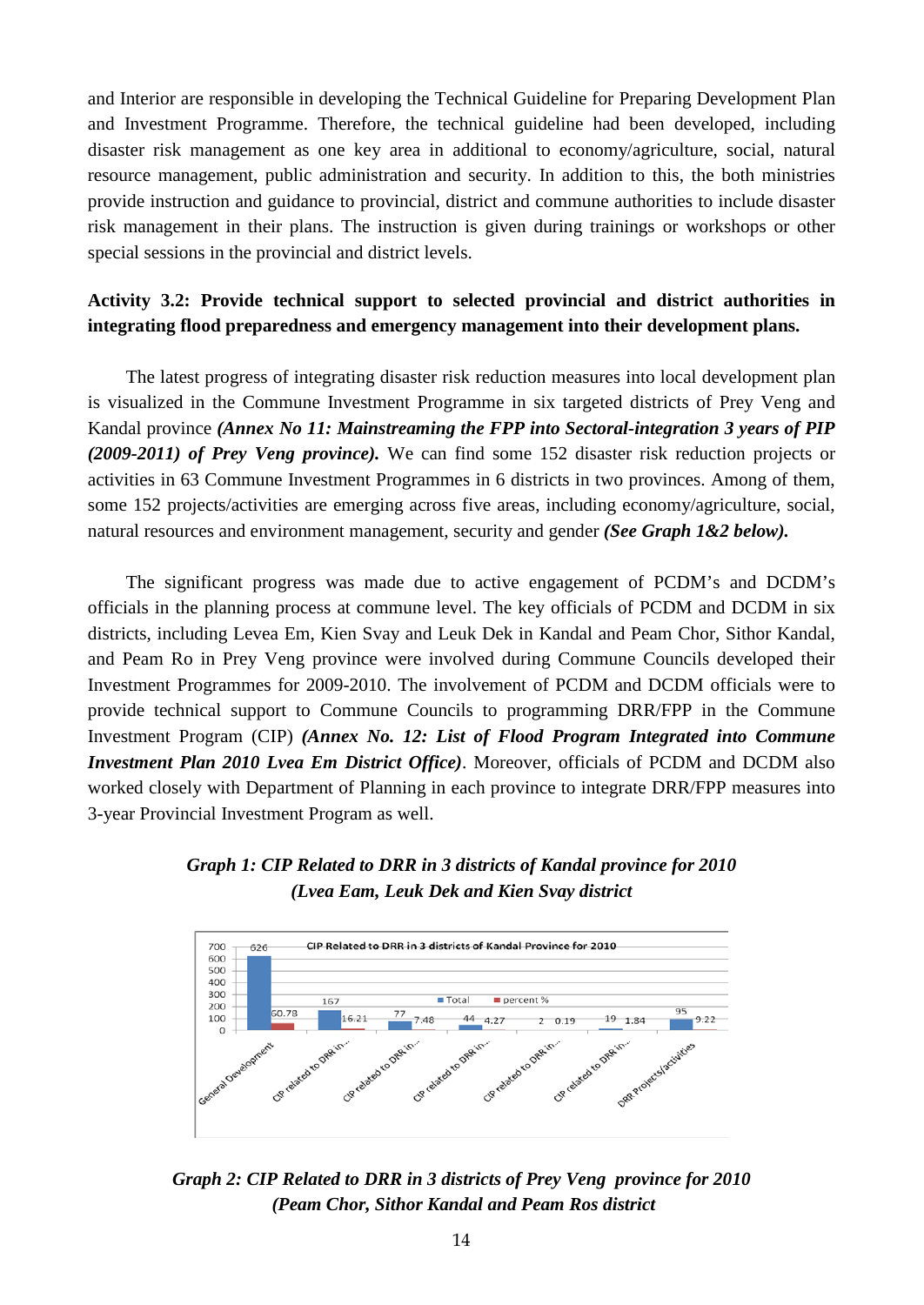

**Activity 3.3: In cooperation with the responsible authorities at national level prepare guidelines on flood preparedness and emergency management integration into local development planning.**

A Country Paper for Integration of DRR into Local Development Planning was prepared by the project *(Annex No 13: Country Paper for Integration DRR).* The paper is to serve as a background document on the Disaster Risk Reduction (DRR) planning and DRR integration process which have been taking place in recent years in Cambodia under various initiatives, in particular under the Component 4 of the MRC Flood Management and Mitigation Program (FMMP), with funding support from ECHO and GTZ on behalf of BMZ.

The paper is part of an effort to build up the ownership and sustainability of a long-term DRR process which requires full participation of all stakeholders (government at all levels, development partners, local and international institutions, NGOs, disaster vulnerable communities, marginal groups, etc.) involved in the development and DRR activities. The paper was discussed at the National Workshop on "*Disaster Risk Reduction Planning at Provincial and District Levels and its Integration into Local Development Planning Process in Cambodia* " held on 12-13 January 2010 in Phnom Penh, Cambodia under the Component " Flood Emergency Management Strengthening", 4 of the MRC's Flood Management and Mitigation Program (FMMP).

Through various initiatives (MRC's FMMP, DiPECHO program, NGO partners, etc.) and under the leadership of the National Committee on Disaster Management (NCDM) in cooperation with other government line agencies and authorities, in particular with the Ministry of Planning, PSDD, PCDM, DCDM and CCDM in the target areas, DRR integration into development planning process has made its first, but remarkable, progress in making DRR measures included in the CIP at commune level.

The paper highlighted the existing DRR activities, socio-economic development mechanism and the linkage between both. Based on the results of the above National Workshop a set of recommendations was made for further improvement of the DRR planning and its integration into development process at all levels.

As the process is on-going and evolving, future and progressive development would provide more updated data and information which will make this paper a living document that serve all stakeholders as a modest guidance in a long and challenging journey of DRR in Cambodia.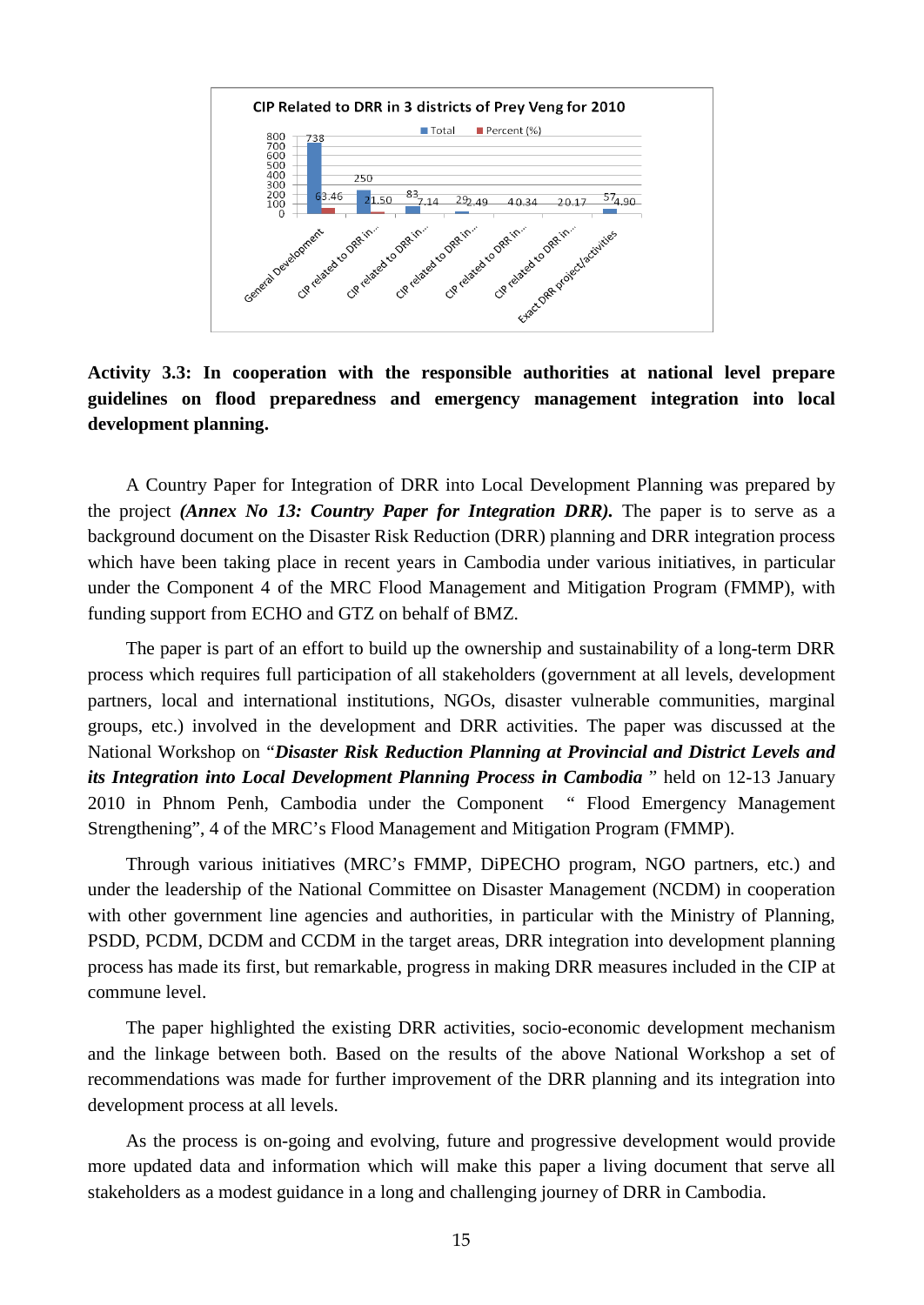**Activity 3.4: Initiate a discussion on the integration of flood preparedness and emergency management measures in selected sectors (e.g. agriculture, health, education, and women affairs).**

**Activity 3.5: Support the responsible line agencies at national level in all four riparian countries to develop a validated template for the integration of flood related issues into development planning adapted to each country's specific conditions (such as legal frame and administrative structure)**

With support from the project, a Guideline for Integration of Disaster Risk Reduction into Sub-National Development Planning was developed *(Annex No 14: Guideline for Integration).* The final version of Guideline has been submitted to the National Committee for Disaster Management (NCDM) for officially issuing legitimate instruction to sub-national level authorities for integrating DRR into their development planning process.

The NCDM's Secretariat Office assigned a Deputy Secretary General, H.E Ross Sovann to lead a Working Group for developing a Guideline for Integration of Disaster Risk Reduction into Sub-National Development Planning. The Working Group Led by H.E Ross Sovann, Deputy Secretary General of NCM and H.E Hou Taing Eng, Secretariat of State in charge for Sub-National and Local Development Planning and comprised of key officials of NCDM and two national consultants deployed by ADPC.

Varieties of consultations and discussions were carried out to collect and compile information from various sources such as: (i) desk review was undertook by national consultants to understand the updated processes and frameworks of national, sub-national and local development plans, (ii) there were discussions with concerned stakeholders at national and provincial levels as well, like Sub-National Committee for Development Plan at Capital, Provincial, District level, concerned Departments at provincial and district levels, and PSDD's officials.

Based on the collected information, the Working Group drafted a Guideline and organized a National Consultative Workshop to review the draft. One national workshop was organized jointly by NCDM and Ministry of Planning on 26 November 2010 in Phnom Penh and key officials from key ministries, PCDM's Secretariat Offices, NCDD, and DRR practitioners from NGO partners attended the workshop. Comments, feedbacks and inputs generated from the workshop were incorporated into the draft. In addition to National Workshop, one consultative meeting was organized by project as well, to seek additional comments, feedbacks and inputs from Joint Action Group (JAG). JAG is well-known as a Group of International Organizations working in disaster risk reduction field in Cambodia and supporting NCDM as well. The JAG members are ADPC, Concern, ActionAid Cambodia, DCA, DRC/CRC, Plan International, and Save the Children. The meeting was come up with a set inputs and perspectives to improve the drafted guideline. Based on the given inputs from workshop and meeting, the Guideline was been finalized and being officially issued by NCDM to local authorities at provincial and district levels for their uses.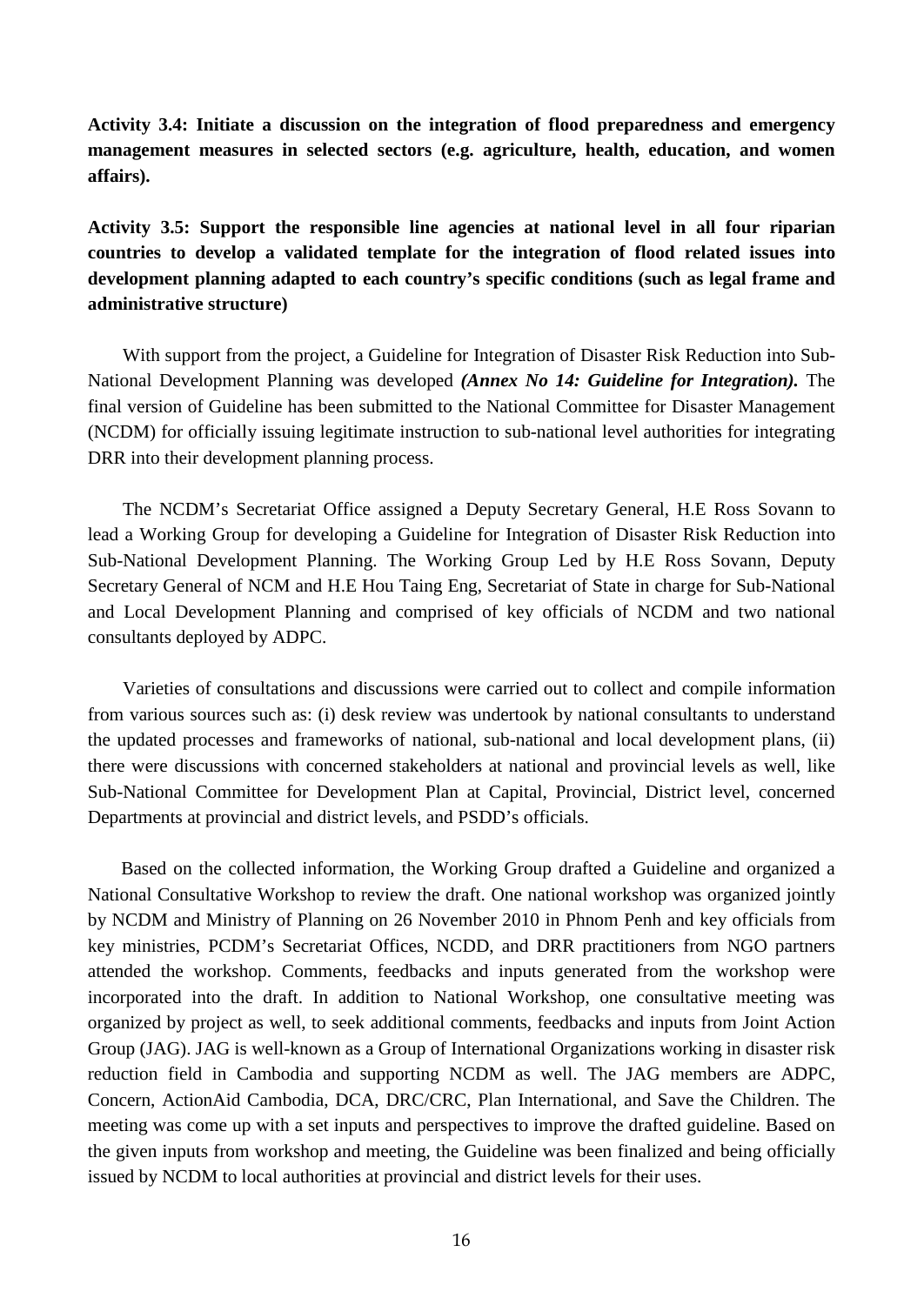*Output 4*

*Selected relevant authorities and other stakeholders in Cambodia, Vietnam, Lao PDR and Thailand have enhanced practical knowledge in flood preparedness and emergency management (trainings linked to output 1, 2 and 3).*

# **Indicator 4**

By the end of phase II, 50% of the relevant staff of relevant institutions in 18 districts (district and commune level) and at least 7 provinces (provincial level) of all riparian countries gained additional practical knowledge in at least one field related to disaster risk reduction or emergency management.

# *Key Activity 4*

*Build capacity at provincial, district and commune level based on documented needs assessments.*

#### **ACTIVITIES AND ACCOMPLISHMENTS:**

# **Activity 4.1: Develop an approach on how to identify training needs (knowledge, skills and attitudes) while working with authorities and other stakeholders.**

A set of questionnaire was designed by ADPC in consultation with National Committee for Disaster Management (NCDM) *(Annex No 15: TNA Template).* The questionnaire designed to identify the training needs for developing capacities of Disaster Management Committees and member agencies at provincial, district levels. The areas to identify are: existing and gaps in term of knowledge, skills, experiences, and attitudes of local authorities and other stakeholder at provincial and district levels.

Key officials of NCDM and PCDM were trained by ADPC on how to conduct the Training Need Assessment (TNA) based on the designed questionnaires. The trained officials were expected to carry out the TNA in their provinces and district respectively.

# **Activity 4.2: Conduct and document training needs assessment.**

Two Training Need Assessments were conducted by the trained officials in Kandal and Prey Veng provinces and three districts in each province, including Kien Svay, Leuk Dek and Lovea Em districts in Kandal province and Peam Cho, Sithor Kandal and Peam Ro districts in Prey Veng province and one set of comprehensive TNA report developed by the ADPC *(Annex No 16: TNA Report).*

The TNA at provincial and district levels were conducted by the trained officials from Kandal and Prey Veng provinces. They conducted immediately the TNA at provincial and district levels by organizing focused group or individual interviews with key officials of Department members using the questionnaires. Two or three key officials were nominated by each Department member to attend the TNA process. The ADPC staffs were responsible to compile and prepare a comprehensive TNA report. The TNA report was prepared based on the information collected from the two provinces and six districts where the TNA conducted by the trained officials. The NTA report was served as the key information for developing the training curricula, including ToT and need-based-training courses etc.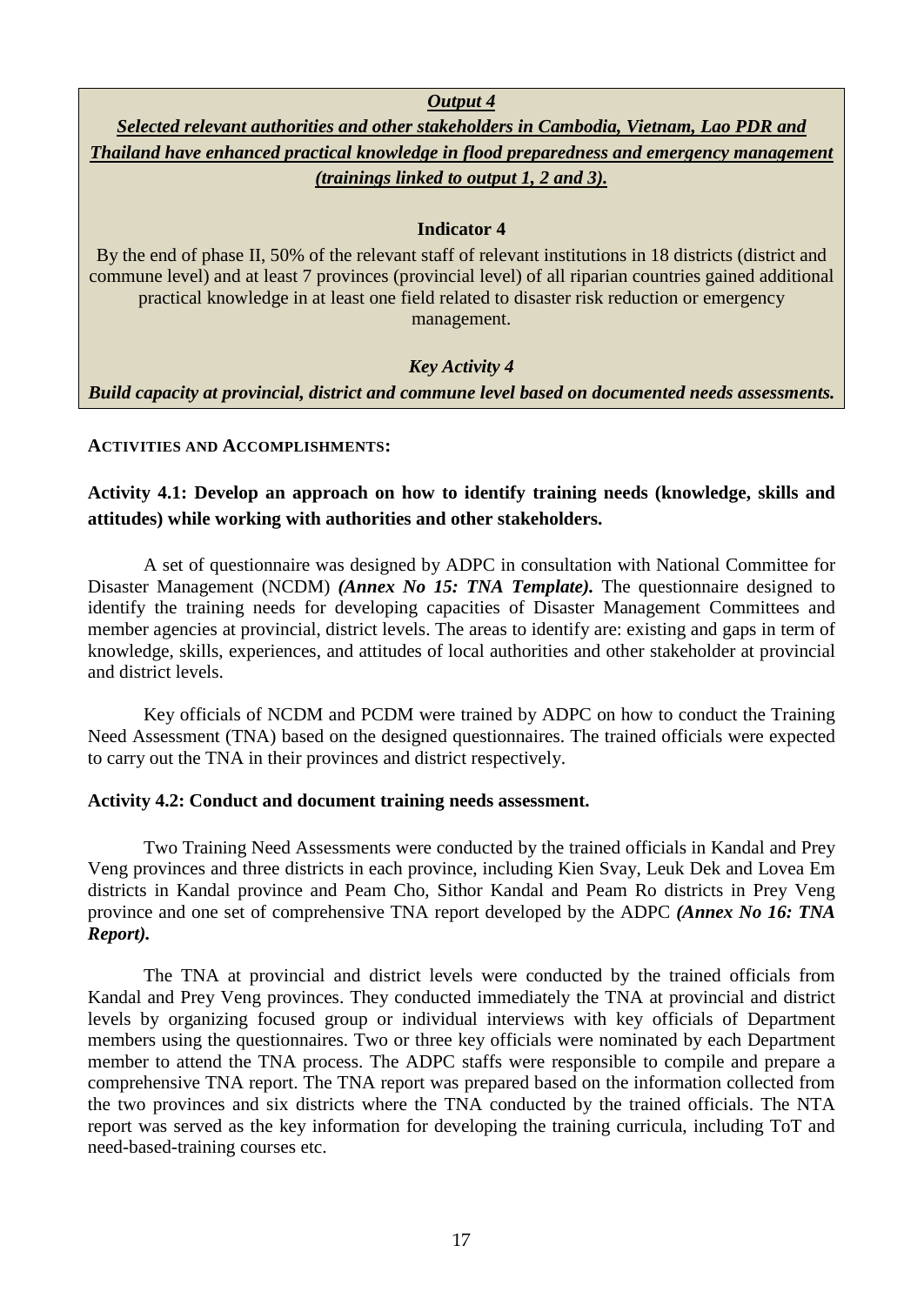**Activity 4.4: Conduct need-based trainings (on the job training and training courses) for relevant participants from provincial/district and commune levels based on priority needs arising from the implementation of flood preparedness programs, the integration of flood preparedness and emergency management into development planning, creating and implementing awareness campaigns, enhancing people's capacities etc.**

With financially supported by the Component 4 of MRC's FMMP and technically helped by the ADPC, two need-based trainings were organized by pooled trainers who were trained by national ToT *(Annex 17: Concept Note for Need-based training).* For more details of pooled trainers are explained in Output 5.

The need-based-trainings were organized by the pooled trainers in each province - Kandal and Prey Veng. The participants for the need-based-trainings were the key officials from various Department members of Provincial and District Disaster Management Committees. Total 83 officials from different Department members were trained on the subject matters identified by TNA such as (i) development and implementation of flood preparedness programs, (ii) the integration of flood preparedness and emergency management into development planning, and (iii) creating and implementing awareness campaigns etc. The officials are the focal persons assigned by their Departments to Disaster Management Committees at provincial and district levels. They are responsible to implement the disaster risk reduction, flood preparedness programme and climate change adaptation in their sectoral programmes, especially, they are engaged in developing and implementing the disaster risk reduction plan at provincial, district and communal levels.

They are expected to continuously integrate and embark disaster risk reduction measures in their sector-wise programmes. Noting that each Department is responsible to develop and implement its sector-wide annual programmes.

#### *Output 5:*

*A training manual on flood preparedness and emergency management adapted to national conditions for all relevant authorities and other stakeholders has been developed in Cambodia, Vietnam, Lao PDR and Thailand – where sustainable organisations to do the training are available – a core group of trainers has been trained.*

#### **Indicator 5:**

**Each of the four riparian countries disposes of a training manual on flood preparedness and emergency management adapted to national conditions for all relevant authorities and other stakeholders. After having identified sustainable organisations to do the training, a core group of 5 trainers per country has been trained.**

# *Key Activity 5:*

*Develop training manuals on flood preparedness and emergency management adapted to national conditions for relevant authorities and other stakeholders and train trainers in those countries where sustainable organisations to do the training are available.*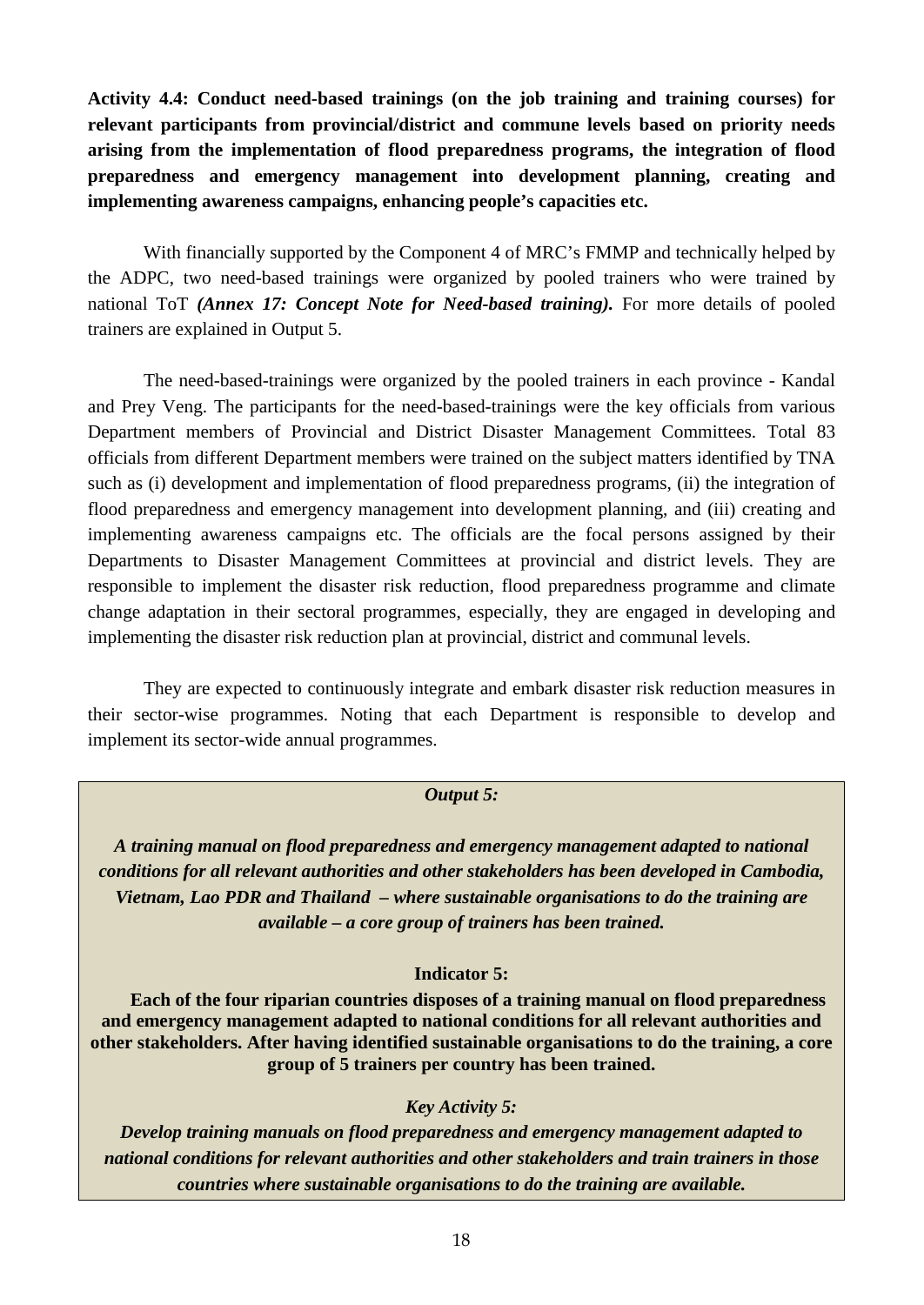#### **ACTIVITIES AND ACCOMPLISHMENTS:**

# **Activity 5.1: Prepare and publish training manuals that are adapted to the specific situation in each of the four countries.**

There were series consultations taken place between ADPC, NCDM and other partners in the beginning the process, because there were different attempts. From the project side was just to work to achieve indicator defined by the project, while NCDM and other partners wanted to have a unique volume, so called "a national standard DRR Curriculum". With an official request from the NCDM represented Government, the project decided to support NCDM to develop "a national standard DRR Curriculum". *(Annex No 18: Inventory of DRR training curricula conducted by NDDM and partner NGOs in Cambodia)*

Based findings outlined in the Training Need Assessment report and request from NCDM, a set of curricula was developed - "a national standard DRR Curriculum". It is a comprehensive curricula covers following subject matters and modules, including

Module 1: Disaster Profile and Disaster Management in Cambodia Module 2: Institutional Arrangement for Disaster Management in Cambodia Module 3: Community Based Participatory Disaster Risk Assessment Module 4: Disaster Risk Management in Cambodia Module 5: Disaster Risk Reduction Plan Development and Implementation Module 6: Post Disaster Need Assessment (PDNA).

In each module covers varieties sessions accordingly, for details curricula is available in hard and soft copies. *(Annex No 19: Outline of National DRR Curriculum-Cambodia)*

To develop "a national standard DRR Curriculum", the project supported NCDM's Training Department. NCDM assigned officials of its Training Department to develop the curricula and the ADPC employed a national consultant to work and support NCDM's Training Department. To work on these, there many steps were carried out, including:

Firstly staff of Department and consultant collected all training materials related to Disaster Management, Disaster Risk Reduction and climate change from different stakeholders, including government agencies (NCDM and Ministry of Health), and other NGOs who working on disaster management fields like ADPC, CRC, World Vision, ActionAid, Concern, ZoA, CARE, LWF, CWS, Oxfam, Plan International etc,

Secondly, while most materials collected from all stakeholders, NCDM and consultant compiled those materials as an inventory, so called "DRR Curricula Inventory for Cambodia". NCDM and Consultant spent their time to go through all the materials and developed a unique volume, called "National Disaster Risk Reduction Curricula" using the existing sources and materials,

Thirdly, NCDM organized the consultative workshop to review and comment on the draft. The draft curricula were subjected to 13<sup>th</sup> Cambodian Disaster Risk Reduction Forum was organized by NCDM from 22-23 May 2009. The two full day DRR Forum was given full time to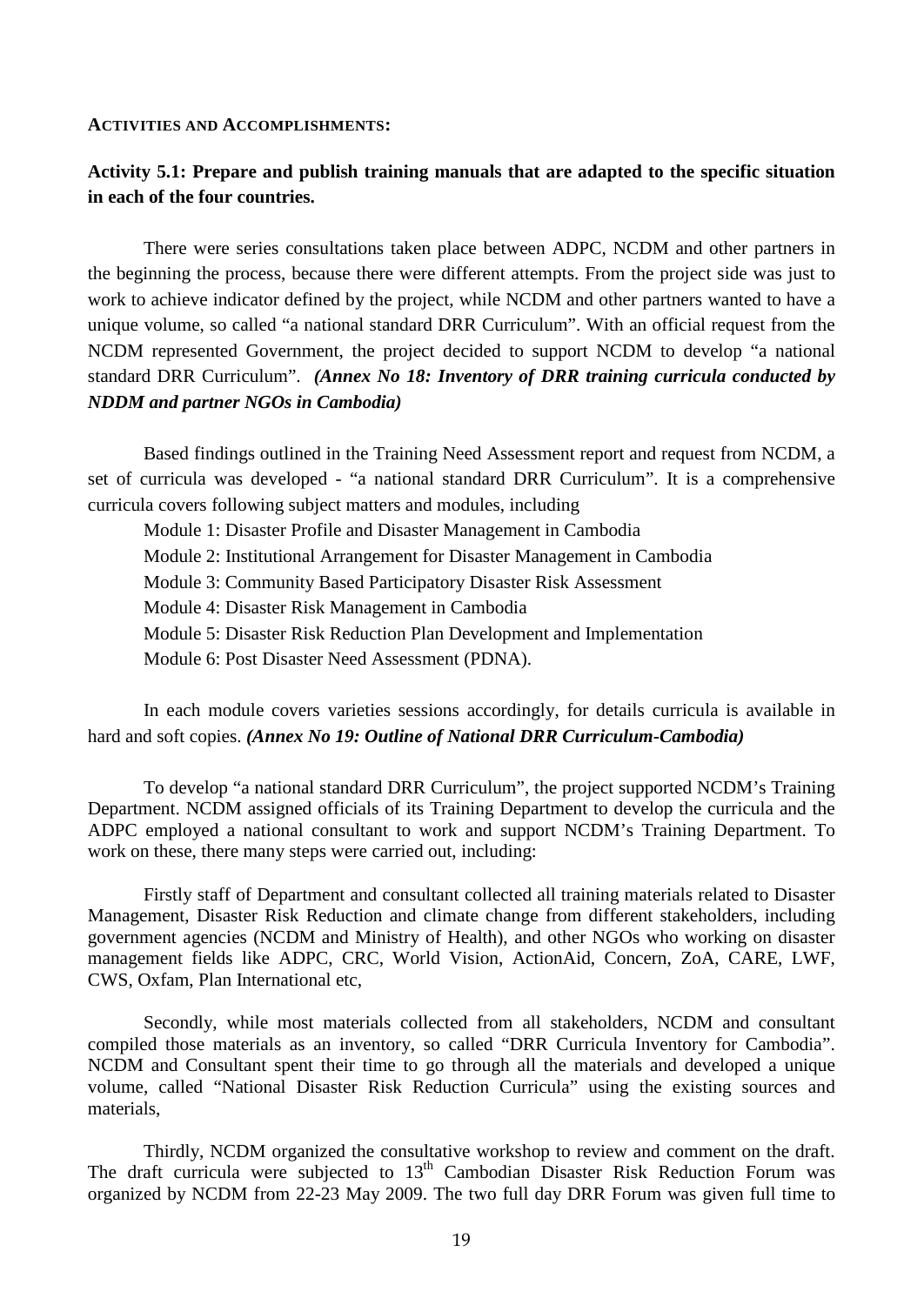practitioners from key partners to discuss on details of the curricula. There were key practitioners and training officers from NCDM, ADPC, CRC, World Vision, ActionAid, Concern, ZoA, CARE, LWF, CWS, Oxfam, and Plan International participated the forum. The comments and inputs from the Forum were incorporated and the first draft was finalized. NCDM circulated the second version to participants for further comments and suggestions. Finally, comments from participants were included. *(Annex No 20: Outline of 13TH Cambodia Disaster Risk Reduction Forum)*

Project also supported NCDM to print the DRR Curriculum for distribution. Total 300 handbooks and 300 CDs were made available at NCDM's Secretariat Office for distribution. NCDM's Secretariat Office has distributed to DRR forum members, partner NGOs, UN/Donor and all the provinces in Cambodia.

# **Activity 5.2: Develop a ToT training curriculum.**

To meet indicator as described in this Output 5 and based on results revealed by the TNA report, one set of ToT curriculum was developed and used for organizing a ToT course.

The ToT curriculum was developed to serve precisely to ToT course was organized under the project as indicator outlined clearly that "*After having identified sustainable organisations to do the training, a core group of 5 trainers per country has been trained***"**.

The ADPC staff worked with key officials of NCDM's Training Department and VBNK, identified as Training Instituted (as required under Activity 5.3 and 5.4) developed ToT curriculum. The curriculum is covering following subject matters such as:

- (i) General concepts on flood preparedness and emergency management,
- (ii) Participatory Flood Risk Assessment and Flood Preparedness Programme,
- (iii) Integration of FRM into local development planning process,
- (iv) Flood Risk Public awareness and campaign
- (v) Participatory learning and methodologies.

# **Activity 5.3: Identify at least one sustainable organisation in each country to take over the training/capacity building.**

Six governmental and non-governmental agencies were identified as potential Training Institutions in Cambodia who have disaster, climate change and environmental related capabilities, they are: National Committee for Disaster Management (NCDM), Cambodian Red Cross (CRC), World Education (WE), VBNK, SILIKA and Royal University of Phnom Penh. There were consultations and discussion with key officials of MRC's FMMP, and NCDM to screen the highly potential to play lead role in helping the NCDM and project to implement the training programmes. Finally, VBNK and Royal University of Phnom Penh were selected. VBNK was responsible to deliver the training in collaboration with NCDM and ADPC, while Royal University of Phnom Penh will be the participants, as it is very new to these matters. *(Annex No 21: List of potential training institution in Cambodia)*

**Activity 5.4: Discuss the possible options for national training institutions with FMMP programme coordinator and chief technical advisor and jointly select one institution in each country.**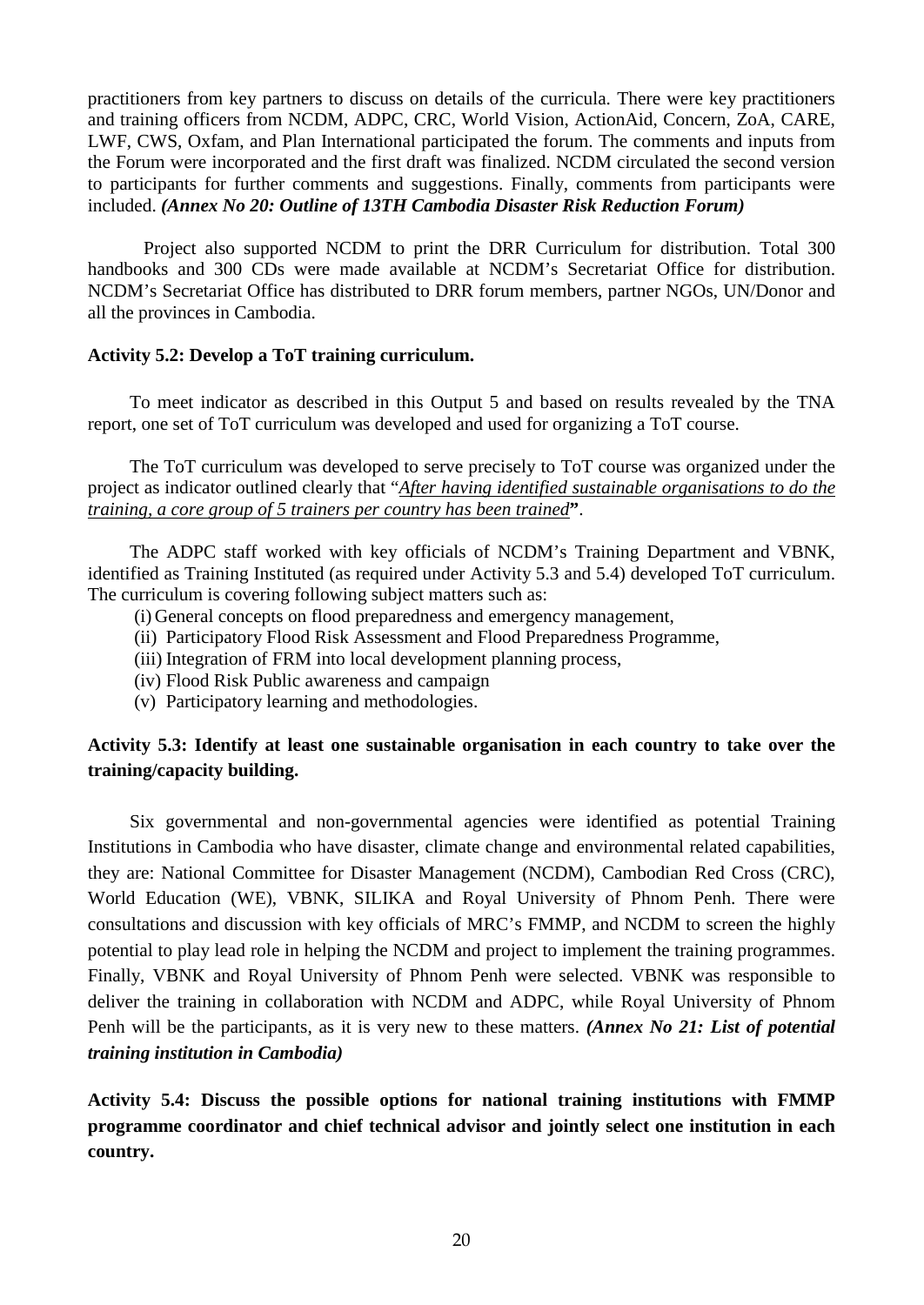As explained above, FMMP was consulted on how to identify and engage the training institutes.

#### **Activity 5.5: Conduct ToT trainings for relevant authorities and stakeholders.**

A ToT course was jointly organized by NCDM, VBNK (recognized as Training Institution) and ADPC and 36 trainers were trained. Among them, 7 trainers from Kandal province, 8 trainers from Prey Veng province, 3 trainers from NCDM's Secretariat Office, and 6 trainers from NGO partners (World Vision, CDF, RDMC) and 2 trainers from Department of Environment of Royal University of Phnom Penh (Also recognized as National Training Institute, attended as participants) and 10 trainers from PCDM in Svay Rieng province as well *(Annex No 22: Concept Note for ToT).* 

The provincial participants attended the ToT course were identified by each the PCDM's Secretariat Offices based on the given criteria, while participants from other institutions were nominated by their organizations in according to the criteria as well.

In Kandal and Prey Veng province, each province established its pooled trainer *(Annex No*  23: Trainer Database). The members of the pooled trainer were selected from key concerned Department members in the province and districts. This initiative is suggested in Training Need Assessment (TNA) as well. The trainers in each province were expected to carry out the needbased-trainings by themselves as planned in Output 4, Activity 4.4. For the rest trainers are expected to implement the training program activities in their organizations respectively. However , they will be engaged in training activities would be carried under project in the future.

#### *Output 6:*

*Relevant authorities and other stakeholders of all four riparian countries exchanged their knowledge and experience in flood preparedness and emergency management.*

#### **Indicator 6:**

**At least 4 national and 1 regional workshops on knowledge sharing have been conducted, and 8 additional good practice documents produced and disseminated.**

#### *Key Activity 6:*

*Facilitate the organization of national and regional workshops and to produce and disseminate good practice documents in all four riparian countries.*

#### **ACTIVITY AND ACCOMPLISHMENTS:**

#### **Activity 6.2: Organized a national workshop.**

Under the Flood Management and Mitigation Program (FMMP) of the Mekong Rover Commission Secretariat (MRCS), a two day workshop cum national consultation on Disaster Risk Reduction Planning at Province and District Levels and Integration into Local Development Planning Process in Cambodia jointly organized by the National Committee for Disaster Management (NCDM), Cambodia National Mekong Committee (CNMC), and the Asian Disaster Preparedness Centre (ADPC) in Phnom Penh during 12-13 January 2010 at Naga World Hotel in Phnom Penh *(Annex No 24: Concept Note for National Workshop).*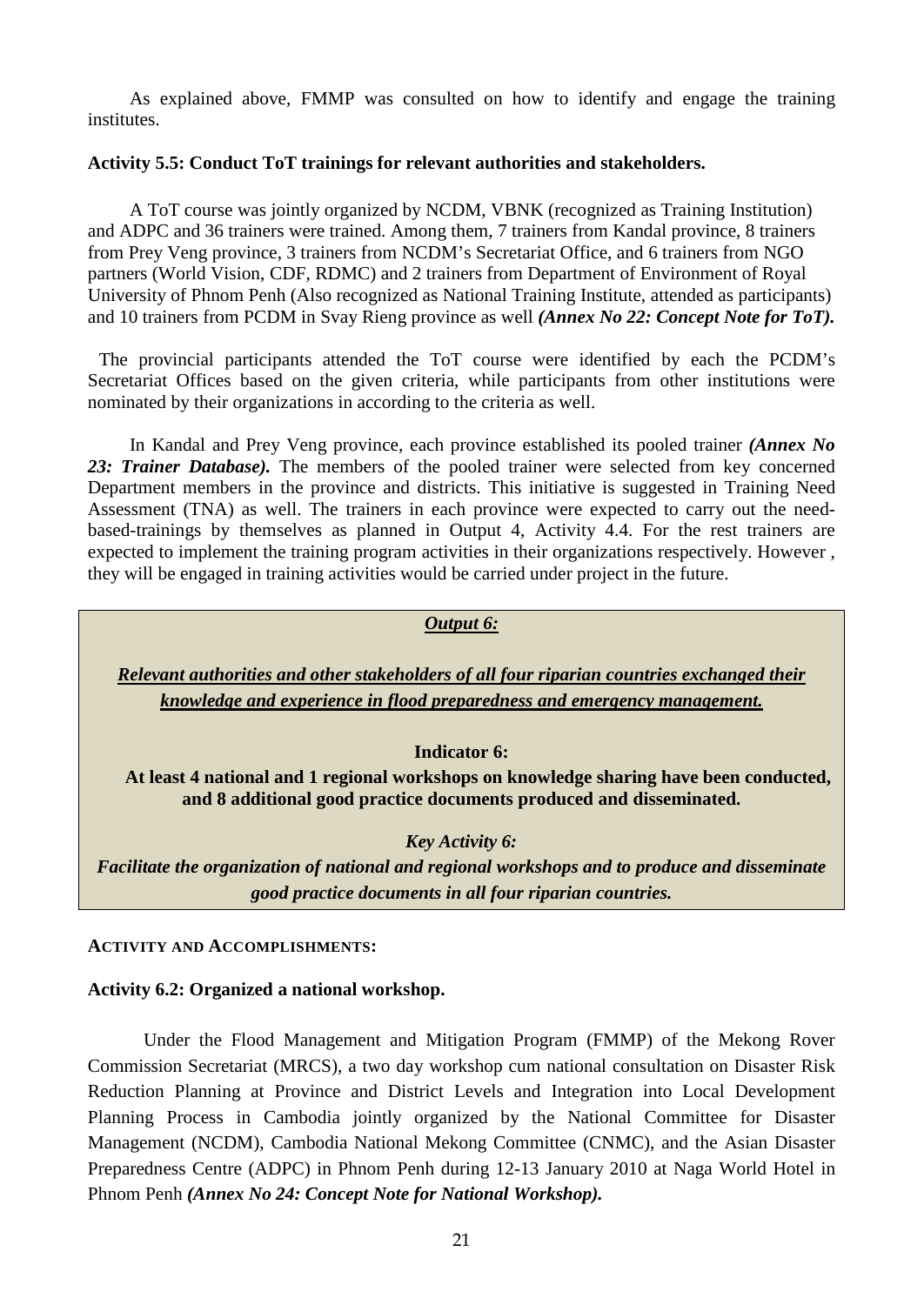The National Consultation Workshop conducted to synthesize the provincial level consultations on the process of integration of flood risk reduction into the local development planning process as well as to widely disseminate the lesson learning from the flood preparedness program development and implementation in provinces and districts where have been embarked under financially and technically support under Component 4 of MRC's FMMP – Kratie, Svay Rieng, Kandal and Prey Veng provinces.

For the Mekong River Commission Secretariat, Flood preparedness and flood emergency management strengthening remain core elements of the Flood Management and Mitigation Program (FMMP) being implemented since 2004, as these address directly the needs of the flood vulnerable communities, and also indicate/guide the strengthening and operations of government agencies in the member countries (at different levels: nation, provincial, district and communes) and of national and international NGOs. This is vital for enhancing communication, coordination and cooperation between these stakeholders, as well as the consistency of national disaster management and mitigation policy implementation. The experiences clearly

#### **Experiences and Lesson Learnt:**

- -In-depth experience sharing and lessons learnt on DRR Planning Process
- -Initial-successful steps in DRR integration in development planning at provincial and commune levels (Provincial 3-year Investment Plans and CIP)

#### **Gaps and challenges in the local DRR integration process**

- Limited understanding of DRR Integration
- Most of DRR projects under the CIPs have not been implemented due to lack of funds
- Lack of human resources

#### • **Recommendation on DRR integration**

- Mechanism to support the DRR integration
- Clear policy and guidelines on DRR integration in Sectoral Ministry plans, Provincial, District and Commune Development Plans
- Data collection and risk assessment
- Capacity building at all levels (for all sectors)
- DRR integration in land use planning
- SMART ( Specific, Measurable, Achievable, Realistic, Timebound)
- Recommendation for including disaster management and DRR into the update NSDP
- DRR component in every sectoral development plan and not only a general chapter in the NSDP

show that increased capacity of the key officials of the provincial, district and commune Disaster Management (DM) committees has led to a better flood preparedness in the selected provinces, districts and communes in the Mekong Lower Basin in Cambodia.

The two-day workshop focused on some of the recent initiatives on disaster risk reduction planning in Cambodia under various external aided programs and the working models and initial steps of integration of disaster risk reduction into the local development planning process in selected provinces such as Kratie, Svay Rieng, Prey Veng and Kandal. A tolal of 88 participants attended the workshop, in which 42 participants from the national and provincial officials dealing with disaster risk reduction, 10 representatives from the 10 Ministries of Royal Government of Cambodia, 18 DRR practitioners from 14 NGO, INGOs partners, Cambodia Red Cross, UN Agencies, European Commission, and GTZ deliberated some of the important issues that would help the national authorities in future programs for disaster risk reduction and strengthening capacities of sub-national authorities for the implementation of the Strategic Action Plan (SNAP)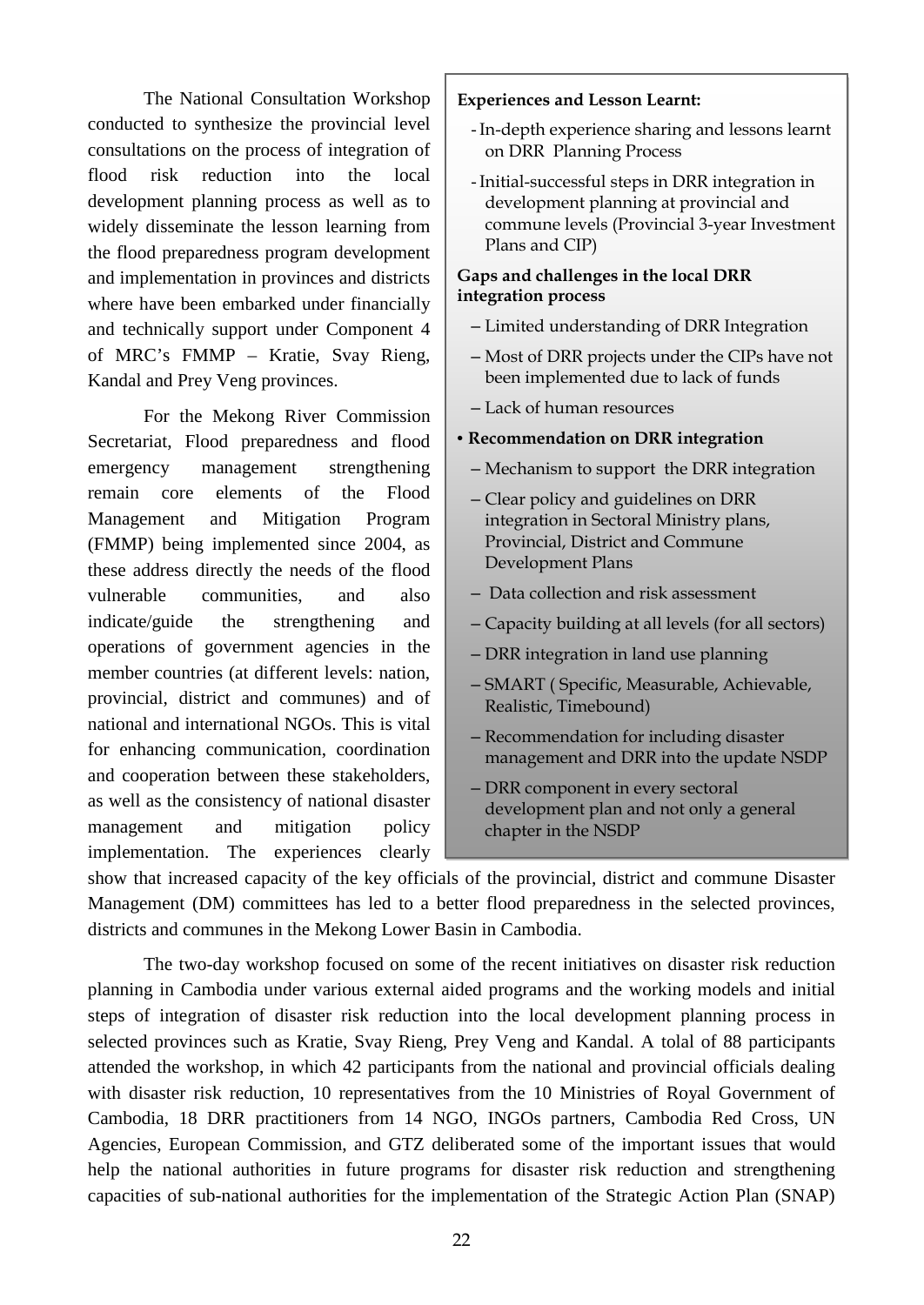for Disaster Risk Reduction launched by the Prime Minister in 2008. This would also give impetus to the implementation of the Royal Cambodian Government commitment to the Hyogo Framework of Action 2005-2015. The two-day workshop came up some significant outcomes as highlighted in right hand side text box.

# **Activity 6.3: Identify, document and disseminate good practices on flood preparedness and emergency management in the Mekong Delta. Produce and distribute film/VCD on the key project activities, experiences and good practices**

There is only one additional good practice case study developed in Cambodia for Phase II under Component 4 of MRC's FMMP, it is **Safe area improvement in Cambodia.** 

There are a lot efforts made by NGOs who are working on disaster risk reduction and the Cambodia Red Cross to support local authorities and communities in flood prone areas, particularly along the Mekong Lower Basin, Tonle Sap Lake and their distributaries to construct civil work "high safe areas" for affected people to temporarily stay during the flood season in a wake of their houses are under flood water.

The construction activities such as, (i) **Ground Area and Evacuation Route - i**nside the border of the existing Safe Area (Pagoda, School, and Natural Hill), works are done to fill up the ground to be higher than the maximum flooding level. Outside the border, works are be done to prepare the Evacuation Route to connect people from their original locations to the Safe Area and (ii) **Construction of Shelter, Latrine, Water Tank** like shelter were constructed in the safest and highest location within Safe Area above the maximum flooding level, latrines were constructed in the most suitable part of the Safe Area, with a proper distance from water sources and water Tank were constructed within the Safe Areas, to collect rain water through the free-chemical/toxic building roofs.

At the meantime, the challenges of maintenance and management of the equipped facilities are emerging immediately after few years in wake of NGOs' projects pulled out their implementations. So, this good practice case study is designed is to look at the emerging challenges and the potential approaches would be needed to improve for future implementation. The case study will be shared with government agencies, local authorities, community people and other actors who have been doing and planning to do in the future time.

*Output 7:*

*Trans-boundary province to province cooperation in flood preparedness and emergency management has been deepened.*

# **Indicator 7:**

**2 joint plans for flood emergency assistance and improved flood preparedness have been developed, discussed and agreed upon between neighbouring trans-boundary provinces (Lao PDR-Thailand and Cambodia-Vietnam).**

# *Key Activity 7:*

*Facilitate the development of development of cooperation program for trans-boundary cooperation of neighboring provinces in flood emergency assistance.*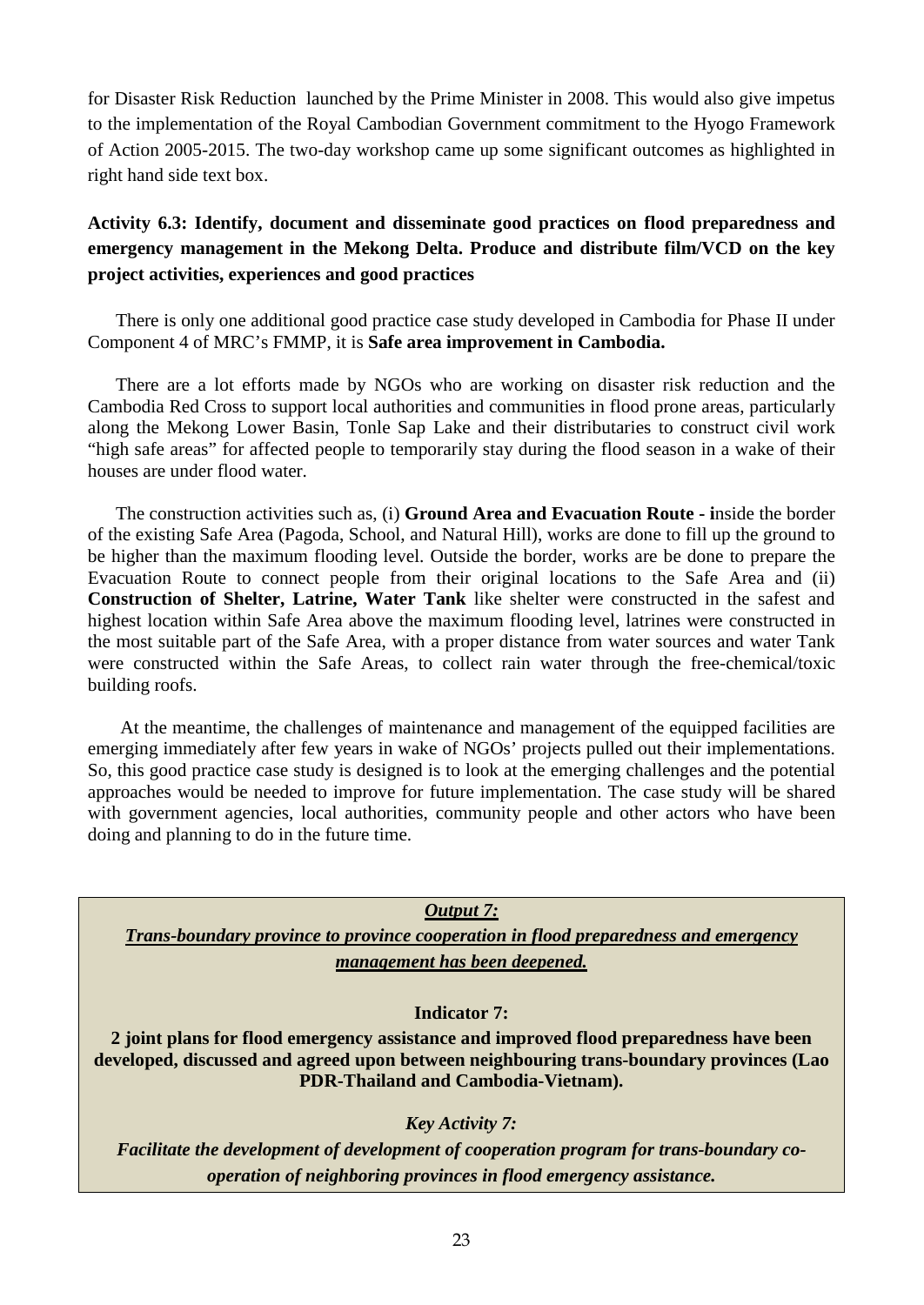#### **ACTIVITY AND ACCOMPLISHMENTS:**

# **Activity 7.1: Facilitate the development of joint plans for flood emergency assistance and improved flood preparedness in two neighbouring provinces in Lao PDR and Thailand.**

A joint Plan for Flood Preparedness and Emergency Management was developed and proved by the both Provincial Disaster Management Committees *(Annex No 25: Joint Plan)* and a Memorandum of Understanding (MoU) is being signed by the two committees for embarking the implementation *(Annex No 26: Draft MoU) .*

The Cambodia's Provincial Disaster Management Committee (PCDM) in Kandal province and Vietnam's Provincial Committee for Flood and Storm Control (PCFSC) in An Giang province discussed and consulted each other through series of meetings to identify the solid cooperation areas for flood preparedness and emergency management in addition to their existing overall cooperation like trades, tourism, security, health, economy etc.

Resulted of the series of consultations and based the four areas identified in the last bilateral meeting between the two provinces, the two committees organized an official bilateral meeting to develop a joint plan. The meeting was organized in Long Xuyeng, An Giang province, Vietnam, presided over by **H.E. Huynh The Nang,** Vice President of An Giang People's Committee, An Giang province, Vietnam and **H.E. Ou Som Uorn,** Vice President of Kandal province, Cambodia, and participated by senior officials from DDMFSC in Ho Chiminh, VNMC, PCFSC in An Giang and Dong Thap, selected line Departments and units for Vietnam and senior officials from NCDM, CNMC, PCDM, DCDM in Leuk Dek and Koh Thom, and selected line Departments for Cambodia. The meeting developed and agreed on 07 cooperation areas and detailed activities as listed below:

- (1) Joint Cooperation on Search and Rescue During Emergency, Caused by the Mekong Flooding
- (2) Dissemination and sharing flood forecast and early warning information during flood season
- (3) Facilitation of Administrative Protocols, and Procedures in providing humanitarian Assistances and other relevant supports during emergency situation caused by the Mekong flooding
- (4) Integration of flood preparedness and emergency management cooperation into regular meeting between 02 provinces.
- (5) Cooperate On Construction of River bank to prevent and mitigate river bank erosion
- (6) Cooperation on Agricultures and Animal Diseases (Bird flu H5N1, Avian Influenza A-H1N1, and Blue Ear virus, etc.)
- (7) Cooperation on Health care.

Under technically and financially support of Component 4 of MRC's FMMP, Provincial Committee for Disaster Management (PCDM) in Kandal province, Kingdome of Cambodia and Provincial Committee for Flood and Storm Control (PCFSC) in An Giang province, Socialist Republic of Vietnam have initiated the cooperation on flood preparedness and emergency response to effectively prepare for and respond to negative impacts of the Mekong flooding since 2007.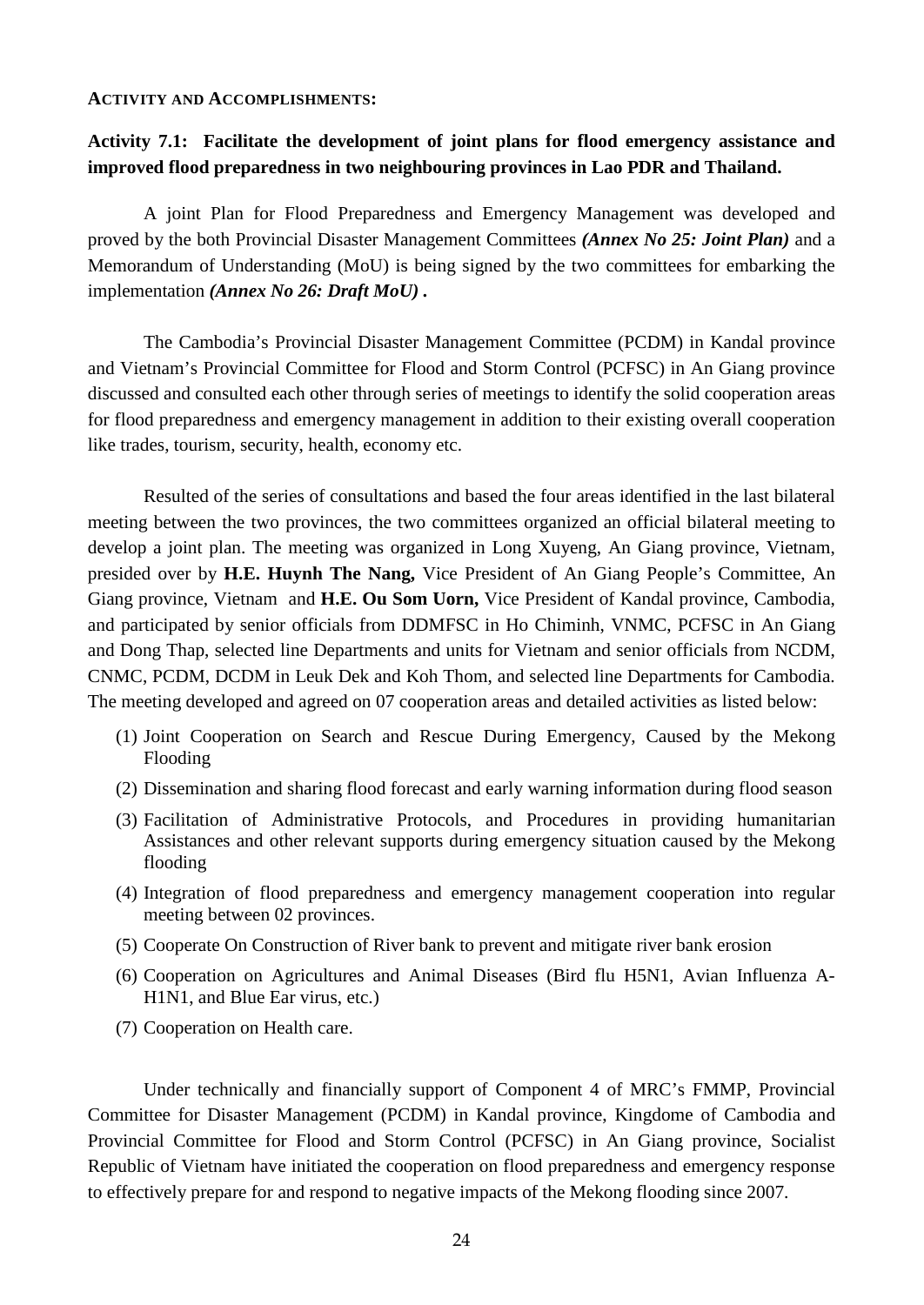From 2007, series of consultative meetings and dialogues have been taking place technical support from ADPC under the Component 4 of MRC's FMMP inputs: A bilateral meeting between the provinces was on 06 February 2007. The meeting was to identify cooperation areas on flood preparedness and emergency management in addition to existing general cooperation between the two provinces. The meeting was organized Chau Doc town, An Giang province, Vietnam, presided over by **H.E. Huynh The Nang,** Vice President of An Giang People's Committee, An Giang province, Vietnam and **H.E Cheng Nhanh**, Vice President of Kandal province, Cambodia and participated by senior officials from DDMFSC, VNMC, key member departments of An Giang and Dong Thaop PCFSC for Vietnam, and NCDM, CNMC, Kandal and Prey Veng PCDM for Cambodia. The meet identified and agreed four priority areas for trans-boundary cooperation on flood preparedness and emergency management, they are: (1) Joint search and rescue, (2) Sharing information on flood forecasting and warning, (3) Health care and (4) Prevention and control bird flu and other epidemic on animals and human.

# **Activity 7.2: In both cases, ensure that trans-boundary village to village as well as district to district measures will be included in the emergency plan.**

Most areas identified above are mainly existing in Provincial, District and Commune Flood Preparedness Programme.

# **Activity 7.3: Ensure that the development of the joint plans is based on a gender analysis and that the contents (measures) reflect the gender situation on the ground**

Concerns related with situations of gender are incorporated and detailed out in the detailed activities under each areas.

# **Activity 7.4: Encourage and facilitate the dissemination of the developed/established procedure to other trans-boundary areas.**

In every meeting and discussion, key officials from NMCs, national and other provincial and district committees for disaster management were engaged, for instance, Cambodia key officials from NCDM, CNMC, PCDM in Prey Veng province and other neighbouring districts and Vietnam key officials from DDMFSC (in HCM and Hanoi), VNMC (HCM and Hanoi), Dong Thap province and other neighbouring districts attended the meetings.

The main objective of involving other key officials from different levels and other provinces and districts in each country is to give them the opportunity to learn and expected that they will be able to do work in their respective province and district by their own in the short future.

#### *Output 8:*

*In each of the three riparian countries Cambodia, Vietnam, Lao PDR and Thailand an assessment of the national framework of awareness-raising and enhancing of people's capacities*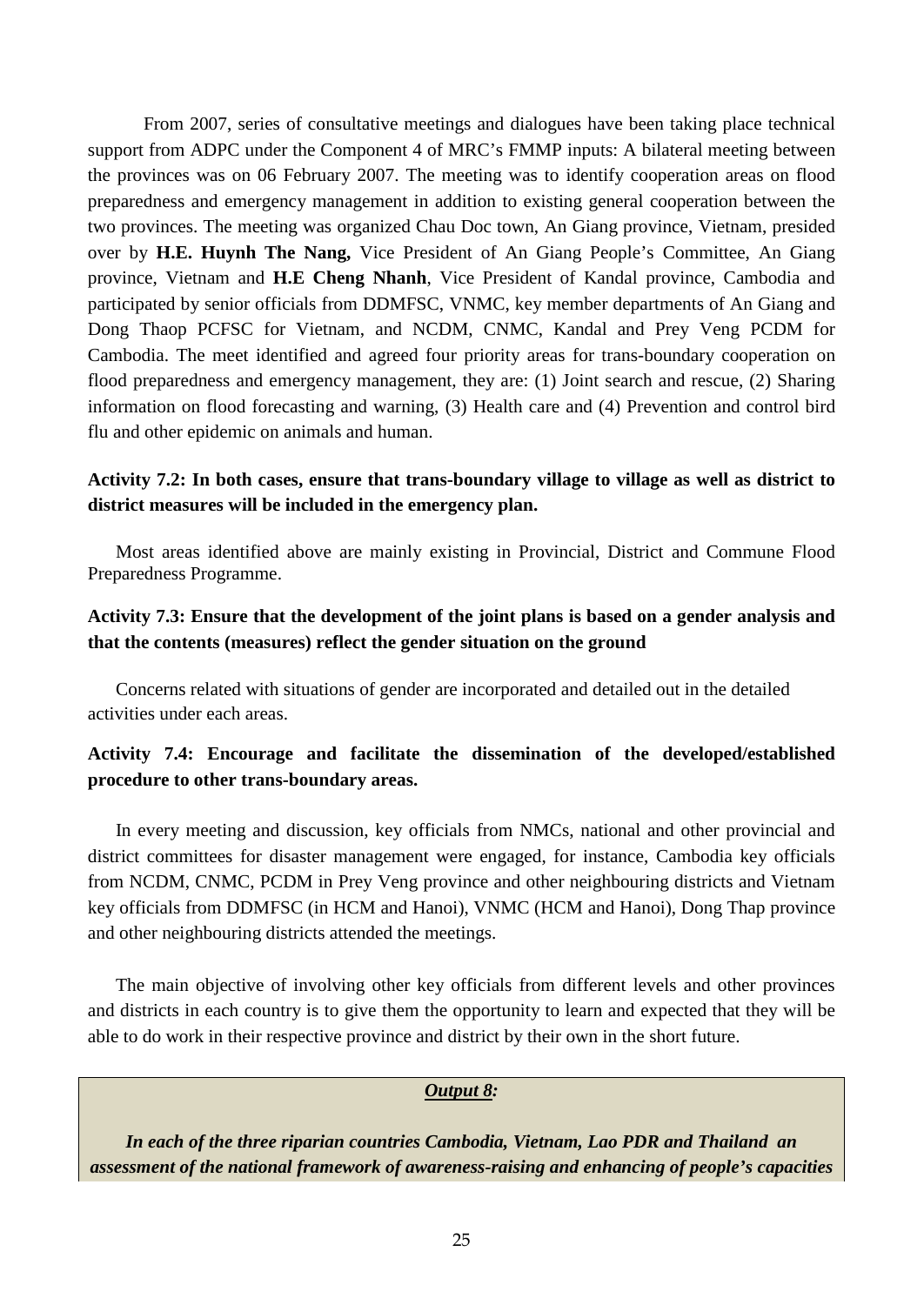*in dealing with floods, flood preparedness programs, and development plans containing flood preparedness and emergency management,*

# **Indicator 8:**

**Assessments and recommendations for improvement of the national framework of awarenessraising and enhancing of people's capacities in dealing with floods, flood preparedness programs, and development plans containing flood preparedness and emergency management have been done/provided in all member states.**

# *Key Activity 8:*

*Develop and conduct assessment of existing capacities and need to mainstream the flood risk reduction activities in the three countries*

**ACTIVITIES AND ACCOMPLISHMENTS:**

**Activity 8.1: In each member state assess the national framework of:**

- **awareness-raising and enhancing of people's capacities in dealing with floods, flood preparedness programs, and by using the experience from phase I (where applicable) and II, lessons learnt discussed at national and regional meetings and by doing additional analysis.**
- **Propose recommendations on how to improve the national framework to further enhance the mainstreaming of the said activities.**

The national framework assessment was conducted and the assessment report finalized *(Annex No 27: National Framework Assessment Report).*

The national framework assessment was conducted by an International Consultant, employed by the ADPC. The consultant discussed with key officials of various stakeholders at national, provincial and district levels, including NCDM, CNMC, FMMP, PCDM in Prey Veng and Kandal province and ADPC.

The consultant circulated the draft report to above stakeholders for comments and the comments, feedbacks given back to consultant. Based on the comments and feedbacks, the consultant finalized the report. For more details, report is available.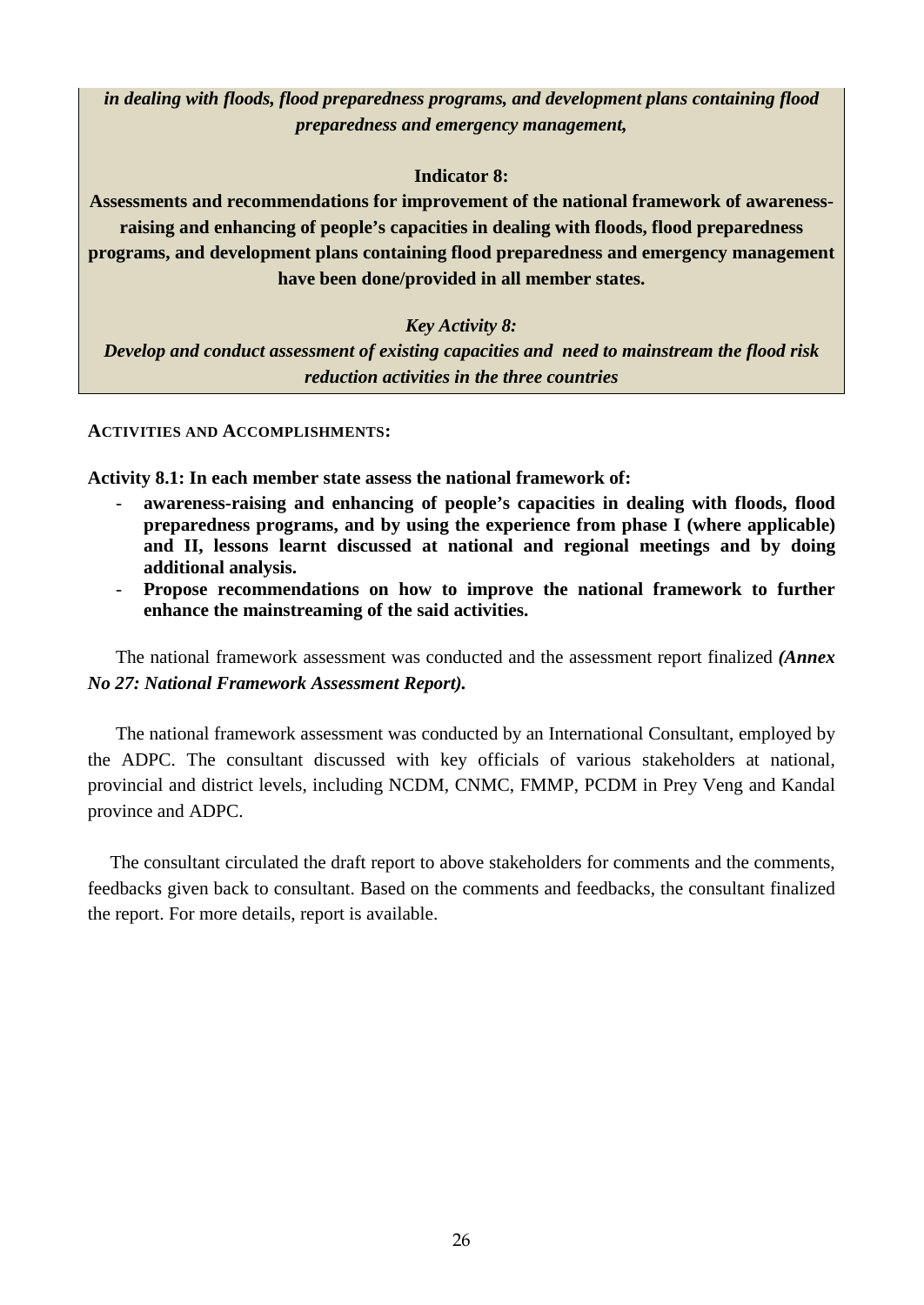#### **4. EVALUATION OF ACHIEVEMENT OF OBJECTIVES**

The FMMP objective of component 4 (flood emergency management strengthening) is: Emergency management systems in the Riparian countries are more effectively dealing with Mekong floods. The objective of the Project promoted by the financial contribution is *"Relevant authorities and other stakeholders in all riparian countries have enhanced capacities in flood preparedness and emergency management'.*

The indicators had been achieved by the Recipient under this Financial Agreement are as follows:

#### **Indicator of Output 1:**

#### *3 Months after the end of phase II, 50% of the population in 6 districts in at least 2 provinces in Cambodia is aware of risks caused by floods and has a basic understanding of how to react at household level before, during and after floods.*

As pre evaluation, there are two significant achievements in responding to indicator of Output 1, they are:

Firstly, capacities of Provincial and district Committees for Disaster Management (PCDM and DCDM) and Department members in two provinces and six districts in Cambodia are enhanced and they are capable to continue to implement the public awareness activities by themselves.

Department members of PCDM and DCDM in two provinces and six districts in Cambodia are responsible to implement the various activities in Output 1 such as: (i) Department of Culture and Fine Arts in two provinces and six districts gradually undertake its roles and responsibilities in implementing following activities (a) development of script for cultural performances, (b) organizing cultural shows in commune level and (c) dissemination of IEC materials and (d) installing the flood information boards in flood prone communities. These activities were carried out in two provinces – Kandal and Prey Veng province. Disaster Management Committees at provincial, district and commune levels were playing their roles as the coordination and provided the technical input to the Department,

Provincial and District Department of Education, Youth and Sports in two provinces and six districts are gradually institutionalizing school flood safety initiatives in school curricula and public awareness materials. The activities embarked by the Department are (i) organizing consultative workshop on School Flood Safety Program, (ii) conducting SFSP orientation training to enhance capacities of schoolteachers and school authority officers on flood risk reduction measures, and (iii) organizing public awareness campaign activities at school level to enhance capacities of school children and villagers on flood risk reduction measures.

Secondly, there were 79.31 percent populations in communities in six districts yielded by activities undertaken by local authorities as reported above.

#### **Indicator of Output 2:**

*By the end of phase II, flood preparedness programs have been developed and/or implemented by the responsible authorities in at least 6 districts [same as above] in at least 2 provinces in Cambodia.*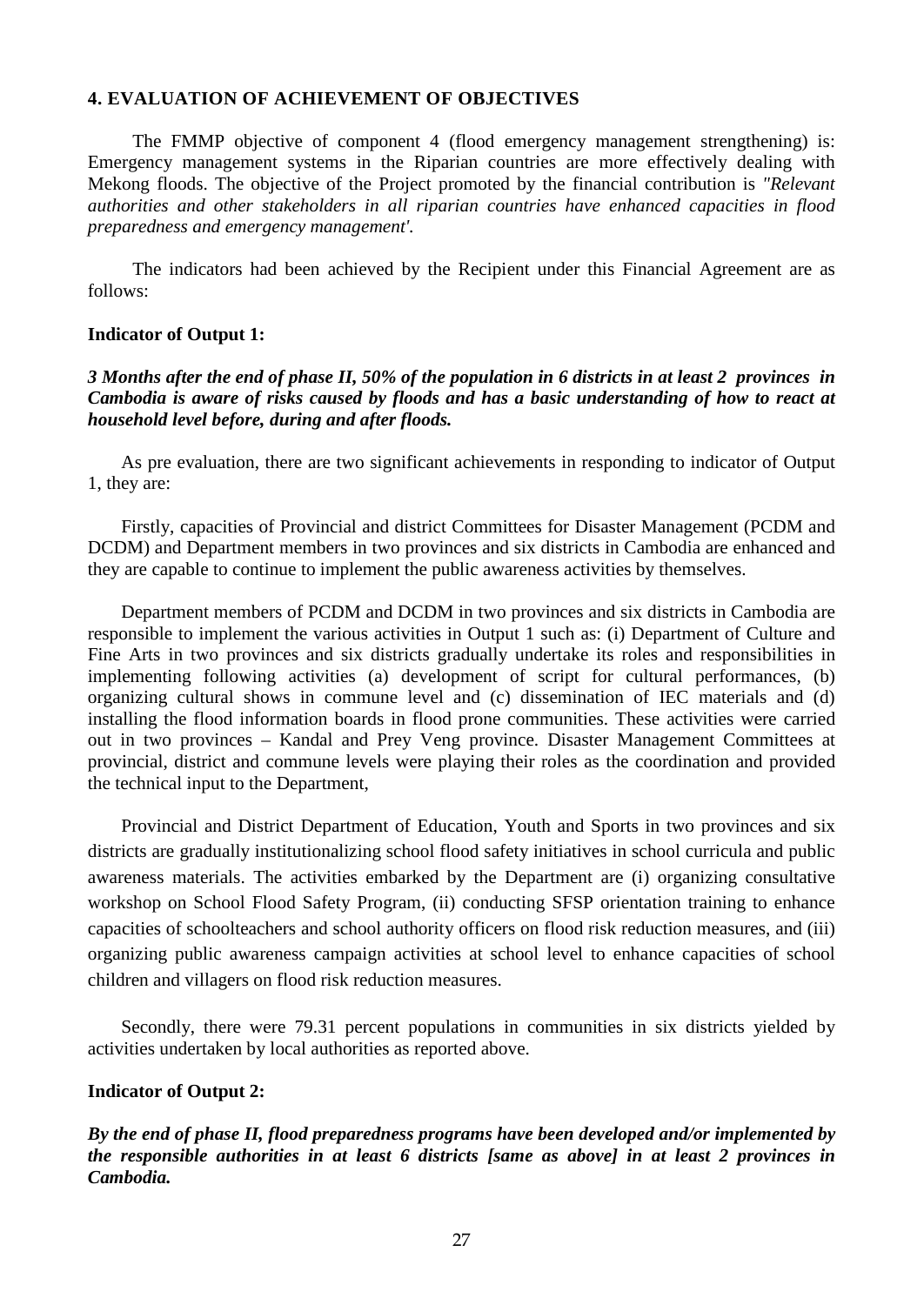There are totally 8 Multi-DRR Plans, include two at provincial and 6 at district levels developed and being implemented by sector Department members of Cambodia's Provincial and Disaster Management Committees. It meant that PCDM and DCDM widened FPP (Flood Focused only) to a 3-Year Multi-Hazard Plan (DRR Plan 2008-2013).

Some activities and projects comprised in DRR plans had been implemented by Department members under leadership of PCDM and DCDM Secretariat Offices, for instance, two safe areas in two districts of Prey Veng province – Sithor Kandal and Peam Ro district and another two safe areas in two districts of Kandal province – Kien Svay and Leuk Dek district had been improved, constructed latrines and pumping wells facilities for affected people by the Mekong flood to stay temporarily during annual flood season from August to October. The safe improvements in the four districts were financially supported under the Component 4 of MRC's FMMP with funded by GIZ Phase II (2008-2010). The projects were carried out by Department of Rural Development in each province Kandal and Prey Veng province,

There are other activities are carried out by other Department members as well like Department of Culture and Fine Arts, Department of Education and Youth and Sports. For details, see in Output 2 above.

A Planning Template developed in Phase I of MRC-GIZ (2004-2008) was validated and has handed over to the National Committee for Disaster Management (NCDM) to use as a legitimate guideline for developing DRR Plan in other provinces and districts in Cambodia.

#### **Indicator of Output 3:**

#### *By the end of phase II, flood preparedness and emergency management have been significantly integrated in at least 1 provincial development plan per country and 2 district development plans in each of these provinces by the responsible authorities in Cambodia.*

There were varieties of consultations and discussions taken place with concerned government ministries and non-governmental partners on innovative approaches to integrate flood preparedness, flood risk management or disaster risk management into development planning, especially, with Ministry of Planning, Ministry of Interior, and Cambodian Disaster Risk Reduction Forum (DRR Forum) or Joint Action Group (JAG).

There are significant results achieved, including disaster risk management component is become a key area in development framework of provincial and district development plan. As described above, Ministry of Planning and Interior are responsible in developing the Technical Guideline for Preparing Development Plan and Investment Programme. Therefore, the technical guideline had been developed, included disaster risk management as one key area in additional to economy/agriculture, social, natural resource management, public administration and security.

There are some 152 projects/activities are emerging across five areas of Commune Investment Programme, including economy/agriculture, social, natural resources and environment management, security and gender. This significant progress is made in 63 Commune Investment Programmes in 6 districts in two provinces.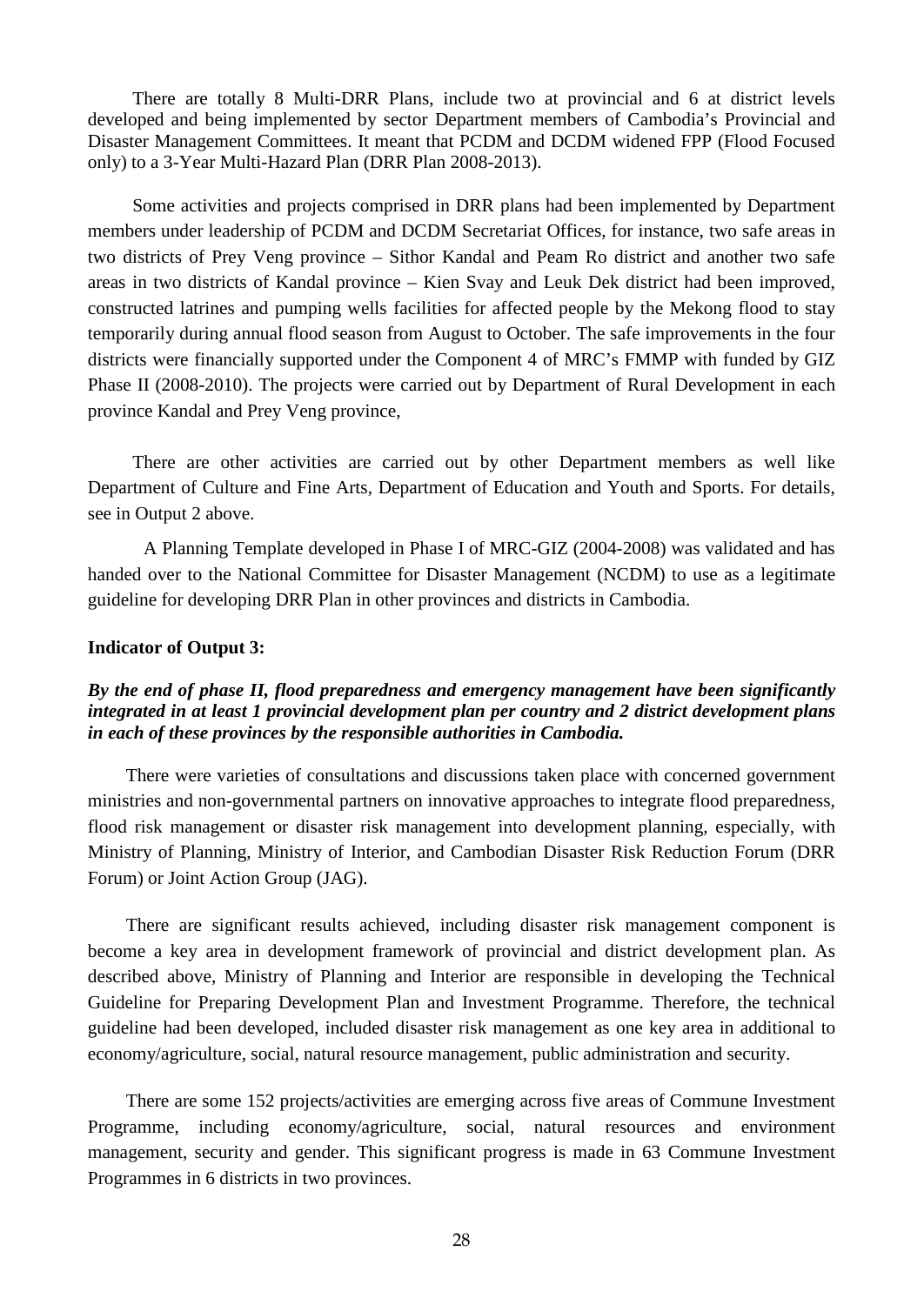A Country Paper for Integration of DRR into Local Development Planning was prepared by the project. The paper is to serve as a background document on the Disaster Risk Reduction (DRR) planning and DRR integration process which have been taking place in recent years in Cambodia under various initiatives, in particular under the Component 4 of the MRC Flood Management and Mitigation Program (FMMP), with funding support from ECHO and GTZ on behalf of BMZ.

With support from the project, a Guideline for Integration of Disaster Risk Reduction into Sub-National Development Planning was developed. The final version of Guideline has been submitted to the National Committee for Disaster Management (NCDM) for officially issuing legitimate instruction to sub-national level authorities for integrating DRR into their development planning process.

#### **Indicator of Output 4:**

*By the end of phase II, 50% of the relevant staff of relevant institutions in 6 districts (district and commune level) and at least 2 provinces (provincial level) in Cambodia gained additional practical knowledge in at least one field related to disaster risk reduction or emergency management.*

Two Training Need Assessments were conducted by the trained officials in Kandal and Prey Veng provinces and three districts in each province, including Kien Svay, Leuk Dek and Lovea Em districts in Kandal province and Peam Cho, Sithor Kandal and Peam Ro districts in Prey Veng province and one set of comprehensive TNA report developed by the ADPC.

A TNA report was prepared based on the information collected from the two provinces and six districts where the TNA conducted by the trained officials. The NTA report was served as the key information for developing the training curricula, including ToT and need-based-training courses etc.

Two need-based trainings were organized by pooled trainers who were trained by national ToT. Total 83 key officials were trained by the need-based-trainings. They are the key officials from various Department members of Provincial and District Disaster Management Committees.

The trainings were delivered following subject matters identified by TNA such as (i) development and implementation of flood preparedness programs, (ii) the integration of flood preparedness and emergency management into development planning, and (iii) creating and implementing awareness campaigns etc.

The officials are the focal persons assigned by their Departments to Disaster Management Committees at provincial and district levels. They are responsible to implement the disaster risk reduction, flood preparedness programme and climate change adaptation in their sectoral programmes, especially, they are engaged in developing and implementing the disaster risk reduction plan at provincial, district and communal levels.

#### **Indicator of Output 5:**

*Cambodia disposes of a training manual on flood preparedness and emergency management adapted to national conditions for all relevant authorities and other stakeholders. After having*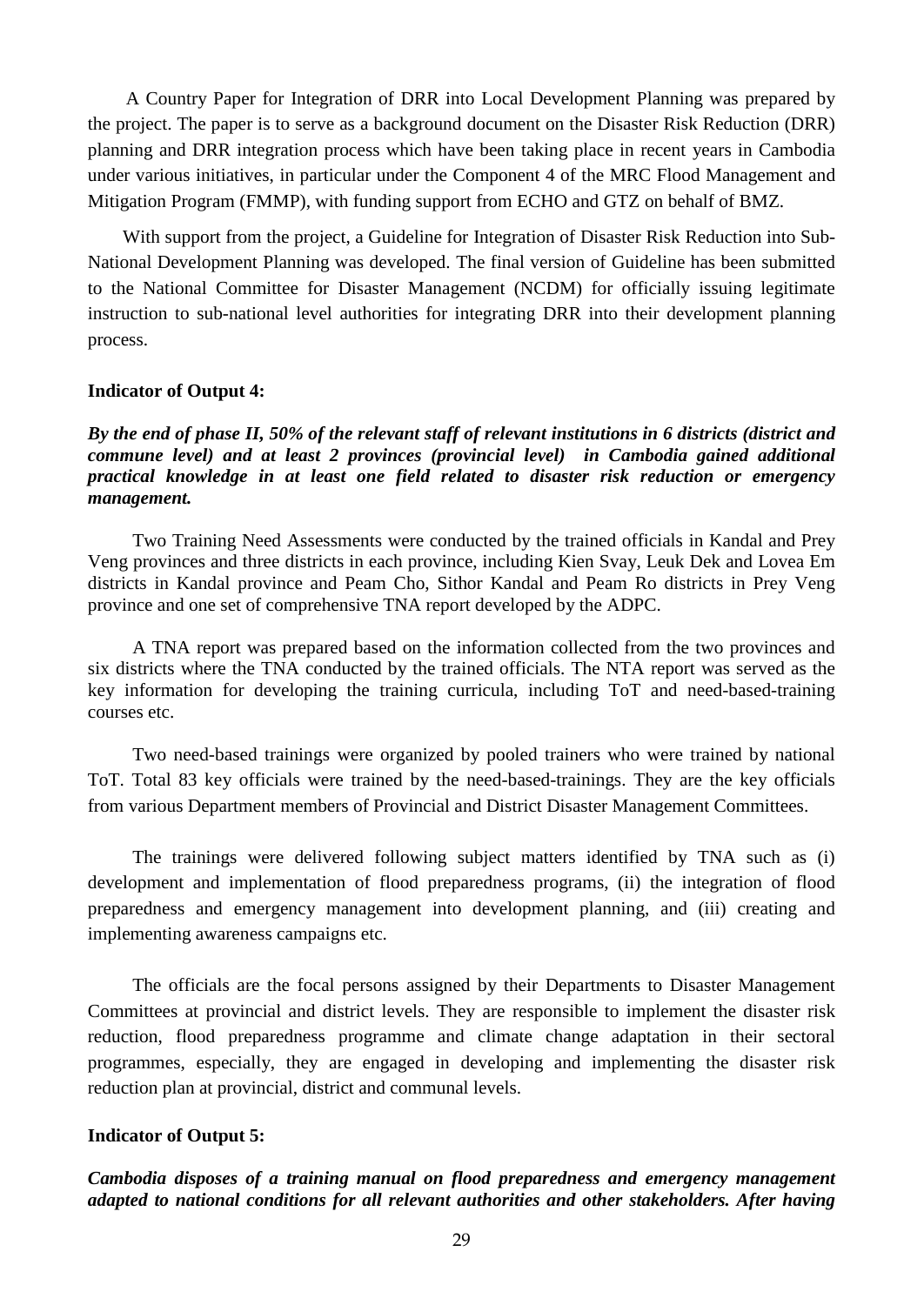#### *identified sustainable organisations to do the training, a core group of 5 trainers per country has been trained.*

A National Standard DRR Curriculum had been developed and it covered following subject matters and modules, including Module 1: Disaster Profile and Disaster Management in Cambodia, Module 2: Institutional Arrangement for Disaster Management in Cambodia, Module 3: Community Based Participatory Disaster Risk Assessment, Module 4: Disaster Risk Management in Cambodia, Module 5: Disaster Risk Reduction Plan Development and Implementation and Module 6: Post Disaster Need Assessment (PDNA).

To meet indicator as described in this Output 5 and based on results revealed by the TNA report, one set of ToT curriculum was developed. The ToT curriculum was developed to serve precisely to ToT course was organized under the project as indicator outlined clearly that "*After having identified sustainable organisations to do the training, a core group of 5 trainers per country has been trained***"**. The curriculum is covering following subject matters such as: General concepts on flood preparedness and emergency management, Participatory Flood Risk Assessment and Flood Preparedness Programme, Integration of FRM into local development planning process, Flood Risk Public awareness and campaign and Participatory learning and methodologies.

Six governmental and non-governmental agencies were identified as potential Training Institutions in Cambodia. Finally, VBNK and Royal University of Phnom Penh were selected. VBNK was responsible to deliver the training in collaboration with NCDM and ADPC, while Royal University of Phnom Penh will be the participants, as it is very new to these matters.

A ToT course was jointly organized by NCDM, VBNK (recognized as Training Institution) and ADPC and 36 trainers were trained. Among them, 7 trainers from Kandal province, 8 trainers from Prey Veng province, 3 trainers from NCDM's Secretariat Office, and 6 trainers from NGO partners (World Vision, CDF, RDMC) and 2 trainers from Department of Environment of Royal University of Phnom Penh (Also recognized as National Training Institute, attended as participants) and 10 trainers from PCDM in Svay Rieng province as well..

#### **Indicator of Output 6:**

#### *At least 1 national and participated 1 regional workshops on knowledge sharing have been conducted, and 1 additional good practice documents produced and disseminated.*

A two day workshop cum national consultation on Disaster Risk Reduction Planning at Province and District Levels and Integration into Local Development Planning Process in Cambodia jointly organized by the National Committee for Disaster Management (NCDM), Cambodia National Mekong Committee (CNMC), and the Asian Disaster Preparedness Centre (ADPC) in Phnom Penh during 12-13 January 2010 at Naga World Hotel in Phnom Penh. The National to synthesize the provincial level consultations on the process of integration of flood risk reduction into the local development planning process as well as to widely disseminate the lesson learning from the flood preparedness program development and implementation in provinces and districts where have been embarked under financially and technically support under Component 4 of MRC's FMMP – Kratie, Svay Rieng, Kandal and Prey Veng provinces.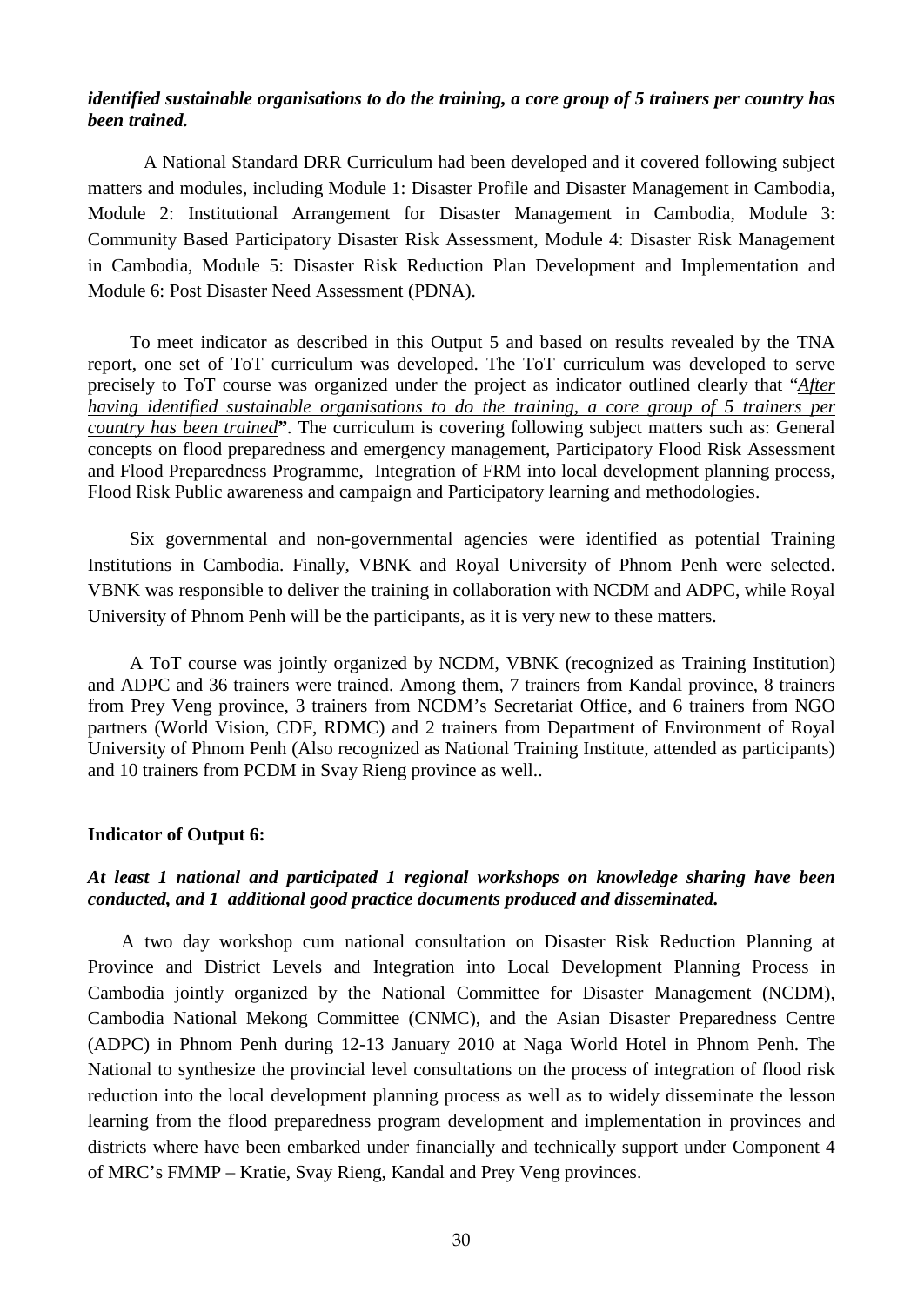Total of 88 participants attended the workshop, in which 42 participants from the national and provincial officials dealing with disaster risk reduction, 10 representatives from the 10 Ministries of Royal Government of Cambodia, 18 DRR practitioners from 14 NGO, INGOs partners, Cambodia Red Cross, UN Agencies, European Commission, and GTZ deliberated some of the important issues that would help the national authorities in future programs for disaster risk reduction and strengthening capacities of sub-national authorities for the implementation of the Strategic Action Plan (SNAP.

There is only one additional good practice case study developed in Cambodia for Phase II under Component 4 of MRC's FMMP, it is **Safe area improvement in Cambodia.** 

There are a lot efforts made by NGOs who are working on disaster risk reduction and the Cambodia Red Cross to support local authorities and communities in flood prone areas, particularly along the Mekong Lower Basin, Tonle Sap Lake and their distributaries to construct civil work "high safe areas" for affected people to temporarily stay during the flood season in a wake of their houses are under flood water. The construction activities such as, (i) **Ground Area and Evacuation Route - i**nside the border of the existing Safe Area (Pagoda, School, and Natural Hill), works are done to fill up the ground to be higher than the maximum flooding level. Outside the border, works are be done to prepare the Evacuation Route to connect people from their original locations to the Safe Area and (ii) **Construction of Shelter, Latrine, Water Tank** like shelter were constructed in the safest and highest location within Safe Area above the maximum flooding level, latrines were constructed in the most suitable part of the Safe Area, with a proper distance from water sources and water Tank were constructed within the Safe Areas, to collect rain water through the free-chemical/toxic building roofs.

At the meantime, pose urgent challenges of maintenance and management of the equipped facilities are emerging immediately after few years in wake of NGOs' projects pulled out their implementations. So, this good practice case study is designed is to look at the emerging challenges and the potential approaches would be needed to be better for future implementation. The case study will be shared with government agencies, local authorities, community people and other actors who have been doing and planning to do in the future time.

#### **Indicator of Output 7:**

# *1 joint plans for flood emergency assistance and improved flood preparedness have been developed, discussed and agreed upon between neighbouring trans-boundary provinces (Cambodia-Vietnam).*

A joint Plan for Flood Preparedness and Emergency Management was developed and proved by the both Provincial Disaster Management Committees and a Memorandum of Understanding (MoU) is being signed by the two committees for embarking the implementation. The Joint Plan is covered 7 areas, including, (1) Joint Cooperation on Search and Rescue During Emergency, Caused by the Mekong Flooding, (2) Dissemination and sharing flood forecast and early warning information during flood season, (3) Facilitation of Administrative Protocols, and Procedures in providing humanitarian Assistances and other relevant supports during emergency situation caused by the Mekong flooding , (4) Integration of flood preparedness and emergency management cooperation into regular meeting between 02 provinces, (5) Cooperate On Construction of River bank to prevent and mitigate river bank erosion, (6) Cooperation on Agricultures and Animal Diseases (Bird flu H5N1, Avian Influenza A-H1N1, and Blue Ear virus, etc.) and (7) Cooperation on Health care.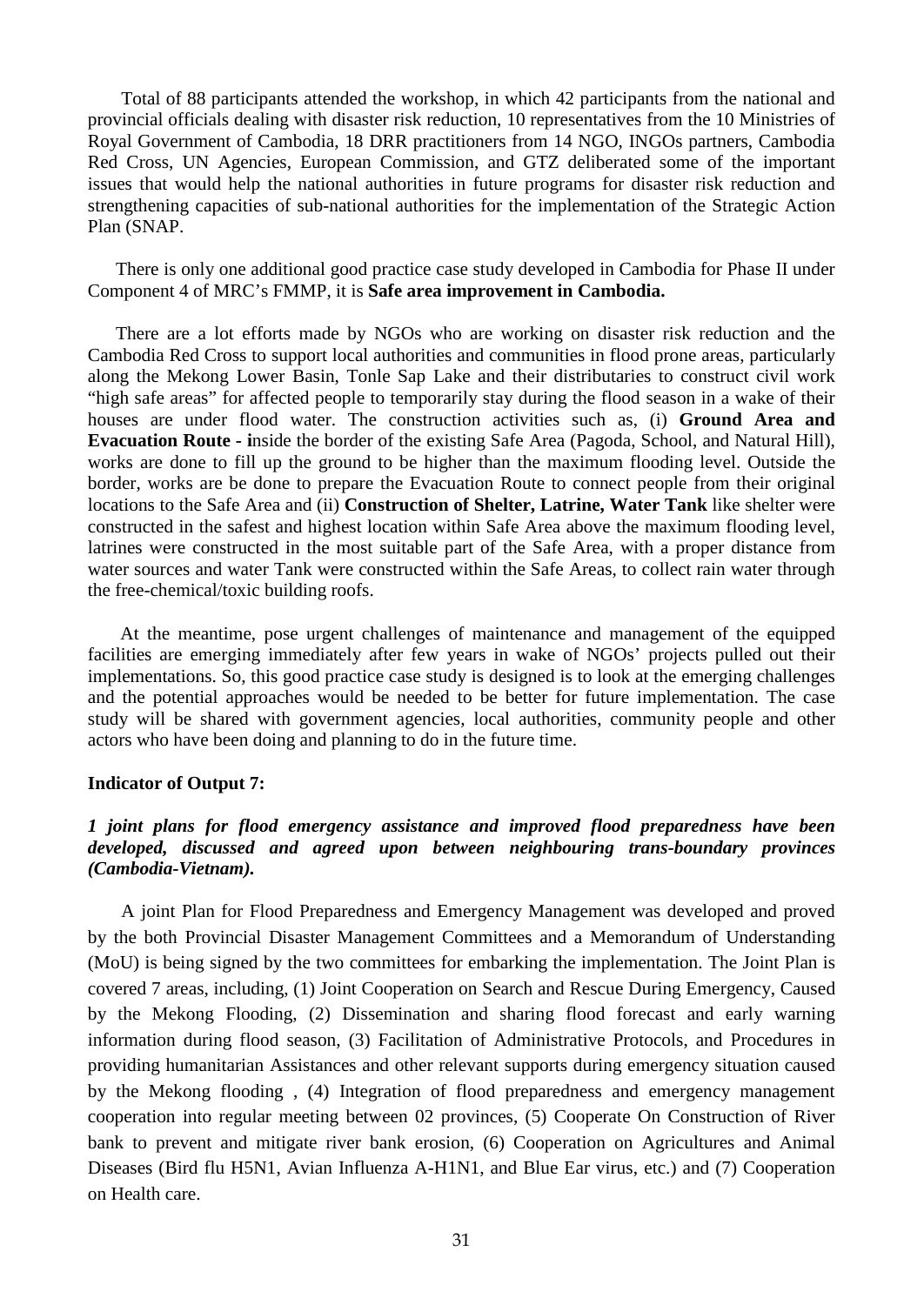In every meeting and discussion, key officials from NMCs, national and other provincial and district committees for disaster management were engaged, for instance, Cambodia key officials from NCDM, CNMC, PCDM in Prey Veng province and other neighbouring districts and Vietnam key officials from DDMFSC (in HCM and Hanoi), VNMC (HCM and Hanoi), Dong Thap province and other neighbouring districts attended the meetings.

#### **Indicator of Output 8:**

*Assessments and recommendations for improvement of the national framework of a) awarenessraising and enhancing of people's capacities in dealing with floods, b) flood preparedness programs, and c) development plans containing flood preparedness and emergency management have been done/provided in all member states.*

The national framework assessment was conducted and the assessment report finalized. The national framework assessment was conducted by an International Consultant, employed by the ADPC. The consultant discussed with key officials of various stakeholders at national, provincial and district levels, including NCDM, CNMC, FMMP, PCDM in Prey Veng and Kandal province and ADPC. Based on the comments and feedbacks, the consultant finalized the report. For more details, report is available.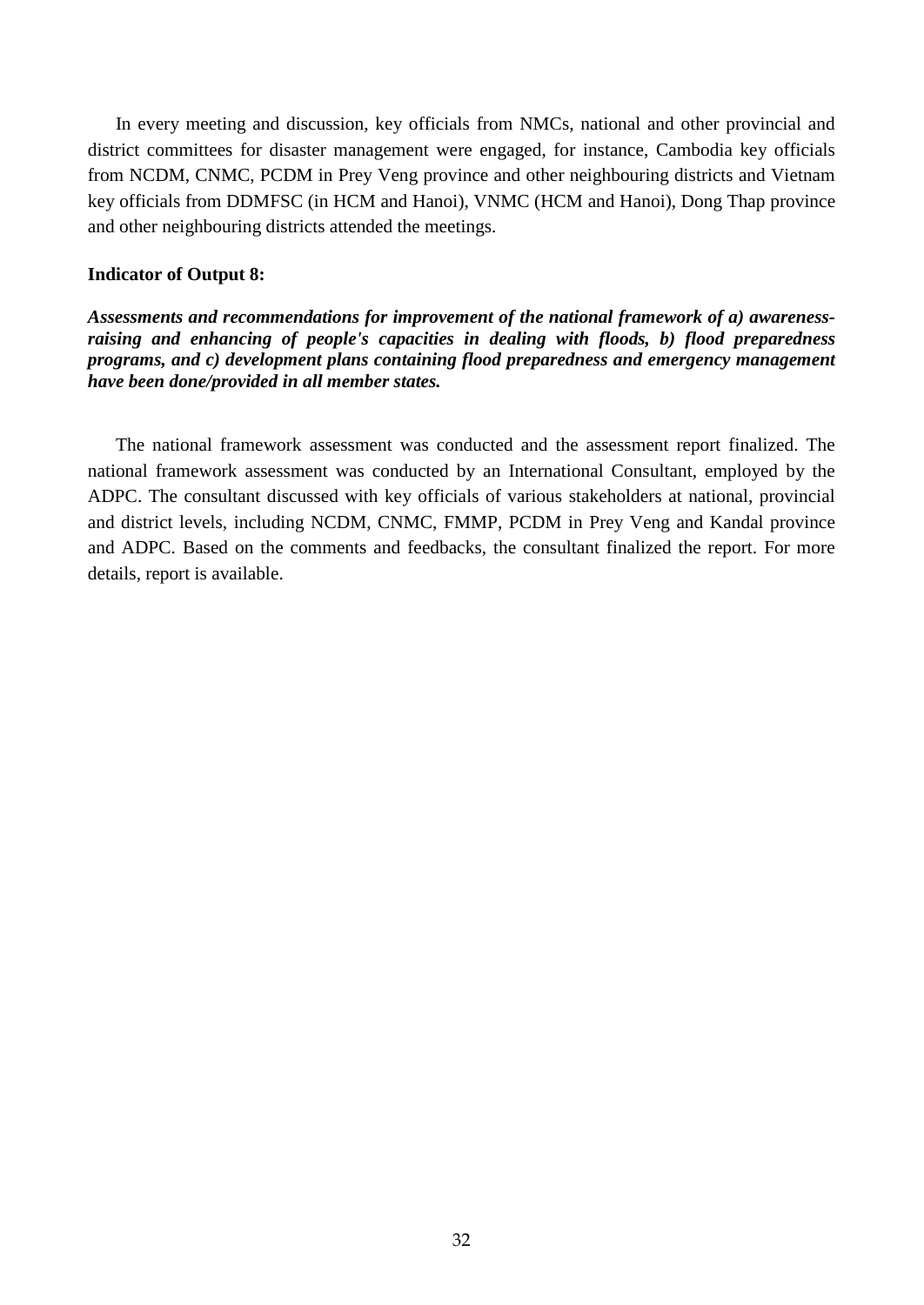# **5. INDICATOR ACHIEVEMENT**

| Indicator                     | Status quo                    | achievement   Findings from the monitoring (in | Achievement             | Corrective action/ necessary        |
|-------------------------------|-------------------------------|------------------------------------------------|-------------------------|-------------------------------------|
| (1)                           | (in words)                    | words)                                         | $(\ln \frac{9}{6})$     | measures                            |
|                               | (2)                           | (3)                                            | (4)                     | (5)                                 |
|                               |                               |                                                |                         |                                     |
|                               |                               |                                                |                         |                                     |
| 1.50% of the population       | The<br>public<br>awareness    | The findings from the RBM                      | The RBM could only      | Enhance<br>stronger                 |
| in 18 districts in at least 7 | activities<br>at<br>community | conducted by GIZ:                              | be conducted twice in   | cooperation and involvement         |
| provinces of all riparian     | level has reached wider       |                                                | October 2009 and in     | of the private sector in the        |
| countries is aware of         | audiences and beneficiaries   | -People Participation has been                 | March 2010. The         | public awareness activities         |
| risks caused by floods        | living in flood vulnerable    | good                                           | RBM was conducted       | by engaging them in the             |
| has<br>basic<br>and<br>a      | communities. Even though      | -Villagers satisfied with the                  | in selected numbers of  | Cambodian DRR Forum at              |
| understanding of how to       | only<br>selected<br>some      | quality of the awareness-raising,              | villages and exact      | national<br>level<br>and<br>the     |
| react at household level      | communities were chosen       |                                                | percentage of people's  | promote the cooperation at          |
| before, during and after      | conducting<br>public<br>for   | especially in Cambodia.                        | awareness was not       | provincial,<br>district<br>and      |
| floods.                       | awareness due to time and     | -Contents are relevant for                     | therefore determined.   | commune level with the              |
|                               | budget constraints, but the   | communities, villagers are happy               | From the project        | leaderships of the PCDM,            |
|                               | impacts are huge and the      | with the awareness methods used                | perspective it is       | DCDM and CCDM.                      |
|                               | people's awareness<br>has     | for public awareness.                          | certain that the        |                                     |
|                               | significantly increased in    |                                                | activities contributed  | The public awareness project        |
|                               | those target communities.     |                                                | significantly to the    | and program should be part          |
|                               | Full involvement of local     |                                                | increase of awareness   | of the DRR integration at           |
|                               | Department of Culture and     |                                                | of core number of the   | different<br>of<br>level<br>the     |
|                               | Fine Arts, PCDM and           |                                                | population in the most  | <b>PSDD</b><br>integration<br>under |
|                               | DCDM in major steps of        |                                                | vulnerable villages.    | framework.                          |
|                               | the ground implementation     |                                                |                         |                                     |
|                               | not only provided on-the-     |                                                | It is also important to | The uniqueness of the public        |
|                               | job training to local DM      |                                                | note that a good and    | awareness activities are the        |
|                               | authorities<br>but<br>also    |                                                | innovative approaches   | existence of local cultural         |
|                               | enhanced the ownership of     |                                                | have been practiced     | heritage and annual events          |
|                               | continued activities in the   |                                                | which formed a firm     | that can be fully utilized with     |
|                               | future.                       |                                                | basis for future public | low cost, local context and         |
|                               |                               |                                                | activity<br>awareness   | maximum<br>community                |
|                               |                               |                                                | which<br>would<br>be    | participation.                      |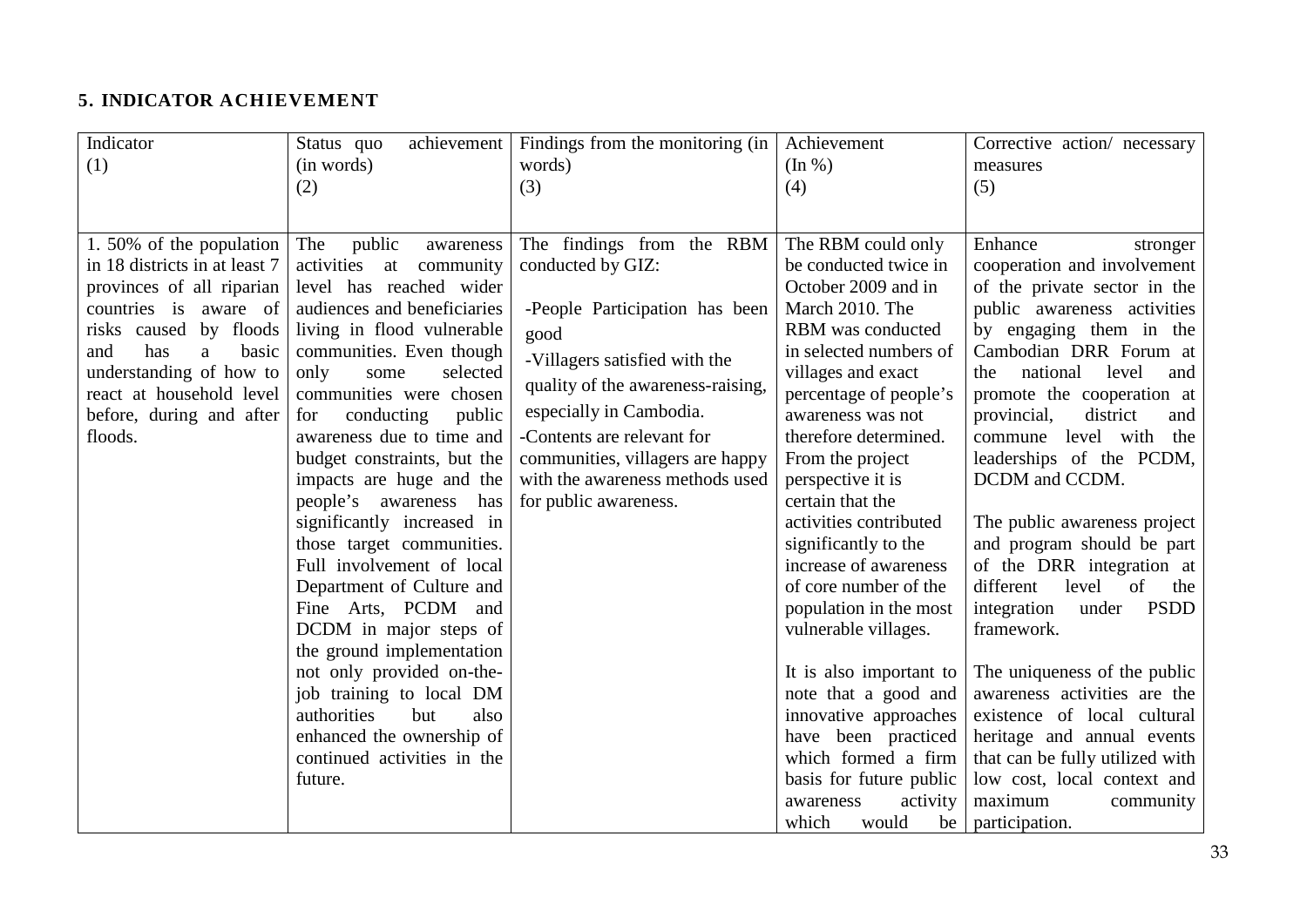| 2. By the end of phase II,<br>preparedness<br>flood<br>have<br>been<br>programs<br>and/or<br>developed<br>by<br>implemented<br>the<br>responsible authorities in<br>at least 18 districts [same<br>as in indicator 1] in at<br>least 7 provinces of all<br>riparian countries. | The provincial and district<br>FPPs were developed and<br>priority activities were<br>implemented by the PCDM<br>and DCDM respectively<br>under the guidance of the<br>NCDM. Important feature<br>in Cambodia is that the<br>PCDM and DCDM in the<br>target areas have turned the<br>FPP into a multi-year and<br>multi-hazard DRR plans.<br>The expansion of the plan<br>to cover not only flood but<br>all existing hazards in their<br>DRR planning has proved<br>that the maturity of the<br>DRR understanding and<br>increased<br>planning<br>knowledge and experiences<br>of<br>of<br>the<br>members<br>PCDM/DCDM<br>its<br>and<br>Secretariat. | -Levels of satisfaction with FPP<br>process, template and the plan<br>itself are high in Cambodia<br>-In Cambodia participation by<br>Line Agencies in the FPP<br>process has been broad.<br>- Processes were clear,<br>transparent and well-moderated.<br>- In some cases, time was<br>insufficient, not enough staff<br>available and funds for the<br>planning processes were not<br>sufficient.<br>- Inputs to the process (data) was<br>partly problematic<br>-Templates are well structured<br>and enable good usage, but<br>some of the terminology was<br>difficult for people to<br>understand.<br>The resulting plans are generally<br>detailed, applicable and define<br>clear responsibilities. | in<br>included<br>the<br>district<br>respective<br>annual FPP.<br>100% Achievement<br>All<br>provincial<br>and<br>district DRR Plans<br>were completed<br>and<br>priority activities of<br>plans<br>the<br>were<br>successfully<br>implemented.<br><b>PCDM</b><br>The<br>and<br>DCDM are the leaders<br>the development<br>in<br>and implementation of<br><b>DRR</b><br>Plans.<br>the<br>Ownership<br>building<br>was achieved through<br>the process. | NCDM to provide support<br>and guidance to ensure the<br>continuation of the update<br>and implementation of the<br>provincial and district DRR<br>plans<br>and<br>enhance<br>the<br>replication and expansion of<br>this good practices in other<br>disaster prone districts and<br>provinces in Cambodia.<br>The NCDM, PCDM, DCDM<br>and CCDM to take forward<br>the DRR planning as a<br>regular and iterative process<br>and to ensure that DRR Plans<br>line<br>with<br>in<br>are<br>the<br>district<br>and<br>commune.<br>provincial development plans<br>and the National Strategic<br>Action Plan (SNAP). This<br>requires close collaboration<br>between the NCDM, PCDM/<br>DCDM/<br><b>CCDM</b><br>and<br>Commune/District/Provincial<br>Councils/NCDD. |
|--------------------------------------------------------------------------------------------------------------------------------------------------------------------------------------------------------------------------------------------------------------------------------|-------------------------------------------------------------------------------------------------------------------------------------------------------------------------------------------------------------------------------------------------------------------------------------------------------------------------------------------------------------------------------------------------------------------------------------------------------------------------------------------------------------------------------------------------------------------------------------------------------------------------------------------------------|-------------------------------------------------------------------------------------------------------------------------------------------------------------------------------------------------------------------------------------------------------------------------------------------------------------------------------------------------------------------------------------------------------------------------------------------------------------------------------------------------------------------------------------------------------------------------------------------------------------------------------------------------------------------------------------------------------------|--------------------------------------------------------------------------------------------------------------------------------------------------------------------------------------------------------------------------------------------------------------------------------------------------------------------------------------------------------------------------------------------------------------------------------------------------------|-------------------------------------------------------------------------------------------------------------------------------------------------------------------------------------------------------------------------------------------------------------------------------------------------------------------------------------------------------------------------------------------------------------------------------------------------------------------------------------------------------------------------------------------------------------------------------------------------------------------------------------------------------------------------------------------------------------------------------------------------------------------|
| 3. By the end of phase II,                                                                                                                                                                                                                                                     | Disaster risk management                                                                                                                                                                                                                                                                                                                                                                                                                                                                                                                                                                                                                              |                                                                                                                                                                                                                                                                                                                                                                                                                                                                                                                                                                                                                                                                                                             | Integration of DRR                                                                                                                                                                                                                                                                                                                                                                                                                                     | NCDM, PCDM and DCDM                                                                                                                                                                                                                                                                                                                                                                                                                                                                                                                                                                                                                                                                                                                                               |
| flood preparedness and                                                                                                                                                                                                                                                         | component is become a                                                                                                                                                                                                                                                                                                                                                                                                                                                                                                                                                                                                                                 |                                                                                                                                                                                                                                                                                                                                                                                                                                                                                                                                                                                                                                                                                                             | development<br>into                                                                                                                                                                                                                                                                                                                                                                                                                                    | to advocate and work closely                                                                                                                                                                                                                                                                                                                                                                                                                                                                                                                                                                                                                                                                                                                                      |
| emergency management                                                                                                                                                                                                                                                           | key area in development                                                                                                                                                                                                                                                                                                                                                                                                                                                                                                                                                                                                                               |                                                                                                                                                                                                                                                                                                                                                                                                                                                                                                                                                                                                                                                                                                             | plans at provincial and                                                                                                                                                                                                                                                                                                                                                                                                                                | with planning and finance                                                                                                                                                                                                                                                                                                                                                                                                                                                                                                                                                                                                                                                                                                                                         |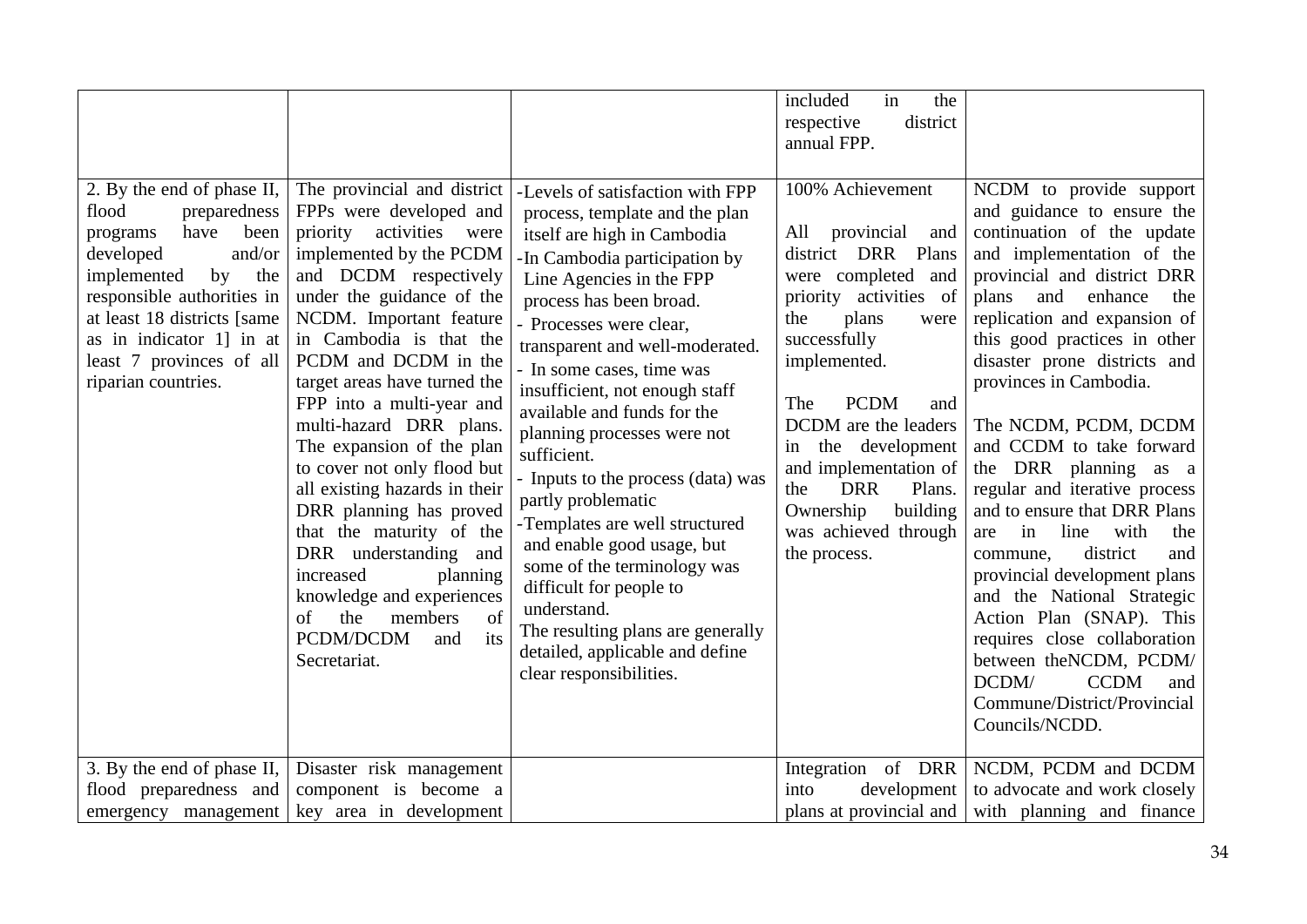| have been significantly      | framework of provincial               |                                  | commune levels were         | <b>NCDD</b><br>ministries,<br>and |
|------------------------------|---------------------------------------|----------------------------------|-----------------------------|-----------------------------------|
| integrated in at least 1     | and district development              |                                  | achieved. A milestone       | <b>PSDCC</b><br>in<br>ensuring    |
| provincial development       | plan. The guidelines for              |                                  | success is also the         | sufficient funding for the        |
| plan per country and 2       | preparing<br>development              |                                  | finalization<br>of<br>the   | integrated DRR projects and       |
| district<br>development      | plans<br>and<br>investment            |                                  | <b>DRR</b><br>integration   | programs and to widely            |
| plans in each of these       | program developed by the              |                                  | guidelines<br>and<br>the    | replicate this good practice in   |
| provinces<br>by<br>the       | Ministries of Planning and            |                                  | effort<br>project<br>in     | other provinces.                  |
| responsible authorities in   | Interior<br>included<br>has           |                                  | working with NCDM           |                                   |
| all<br>four<br>riparian      | disaster risk management.             |                                  | and<br>the<br>Planning      |                                   |
| countries.                   | engagement of<br>Active               |                                  | Ministry in including       |                                   |
|                              | PCDM and DCDM in the                  |                                  | <b>DRM</b><br>in the<br>the |                                   |
|                              | commune planning process              |                                  | planning areas within       |                                   |
|                              | contributed to a substantial          |                                  | the guidelines for local    |                                   |
|                              | number of DRR projects                |                                  | development plan and        |                                   |
|                              | integrated in the commune             |                                  | investment program.         |                                   |
|                              | investment program in the             |                                  |                             |                                   |
|                              | communities.<br>target                |                                  |                             |                                   |
|                              | DRR/FPP measures were                 |                                  |                             |                                   |
|                              | also integrated into 3-year           |                                  |                             |                                   |
|                              | Provincial<br>Investment              |                                  |                             |                                   |
|                              | Program.                              |                                  |                             |                                   |
|                              |                                       |                                  |                             |                                   |
|                              | Guidelines for Integration            |                                  |                             |                                   |
|                              | of Disaster Risk Reduction            |                                  |                             |                                   |
|                              | Sub-National<br>into                  |                                  |                             |                                   |
|                              | Development Planning was              |                                  |                             |                                   |
|                              | developed and finalised.              |                                  |                             |                                   |
| 4. By the end of phase II,   | The TNA at provincial and             | The last RBM took place in       | Achievement                 | The provincial and district       |
| at least 50% of the          | levels<br>district<br>were            | 2010<br>before<br>March<br>the   | 100 % achievement           | resource persons are valuable     |
| relevant staff of relevant   | conducted and the results             | completion the NBT in June       |                             | asset. This pool of trainers      |
| institutions in 18 districts | used for the development              | 2010. Evaluation of the Output 4 |                             | should be key part of the core    |
| (district and commune        | of training curriculum.               | therefore<br>been<br>was<br>not  |                             | and regular training program      |
| level) and at least 7        |                                       | conducted.                       |                             | of NCDM, PCDM<br>and              |
| provinces                    | (provincial   NBTs were organized and |                                  |                             | DCDM.                             |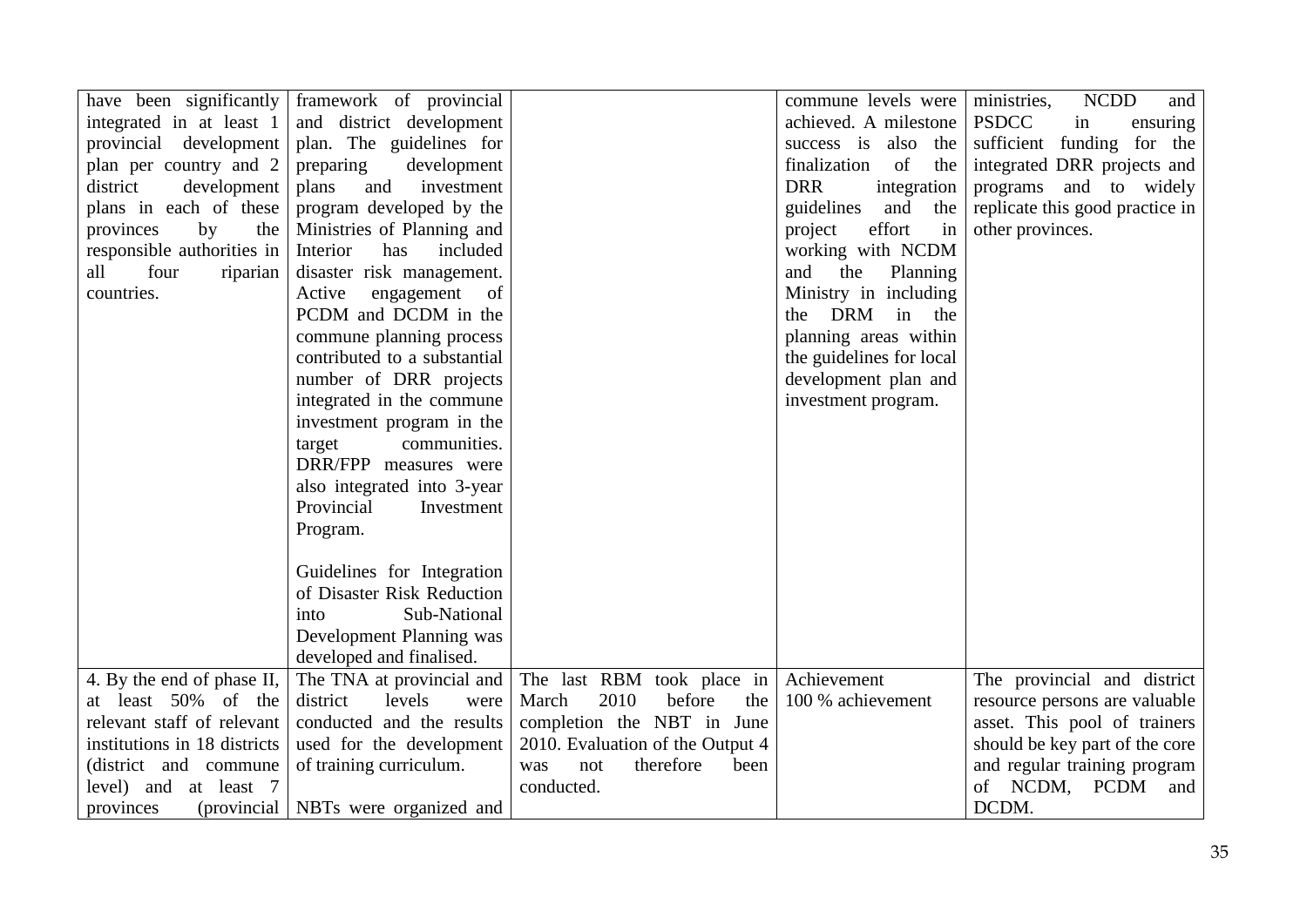| level) of<br>all<br>riparian<br>gained<br>countries<br>additional<br>practical<br>knowledge in at least one<br>field related to disaster<br>risk<br>reduction<br>$\alpha$<br>emergency management.                                                                                                                                                                                                                      | participated by 83 officials<br>from different Department<br>members who are members<br>of PCDM and DCDM of<br>the target provinces and<br>districts.                                                                                                                                                                                                                                  |                                                                                                                                                                                                                                                                                                                                                                                                                                                                                                                                                                        |                   | NCDM<br>should take<br>the<br>initiative to maximize these<br>and<br>important<br>outputs<br>outcomes of the project by<br>keeping a network of training<br>and trainers running to serve<br><b>DRR</b><br>the<br>capacity<br>different<br>development<br>at<br>levels.                                                                                                                                                                                                              |
|-------------------------------------------------------------------------------------------------------------------------------------------------------------------------------------------------------------------------------------------------------------------------------------------------------------------------------------------------------------------------------------------------------------------------|----------------------------------------------------------------------------------------------------------------------------------------------------------------------------------------------------------------------------------------------------------------------------------------------------------------------------------------------------------------------------------------|------------------------------------------------------------------------------------------------------------------------------------------------------------------------------------------------------------------------------------------------------------------------------------------------------------------------------------------------------------------------------------------------------------------------------------------------------------------------------------------------------------------------------------------------------------------------|-------------------|--------------------------------------------------------------------------------------------------------------------------------------------------------------------------------------------------------------------------------------------------------------------------------------------------------------------------------------------------------------------------------------------------------------------------------------------------------------------------------------|
| Each of<br>four<br>the<br>5.<br>riparian<br>countries<br>disposes of a training<br>manual<br>flood<br>on<br>preparedness<br>and<br>emergency management<br>adapted<br>national<br>to<br>conditions for all relevant<br>authorities<br>and<br>other<br>After<br>stakeholders.<br>identified<br>having<br>sustainable organisations<br>to do the training, a core<br>group of 5 trainers per<br>country has been trained. | National<br>Standard<br>The<br>Training Curriculum was<br>developed<br>and<br>disseminated.<br>Led<br>by<br>NCDM and its Department<br>of Training, the curriculum<br>was developed jointly with<br>different stakeholders from<br>the line ministries, CRC<br>and various NGOs working<br>on DRR and CCA.<br>The ToT training<br>was<br>conducted and participated<br>by 36 trainers. | In Cambodia most Line<br>Agencies participated in the<br>training, including all core Line<br>Agencies instead of the Land<br>Management, Urban Planning<br>and Construction agency.<br>Participants generally also think<br>that the knowledge acquired in<br>the ToT is practical.<br>All participants found that all of<br>their training-needs were<br>covered.<br>All 6 interviewed participants<br>found the training methods fully<br>appropriate and the manual<br>useful. Consequently they say to<br>have received new knowledge in<br>all 6 defined fields. | 100 % Achievement | The provincial and district<br>resource persons are valuable<br>asset. This pool of trainers<br>should be key part of the core<br>and regular training program<br>of NCDM, PCDM<br>and<br>DCDM.<br><b>NCDM</b><br>should<br>take<br>the<br>initiative to maximize these<br>important<br>outputs<br>and<br>outcomes of the project by<br>keeping a network of training<br>and trainers running to serve<br><b>DRR</b><br>the<br>capacity<br>different<br>development<br>at<br>levels. |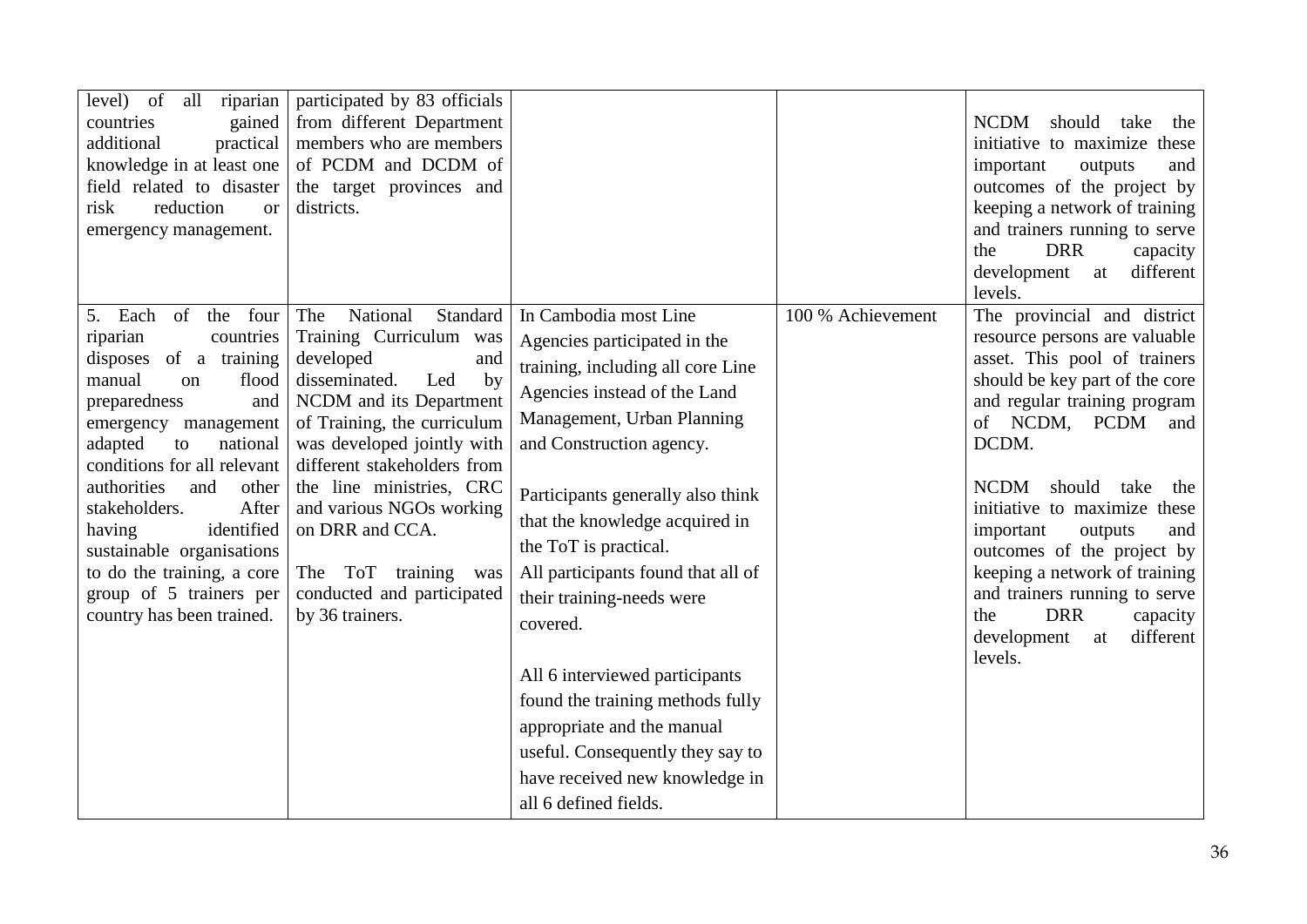|                            |                             | About 50% of topics learned by<br>participants in the ToT was<br>actually used later in their daily<br>work.<br>With a few exceptions<br>participants found that the<br>applied knowledge improved<br>their work substantially in 5<br>areas related to Flood<br>Management. |                       |                                |
|----------------------------|-----------------------------|------------------------------------------------------------------------------------------------------------------------------------------------------------------------------------------------------------------------------------------------------------------------------|-----------------------|--------------------------------|
| 6. At least 4 national and | Reported in the regional    | regional<br>Reported<br>in<br>the                                                                                                                                                                                                                                            | in<br>Reported<br>the | Reported in the regional       |
| 1 regional workshops on    | activities                  | activities                                                                                                                                                                                                                                                                   | regional activities   | activities                     |
| knowledge sharing have     |                             |                                                                                                                                                                                                                                                                              |                       |                                |
| been conducted, and 8      |                             |                                                                                                                                                                                                                                                                              |                       |                                |
| additional good practice   |                             |                                                                                                                                                                                                                                                                              |                       |                                |
| documents produced and     |                             |                                                                                                                                                                                                                                                                              |                       |                                |
| disseminated.              |                             |                                                                                                                                                                                                                                                                              |                       |                                |
| 7. 2 joint plans for flood | A joint Plan for Flood      | No evaluation done because of                                                                                                                                                                                                                                                | 100% Achievement      | Both, PDMC of Kandal and       |
| emergency assistance and   | Preparedness<br>and         | the absence of RBM.                                                                                                                                                                                                                                                          |                       | PCFSC of An Giang to           |
| flood                      | Management<br>Emergency     |                                                                                                                                                                                                                                                                              |                       | ensure the inclusion of nature |
| improved                   | between Kandal and An       |                                                                                                                                                                                                                                                                              |                       | of DRR issue in the regular    |
| preparedness have been     | Giang<br>provinces<br>was   |                                                                                                                                                                                                                                                                              |                       | mechanism<br>cooperation       |
| developed, discussed and   | developed and proved by     |                                                                                                                                                                                                                                                                              |                       | between the two provinces.     |
| agreed upon<br>between     | both<br>Provincial<br>the   |                                                                                                                                                                                                                                                                              |                       |                                |
| neighbouring<br>trans-     | Disaster<br>Management      |                                                                                                                                                                                                                                                                              |                       |                                |
| boundary provinces (Lao    | Committees<br>and<br>a      |                                                                                                                                                                                                                                                                              |                       |                                |
| PDR-Thailand<br>and        | of<br>Memorandum            |                                                                                                                                                                                                                                                                              |                       |                                |
| Cambodia-Vietnam).         | Understanding (MoU)<br>is   |                                                                                                                                                                                                                                                                              |                       |                                |
|                            | being signed by the two     |                                                                                                                                                                                                                                                                              |                       |                                |
|                            | committees for embarking    |                                                                                                                                                                                                                                                                              |                       |                                |
|                            | the implementation.         |                                                                                                                                                                                                                                                                              |                       |                                |
| 8.<br>Assessments<br>and   | assessment for<br>the<br>An | No evaluation done because of The assessment report The NDMO and relevant line                                                                                                                                                                                               |                       |                                |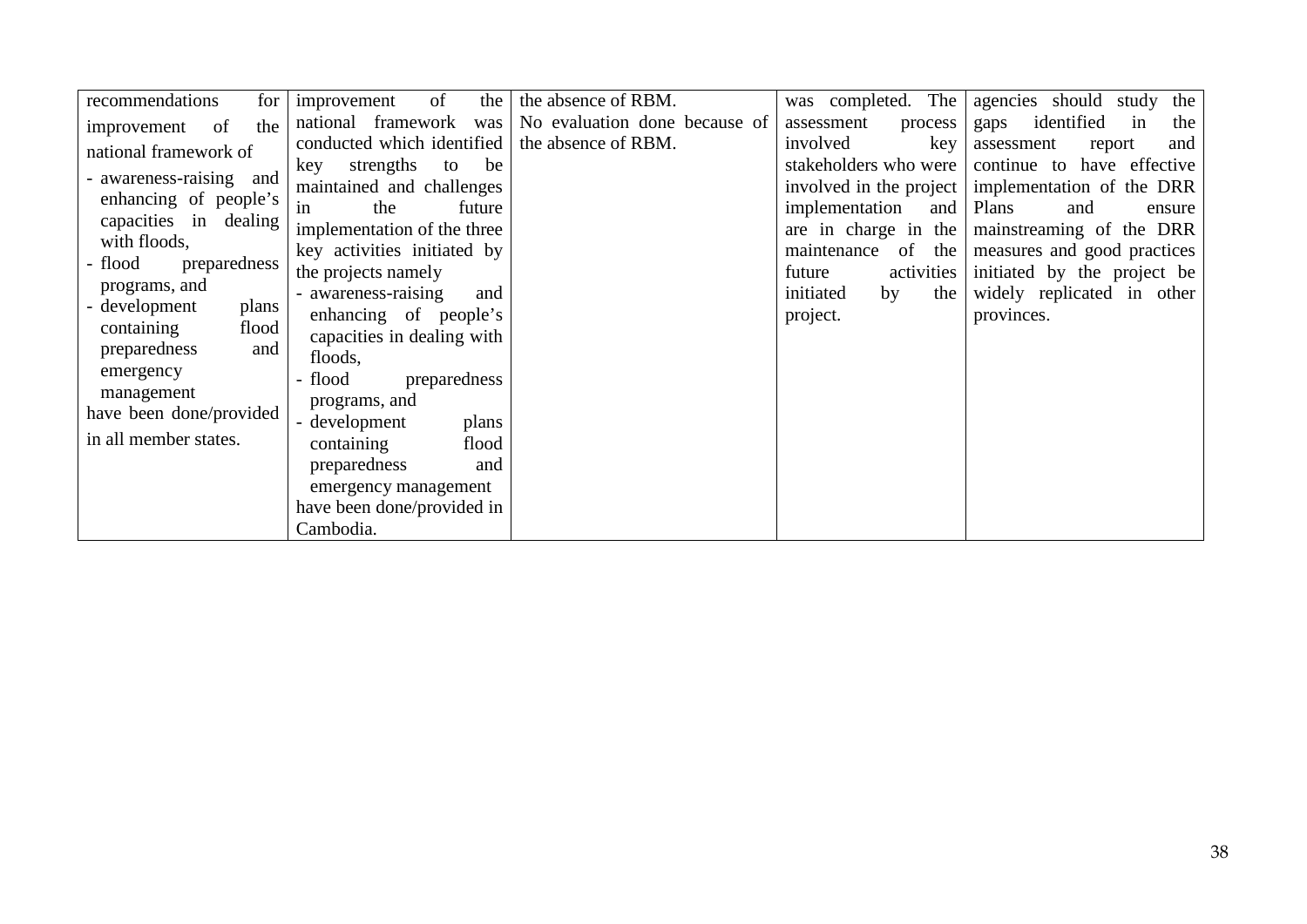# **6. STATUS OF INDICATOR ACHIEVEMENT AND RESULTS PER COUNTRY, PROVINCE AND DISTRICT**

| <b>Area</b> | <b>Status of cooperation</b>                                 | <b>Biggest challenge</b>                      | <b>Corrective action</b>     |
|-------------|--------------------------------------------------------------|-----------------------------------------------|------------------------------|
| National    | In general, there are good vertical and horizontal           | $\overline{At}$ the mean time, there are some | The same procedures and rate |
|             | cooperation and coordination between national agencies,      | urgent challenges posed during the            | should be applied.           |
|             | those who are playing coordination roles for                 | implementation,<br>project<br>including       |                              |
|             | implementing the project like NCDM's Secretariat Office      | miscommunication, misreporting and            |                              |
|             | and the Cambodian National Mekong Committee and              | DSA rate related issues.                      |                              |
|             | national agencies with Provincial and District Committees    |                                               |                              |
|             | for Disaster Management.                                     | The project Team usually submit               |                              |
|             |                                                              | monthly, quarterly and biannually             |                              |
|             | CNMC assigned its National FMMP Coordinator                  | report, work plan, and other schedules to     |                              |
|             | and National Flood Expert as the focal persons for the       | CNMC's assigned staff and NCDM's              |                              |
|             | project. Their roles are mainly to coordinate the project    | focal persons by e-mail communication,        |                              |
|             | implementations in all levels, including national,           | due to focal persons of the two agencies      |                              |
|             | provincial and district levels, for instance, issuance of    | are busy with their daily works and           |                              |
|             | official letters, invitations, seeking guidance and          | other assignments from other projects.        |                              |
|             | leadership from national agencies, acting as resource        | Therefore, some communication is out          |                              |
|             | persons/panelist in important events, providing guidance     | of update.                                    |                              |
|             | and technical support to project team. In addition, they are |                                               |                              |
|             | responsible in updating information to CNMC's                | The focal points from CNMC and                |                              |
|             | leadership and management level.                             | NCDM are also assigned to coordinate          |                              |
|             |                                                              | and help other MRC's projects and             |                              |
|             | NCDM's Secretariat Office assigned its two focal             | FMMP's Components as well in the              |                              |
|             | persons to coordinate with ADPC's Project Team and to        | same time. So, while they are involved        |                              |
|             | work with CNMC's assigned staff and to support PCDM          | in implementing MRC's projects and            |                              |
|             | and DCDM's Secretariat Offices as well. The roles and        | FMMP's Components they are provided           |                              |
|             | responsibilities of the focal persons are to support the     | MRC's DSA rate and procedures, but            |                              |
|             | project team in implementing the project's activities like   | when they are involved in implementing        |                              |
|             | supporting PCDM and DCDM in developing and                   | the Component 4 of MRC's FMMP,                |                              |
|             | implementing Provincial and District DRR plans,              | they are provided Component 4's DSA           |                              |
|             | organizing national and provincial consultative workshop     | rate (quite lower rate and strict             |                              |
|             | or trainings, supporting concerned provincial line           | procedures if compare with MRC's              |                              |
|             | Department members to implement public awareness             | rate). These differences caused biggest       |                              |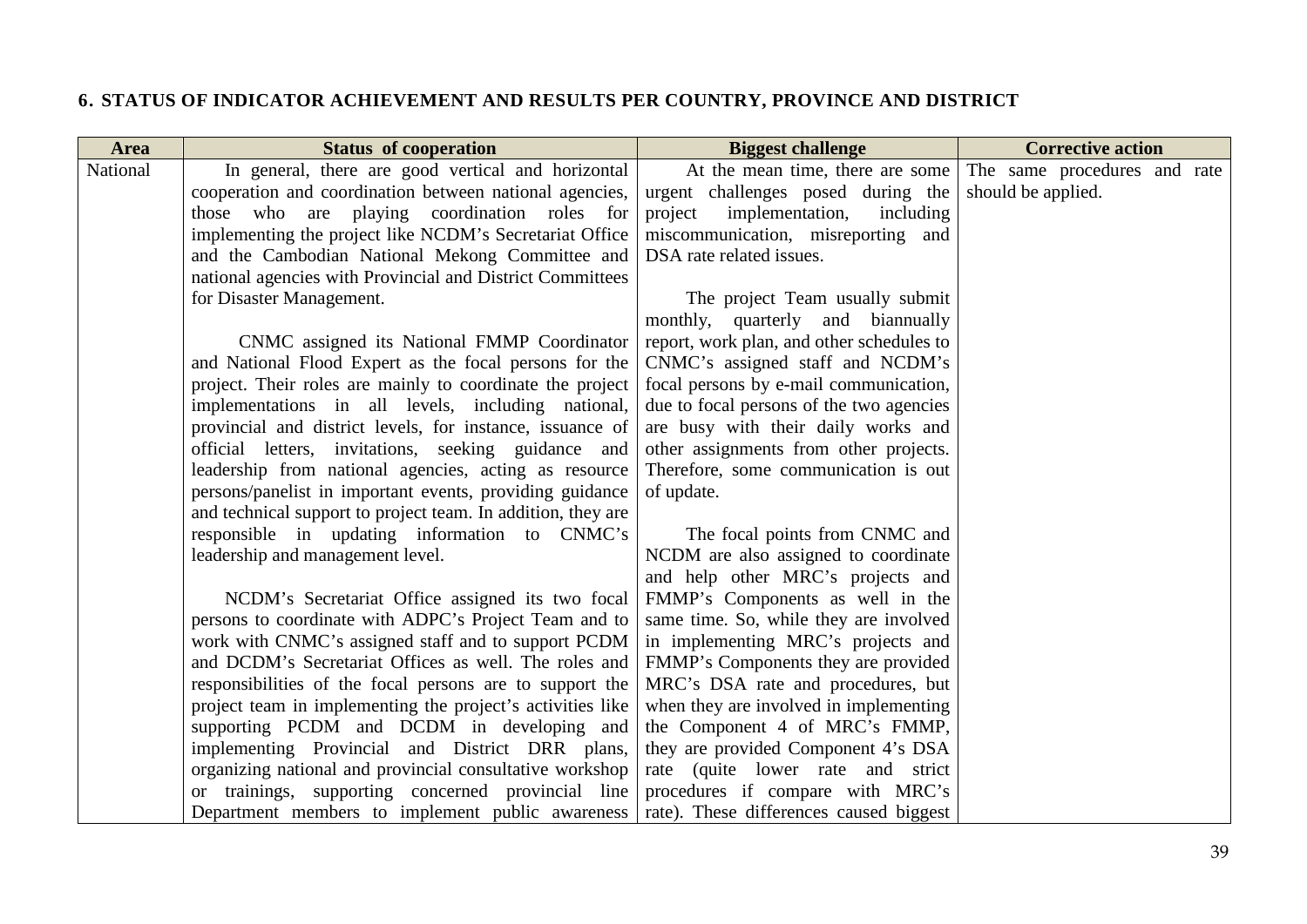|            | activities, implementing DRR Plans,<br>developing<br>curriculum and organizing ToT course etc.                                                                                                                                                                                                                                                                                                                                                                                                                                                                                                                                                                                                                                                                                                                                                                                                                                                                              | challenges in implementing the project.                                                                                                                                                                                                                                                                                                                                                                                                                                                                                                                                                                                                                       |                                                                              |
|------------|-----------------------------------------------------------------------------------------------------------------------------------------------------------------------------------------------------------------------------------------------------------------------------------------------------------------------------------------------------------------------------------------------------------------------------------------------------------------------------------------------------------------------------------------------------------------------------------------------------------------------------------------------------------------------------------------------------------------------------------------------------------------------------------------------------------------------------------------------------------------------------------------------------------------------------------------------------------------------------|---------------------------------------------------------------------------------------------------------------------------------------------------------------------------------------------------------------------------------------------------------------------------------------------------------------------------------------------------------------------------------------------------------------------------------------------------------------------------------------------------------------------------------------------------------------------------------------------------------------------------------------------------------------|------------------------------------------------------------------------------|
| Provincial | There are significant shifts of vertical and horizontal<br>coordination and communication between PCDM's<br>Secretariat Office with its Department members and<br>between PCDM's Office and Department members with<br>District and Commune Disaster Management Committees.<br>Roles of PCDM's Secretariat Office in Kandal and<br>Prey Veng provinces are increasingly enhancing and<br>recognizing as the coordination body. PCDM's Secretariat<br>roles have been seen during DRR Plan development and<br>implementation. Provincial DRR Plan is developed by<br>Department members, while PCDM's Secretariat Office<br>just played coordination roles, for example, organizing<br>series consultation workshop, trainings, and providing<br>technical support to the members. In addition, Department<br>members are taking part in implementing the DRR Plan,<br>while PCDM's Secretariat Office is just playing<br>coordination role and providing technical support. | There are some challenge posing<br>during project implementation such as<br>human resource and time constrains.<br>Provincial Cabinet Office is also<br>assigned as a PCDM's Secretariat<br>Office with few full-time staff working<br>for a multi-functional office. PCDM's<br>Secretariat Office in each province<br>assigns one focal person to work for the<br>project. There is only one part-time<br>focal person in each province to do all<br>works under the project and other extra<br>works with other partners as well in the<br>same time. So, it is real overload, so it<br>of<br>caused<br>delaying<br>project<br>implementation most of time. | This<br>issue<br>be<br>cannot<br>immediately addressed by<br>the<br>project. |
| District   | There are slightly improved for vertical and<br>horizontal cooperation and coordination at district level<br>administrative<br>and roles<br>due to<br>structure<br>and<br>responsibilities are very weak. The district administrative<br>structure is in place, but has not been empowered - does<br>not have development framework and plan, and no<br>resource allocations, while its roles and responsibilities<br>are commissioned for taking care of public security only.<br>There are various dysfunctional Departments with one or<br>two staff in each but no any specific roles and<br>responsibilities.                                                                                                                                                                                                                                                                                                                                                          | District administrative structure and<br>roles and responsibilities are very weak.<br>The district administrative structure is in<br>place, but has not been empowered -<br>does not have development framework<br>and plan, and no resource allocations,<br>while its roles and responsibilities are<br>commissioned for taking care of public<br>security only. There are various<br>dysfunctional Departments with one or<br>two staff in each but no any specific<br>roles and responsibilities.                                                                                                                                                          | This<br>issue<br>cannot<br>be<br>immediately addressed by<br>the<br>project. |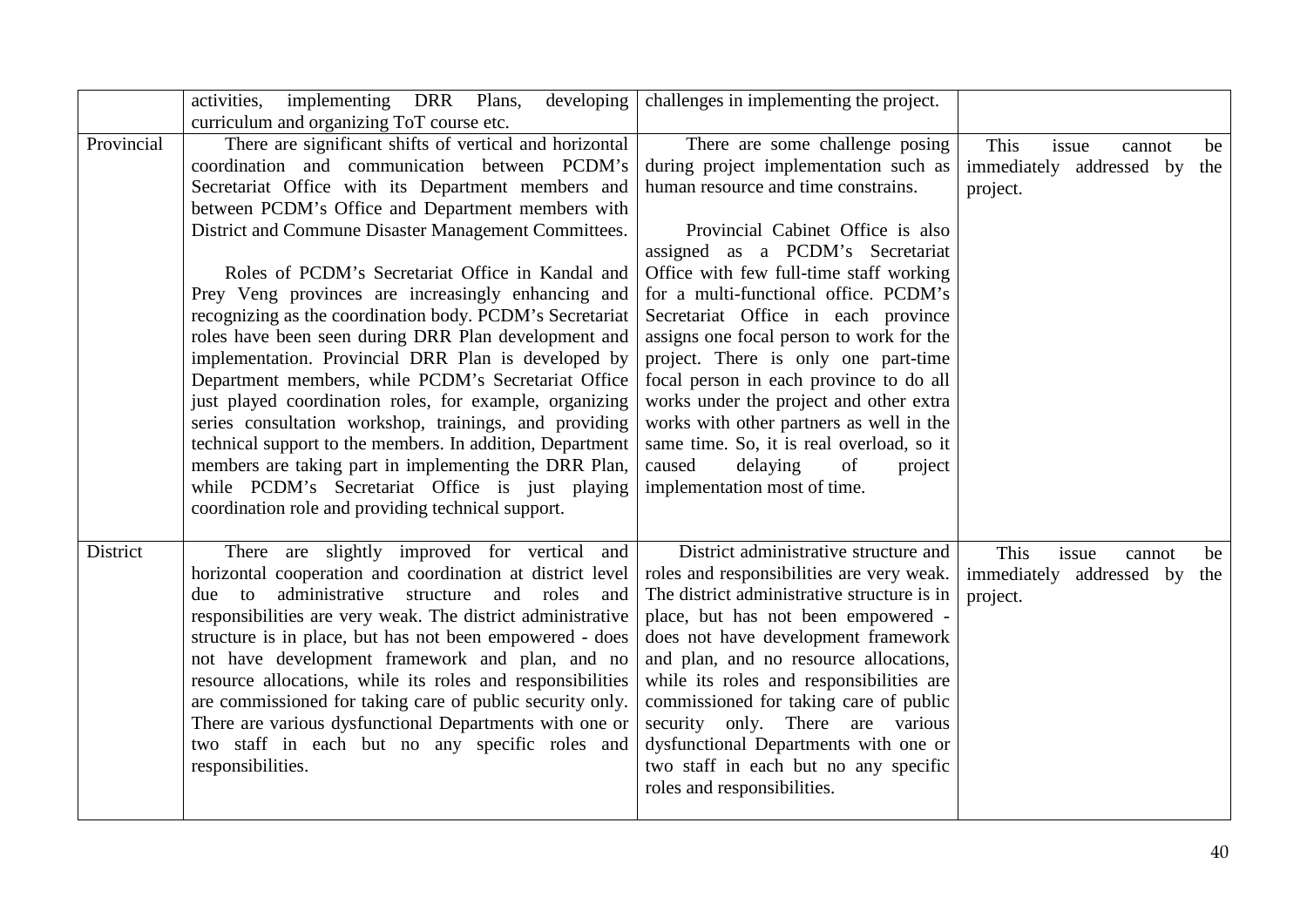#### **7. STATUS OF CONTRIBUTIONS RENDERED 7.1 Contributions by the MRCS/FMMP**

**Target:** To ensure coordination between FMMP components.

- To facilitate information sharing and smooth communications and coordination with NMCs in the four MRC member countries.
- To provide support in project implementation.
- To participate in meetings and workshops at local levels

# **Actual:**

FMMP played its roles in facilitating sharing information, communications and coordination with CNMC Secretariat Office and engaging in the project implementation, for instance, issuing official letters to CNMCs for specific purposes related with project implementation, presence of senior officials in important events like national and regional workshops, and officer of FMMP engaged in implementing ground activities at provincial and district levels as well. Another most important role that FMMP contributed is that FMMP's Programme Coordinator and Chief Technical Advisor provide guidance and direction to project team, especially, in each PCC meeting to ensure that the project implementations are counterbalancing to MRC's strategy and mandate and role and responsibility.

# **7.2 Contributions by NMCS and NDMOS**

# **For NMCs**

**Target:** To ensure that project implementation in the four MRC member countries are effectively coordinated.

- •To support/participate in provincial/district activities/workshops.
- •To coordinate the project implementation with concerned line agencies

# **Actual:**

CNMC assigned its National FMMP Coordinator and National Flood Expert as the focal persons for the project. Their roles are mainly to coordinate the project implementations in all levels, including national, provincial and district levels, for instance, issuance of official letters, invitations, seeking guidance and leadership from national agencies, acting as resource persons/panelist in important events, providing guidance and technical support to project team. In addition, they are responsible in updating information to CNMC's leadership and management level.

# **For NDMOs**

**Target:** To ensure the project implementation in the four MRC member countries are effectively implemented.

To co-operate and conduct meetings and workshops at different levels.

# **Actual:**

NCDM's Secretariat Office assigned its two focal persons to coordinate with ADPC's Project Team and to work with CNMC's assigned staff and to support PCDM and DCDM's Secretariat Offices as well. The roles and responsibilities of the focal persons are to support the project team in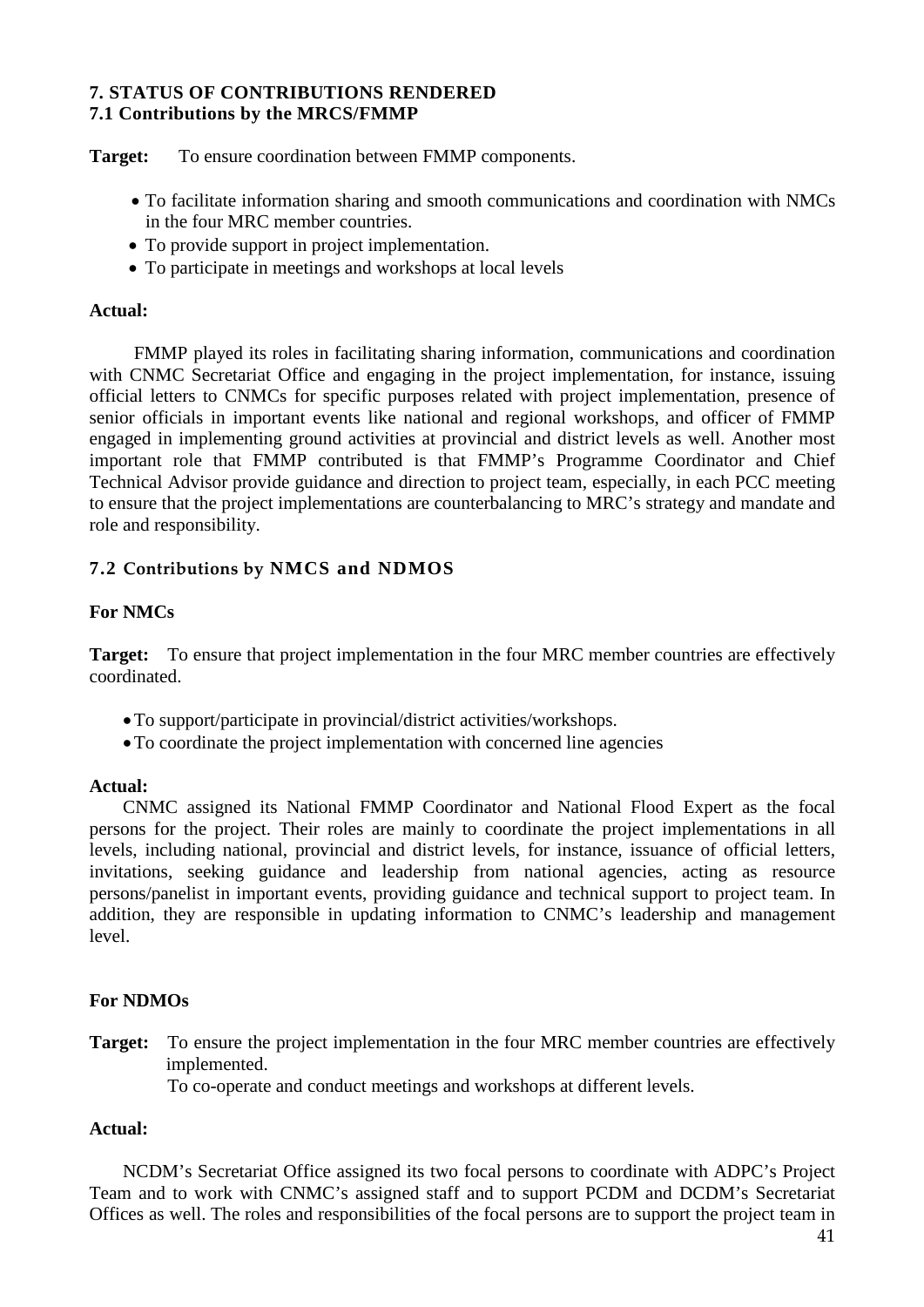implementing the project's activities like supporting PCDM and DCDM in developing and implementing Provincial and District DRR plans, organizing national and provincial consultative workshop or trainings, supporting concerned provincial line Department members to implement public awareness activities, implementing DRR Plans, developing curriculum and organizing ToT course etc.

# **7.3 Contributions by GTZ**

**Target:** To maintain the mechanism of conducting regular information sharing process between GTZ, MRC and ADPC.

# **Actual:**

GTZ assigned its full-time officer for

# **8. RECOMMENDED ACTION (REFERRING TO SECTION 7)**

8.1 Consequences and action required by the Recipient – ADPC

- 8.2 Consequences and action required by the GTZ
- 8.3 Consequences and action required by MRCS/FMMP
- 8.4 Consequences and action required by the NMCs

8.5 Consequences and action required by the NDMOs